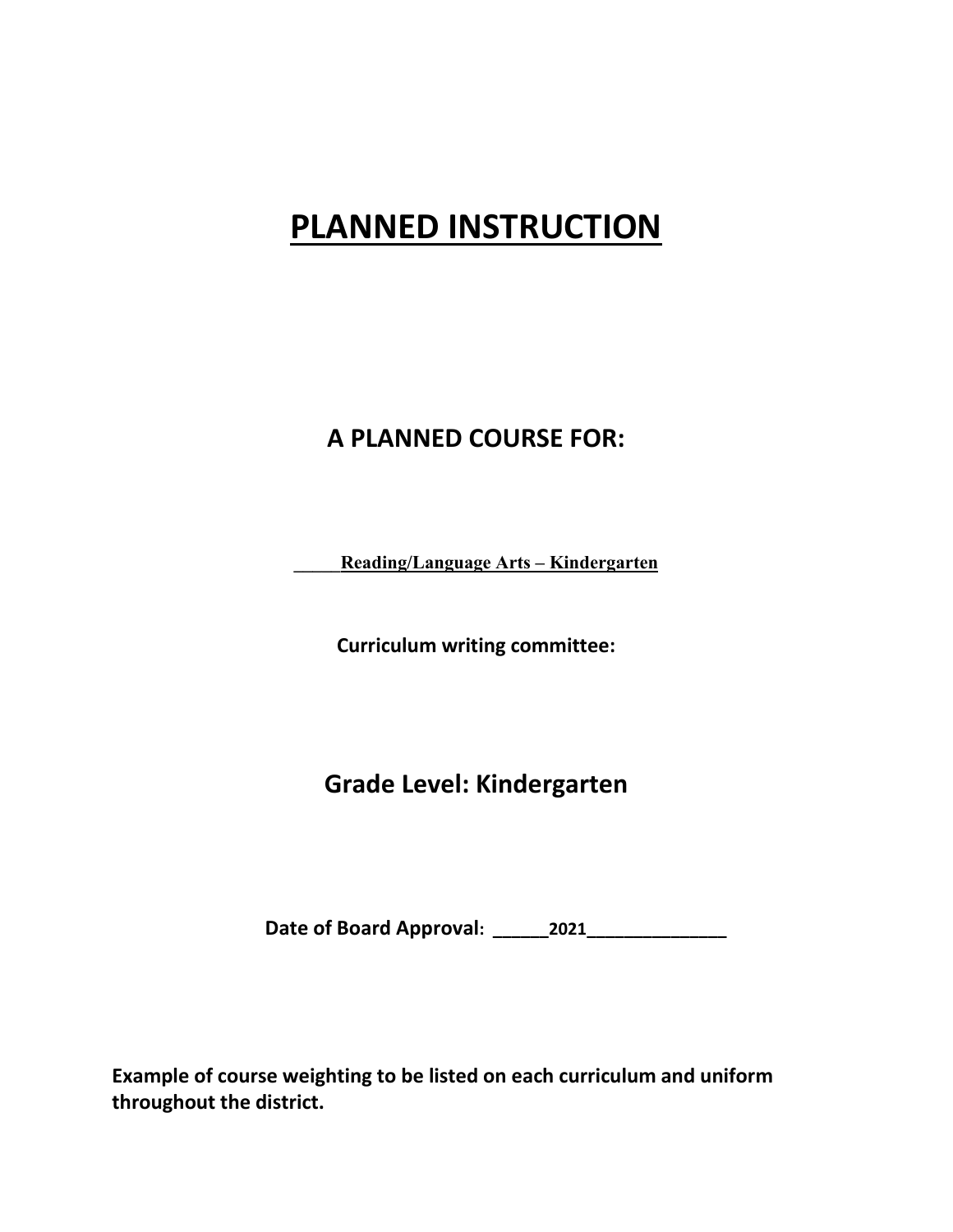| <b>Example only: Course weighting: Algebra I</b> |      |  |
|--------------------------------------------------|------|--|
| <b>Chapter Tests</b>                             | 40%  |  |
| <b>Mid-Chapter Check Point</b>                   | 30%  |  |
| Homework/Classwork                               | 10%  |  |
| <b>Quizzes</b>                                   | 20%  |  |
| Total                                            | 100% |  |

## **Example only: Course Weighting: Algebra 1**

# **Curriculum Map**

**Overview:**

**Goals:** 

## **Big Ideas:**

Effective readers use appropriate strategies to construct meaning.

Active listeners make meaning from what they hear by questioning, reflecting, responding and evaluating.

Effective speakers prepare and communicate messages to address the audience and purpose Effective speakers prepare and communicate messages to address the audience and purpose. Effective speakers prepare and communicate messages to address the audience and purpose Effective readers use appropriate strategies to construct meaning.

An expanded vocabulary enhances one's ability to express ideas and information.

Effective readers use appropriate strategies to construct meaning.

Critical thinkers actively and skillfully interpret, analyze, evaluate, and synthesize information. Effective readers use appropriate strategies to construct meaning.

**Critical thinkers actively and skillfully interpret, analyze, evaluate, and synthesize information.**

Effective readers use appropriate strategies to construct meaning

An expanded vocabulary enhances one's ability to express ideas and information

An expanded vocabulary enhances one's ability to express ideas and information.

Critical thinkers actively and skillfully interpret, analyze, evaluate, and synthesize information.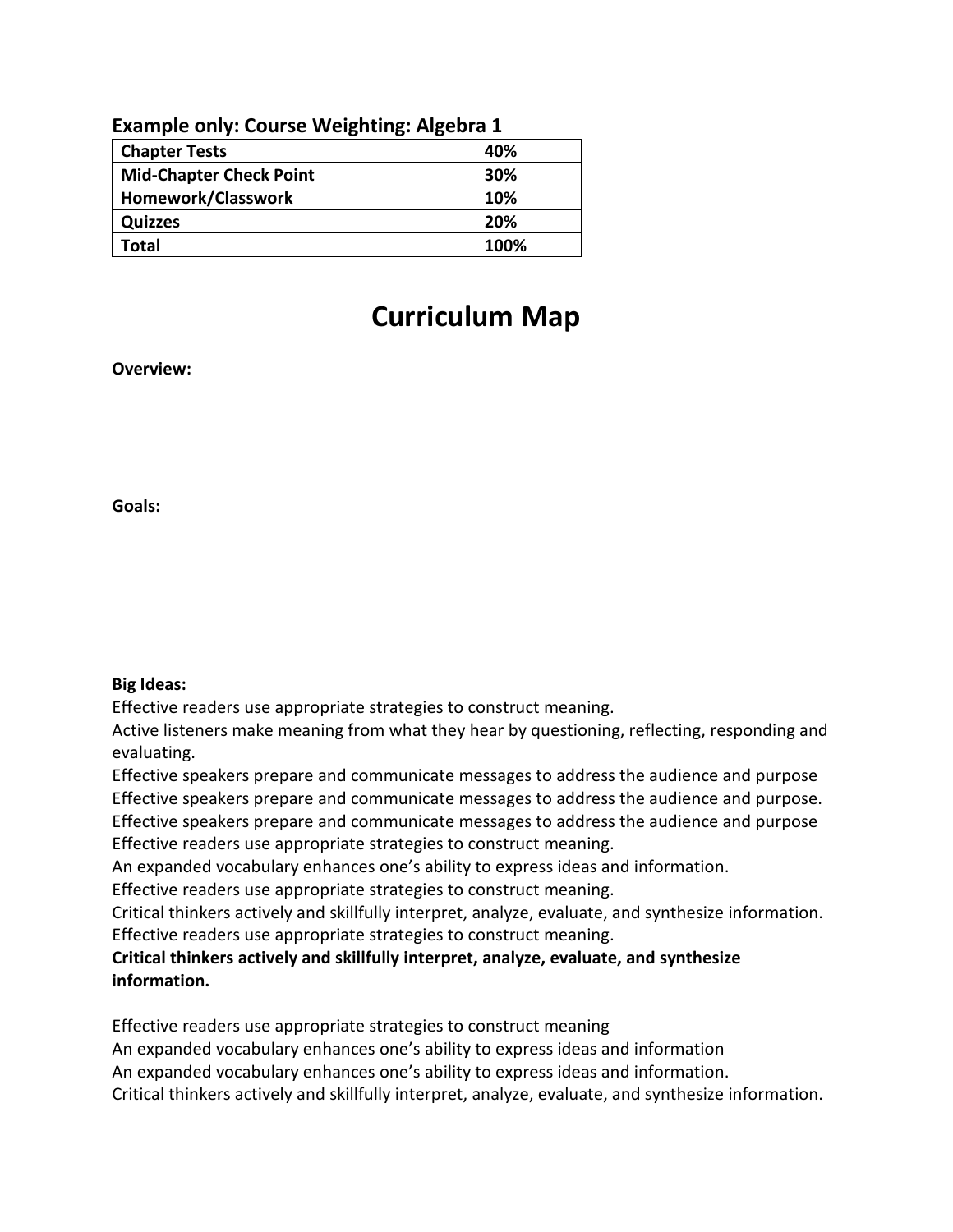An expanded vocabulary enhances one's ability to express ideas and information. Audience and purpose influence the writer's choice of organizational pattern, language, and literacy techniques.

Rules of grammar and convention of language support clarity of communications between writers/speakers, and readers/listeners.

Effective research requires multiple sources of information to gain or expand knowledge.

## **Textbook and Supplemental Resources:**

Reading Wonders

## **Curriculum Plan**

 **Time/Days**

## **BY unit list**

● **Standards (by number):**

| CC.1.1.K.B | CC.1.1.K.C |
|------------|------------|
| CC.1.1.K.D | CC.1.1.K.E |
| CC.1.2.K.A | CC.1.2.K.B |
| CC.1.2.K.C | CC.1.2.K.E |
| CC.1.2.K.F | CC.1.2.K.G |
| CC.1.2.K.H | CC.1.2.K.I |
| CC.1.3.K.A | CC.1.3.K.B |
| CC.1.3.K.C | CC.1.3.K.D |
| CC.1.3.K.E | CC.1.3.K.G |
| CC.1.3.K.J | CC.1.4.K.B |
| CCA.4.K.C. | CC.1.4.K.D |
| CC.1.4.K,E | CC.1.4.K.F |
| CC.1.4.K.H | CC.1.4.K.I |
| CC.1.4.K.L | CC.1.4.K.N |
| CC.1.4.K.O | CC.1.4.K.R |
| CC.1.4.K.T | CC.1.4.K.V |
| CC.1.4.K.W | CC.1.5.K.A |
| CC.1.5.K.B | CC.1.5.K.C |

## ● **Anchors: (Grade 3)**

E03.A-K.1 Key Ideas and Details E03.A-C.2 Craft and Structure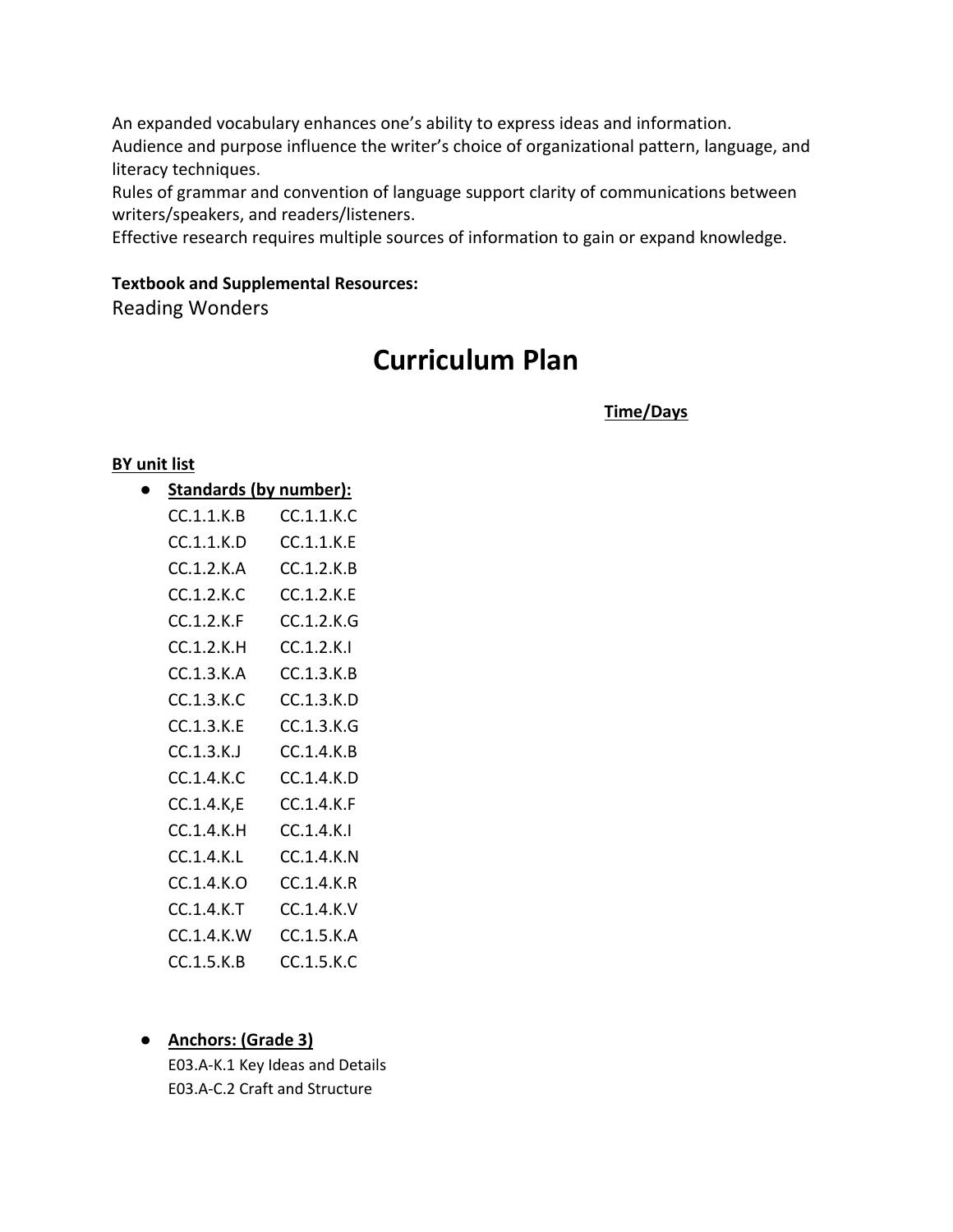E03.A-C.3 Integration of Knowledge and Ideas E03.A-V.4 Vocabulary Acquisition and Use E03.B-K.1 Key Ideas and Details E03.B-C.2 Craft and Structure E03.B-C.3 Integration of Knowledge and Ideas E03.B-V.4 Vocabulary Acquisition and Use E03.D.1 Conventions of Standard English E03.D.1 Conventions of Standard English E03.D.2 Knowledge of Language

## ● **Eligible Content: (Grade 3)**

E03.A-K.1.1.1 Ask and answer questions to demonstrate understanding of a text, referring explicitly to the text as the basis for the answers.

E03.A-K.1.1.2 Recount poems, dramas, or stories, including fables, folktales, and myths from diverse cultures; determine the central message, lesson, or moral and explain how it is conveyed through key details in the text.

E03.A-K.1.1.3 Describe characters in a story (e.g., their traits, motivations, feelings) and explain how their actions contribute to the sequence of events.

E03.A-C.2.1.1 Explain the point of view from which a story is narrated, including the difference between first and third-person narrations.

E03.A-C.3.1.1 Compare and contrast the themes, settings, and plots of stories written by the same author about the same or similar characters (e.g., in books from a series).

E03.A-V.4.1.1 Determine or clarify the meaning of unknown and multiple-meaning words and phrases based on grade 3 reading and content, choosing flexibly from a range of strategies.

a. Use context as a clue to the meaning of a word or phrase.

b. Determine the meaning of the new word formed when a known affix is added to a known word (e.g., agreeable/disagreeable, comfortable/uncomfortable, care/careless, heat/preheat).

c. Use a known root word as a clue to the meaning of an unknown word with the same root (e.g., company, companion).

E03.A-V.4.1.2 Demonstrate understanding of word relationships and nuances in word meanings.

a. Distinguish the literal and nonliteral meanings of words and phrases in context (e.g., take steps).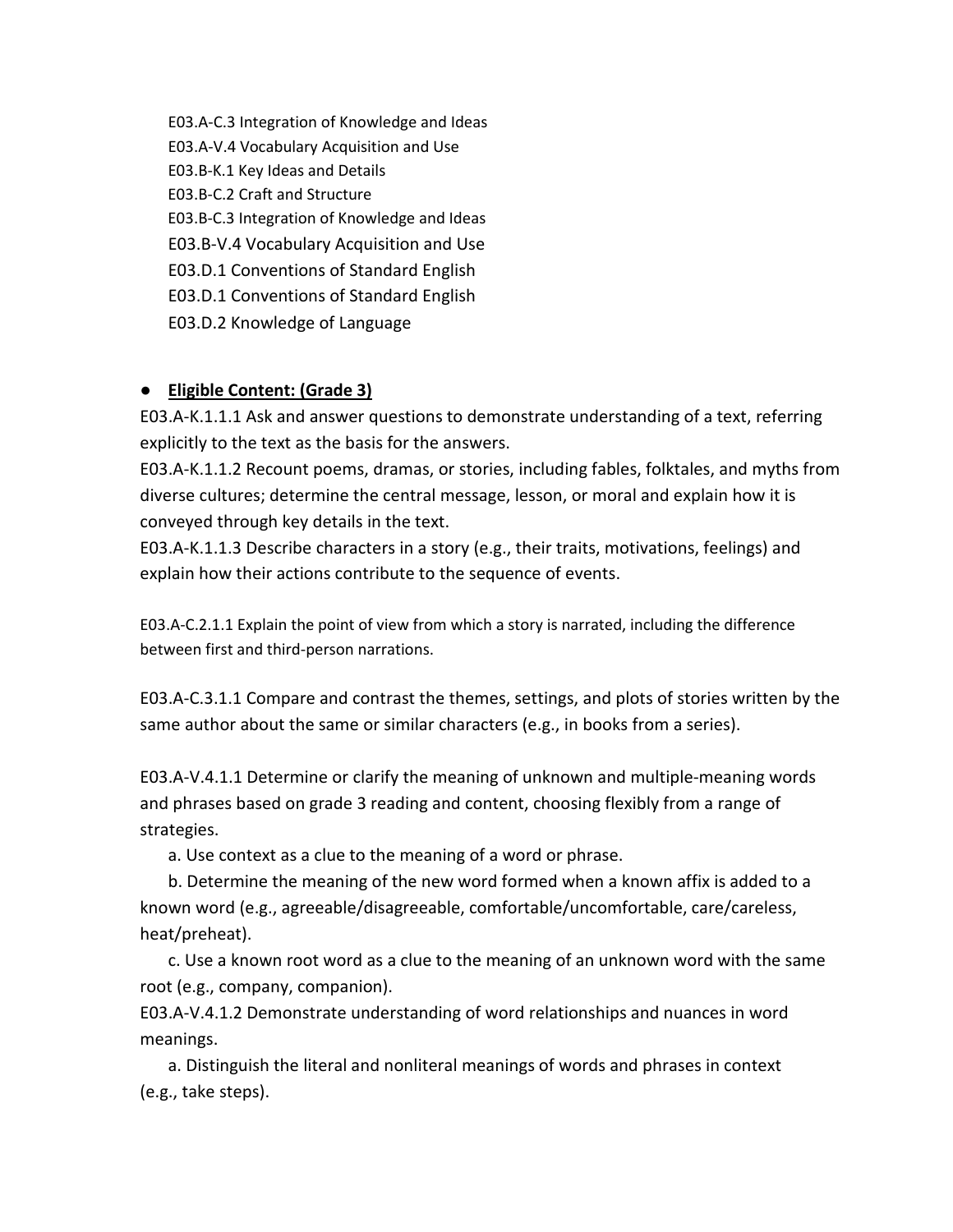b. Distinguish shades of meaning among related words (e.g., knew, believed, suspected, heard, wondered).

E03.B-K.1.1.1 Answer questions to demonstrate understanding of a text, referring explicitly to the text as the basis for the answers.

E03.B-K.1.1.2 Determine the main idea of a text; recount the key details and explain how they support the main idea.

E03.B-K.1.1.3 Describe the relationship between a series of historical events, scientific ideas or concepts, or steps in technical procedures in a text, using language that pertains to time, sequence, and cause/effect.

E03.B-C.2.1.1 Explain the point of view from which a text is written.

E03.B-C.2.1.2 Use text features (e.g., headings, graphics, charts) and search tools (e.g., key words, sidebars, hyperlinks) to efficiently locate information relevant to a given topic.

E03.B-C.3.1.1 Describe the logical connection between particular sentences and paragraphs to support specific points in a text (e.g., comparison, cause/effect, first/second/third in a sequence).

E03.B-C.3.1.2 Compare and contrast the most important points and key details presented in two texts on the same topic.

E03.B-C.3.1.3 Use information gained from illustrations, maps, photographs, and the words in a text to demonstrate understanding of the text (e.g., where, when, why, and how key events occur).

E03.B-V.4.1.1 Determine or clarify the meaning of unknown and multiple-meaning words and phrases based on grade 3 reading and content, choosing flexibly from a range of strategies. a. Use context as a clue to the meaning of a word or phrase.

b. Determine the meaning of the new word formed when a known affix is added to a known word (e.g., agreeable/disagreeable, comfortable/uncomfortable, care/careless, heat/preheat). c. Determine the meaning of general academic and domain-specific words and phrases used in

a text.

d. Use a known root word as a clue to the meaning of an unknown word with the same root (e.g., company, companion).

E03.B-V.4.1.2 Demonstrate understanding of word relationships and nuances in word meanings.

a. Distinguish the literal and nonliteral meanings of words and phrases in context (e.g., take steps).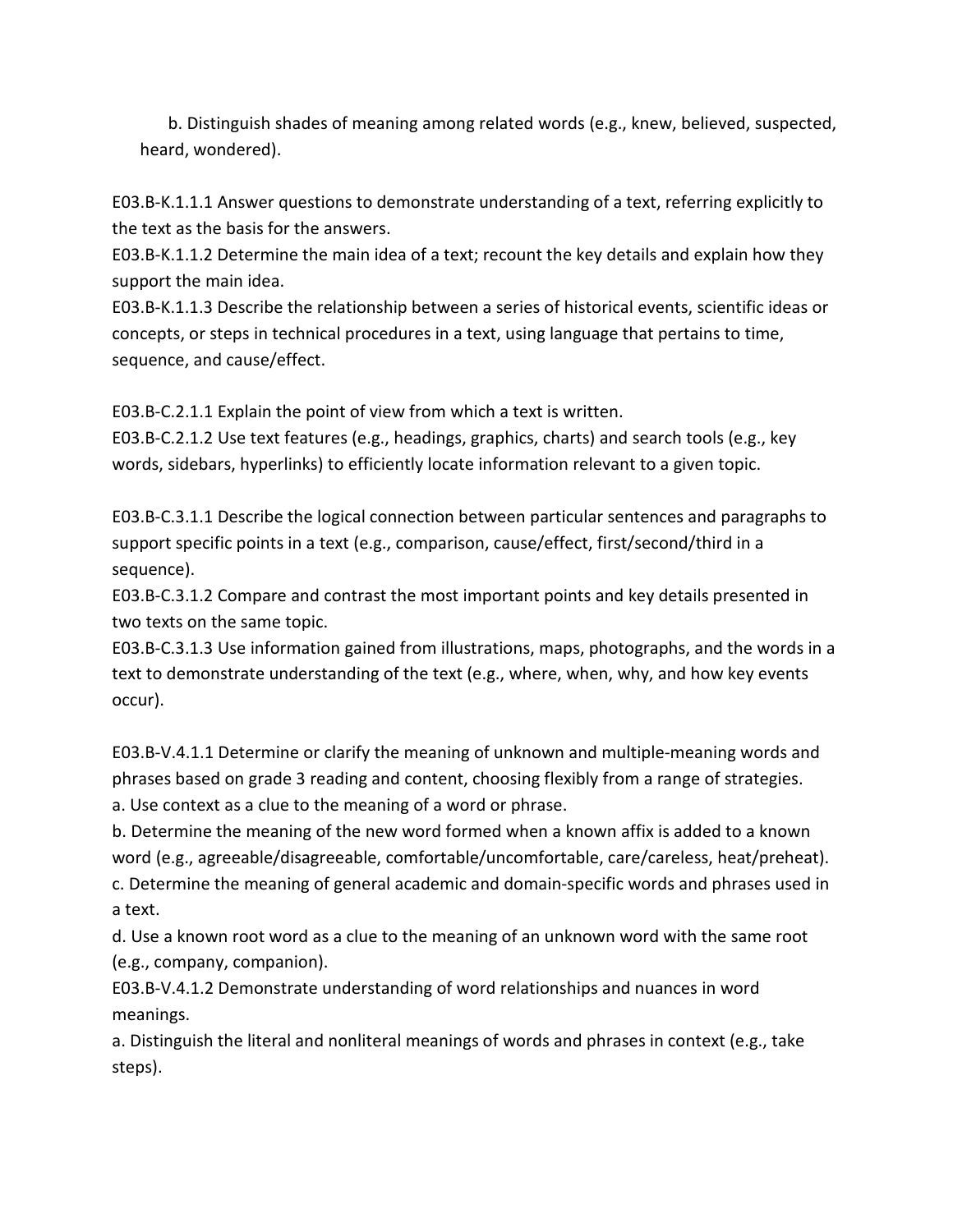b. Distinguish shades of meaning among related words (e.g., knew, believed, suspected, heard, wondered).

E03.D.1.1.1 Explain the function of nouns, pronouns, verbs, adjectives, and adverbs in general and their functions in particular sentences.

E03.D.1.1.2 Form and use regular and irregular plural nouns.

E03.D.1.1.3 Use abstract nouns (e.g., childhood).

E03.D.1.1.4 Form and use regular and irregular verbs.

E03.D.1.1.5 Form and use the simple verb tenses (e.g., I walked; I walk; I will walk).

E03.D.1.1.6 Ensure subject-verb and pronoun-antecedent agreement. \*

E03.D.1.1.7 Form and use comparative and superlative adjectives and adverbs, and choose between them depending on what is to be modified.

E03.D.1.1.8 Use coordinating and subordinating conjunctions.

E03.D.1.1.9 Produce simple, compound, and complex sentences.

E03.D.1.2.1 Capitalize appropriate words in titles.

E03.D.1.2.2 Use commas in addresses.

E03.D.1.2.3 Use commas and quotation marks in dialogue.

E03.D.1.2.4 Form and use possessives.

E03.D.1.2.5 Use conventional spelling for high-frequency and other studied words and for adding suffixes to base words (e.g., sitting, smiled, cries, happiness).

E03.D.1.2.6 Use spelling patterns and generalizations (e.g., word families, position-based spellings, syllable patterns, ending rules, meaningful word parts) in writing words E03.D.2.1.1 Choose words and phrases for effect.\*

## **Instructional Methods:**

Flexible small group differentiated instruction will occur based on student need. Teachers will utilize direct instruction and may also use workstations, independent practice and/or partner or group work options during small group instruction. Suggested materials and resources for use during small group instruction include: Differentiated Workstation Activity Cards, Practice Book, Process Writing and Peer Conferencing, Word Sorts, Research and Inquiry Projects, Re-Read Reading/Writing Companion and Decodable Readers, Handwriting, Self-Selected Reading, Self-Selected Writing, Spiral Review.

**Smart Start Weeks 1-3 Week 1 Key Concept:** We are special **Essential Question:** How is everyone special?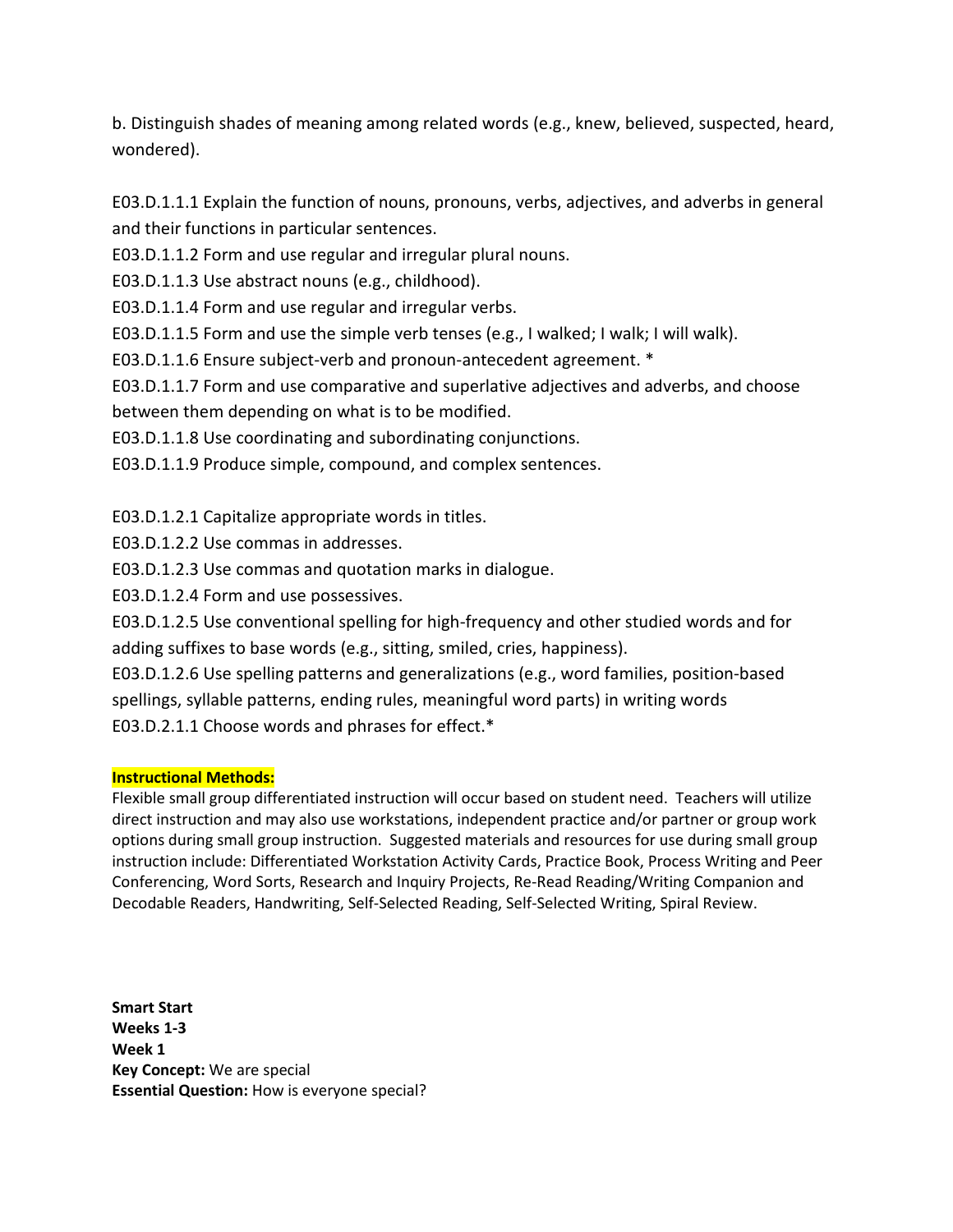**Shared Writing:** Reading/Writing Companion: pages 6-27

## **Core Activities/Instructional Methods**

- Reading/Writing Companion: pages 6-27
- NEUHAUS Oral Language Unit
	- $O$  Apple Unit page  $4-5$
- Neuhaus (ARC) Letter Recognition Activity 3 page 2
- Guided Discovery page 1 Listening Learning Position (LLP)
- No Glamour Cards Two weekly, start at the beginning of the box and move forward.
- Writing: With prompting and support, write a sentence using high frequency words and correct punctuation.
- Big Book of Rhymes
- Listening Comprehension in Teacher Manual
- Start Smart Interactive Reader
- Student Learning Centers
- Components of Social and Emotional Learning

## **Week 2**

**Key Concept:** My family and me **Essential Question:** Who is in your family? **Shared Writing:** Reading/Writing Companion: pages 28-45

- Reading/Writing Companion: pages 28-45
- Weekly Plan Wonders In Smart Start Week 2 Introduce Concept- Build Background/ Listening Comprehension ABC Big Book,
- High Frequency word "can"
- Wonders Phonemic Awareness
- Category Words: Numbers
- NEUHAUS Oral Language Unit Bird Unit page 6-7
- Neuhaus (ARC)
- Guided Discovery Manual
	- Page 1 (Listening Learning Position LLP)
	- Page 2 (Initial –Medial- Final- I M F)
- No Glamour Cards Two weekly, start at the beginning of the box and move forward.
- Writing: With prompting and support, write a sentence using high frequency words and correct punctuation.
- *Big Book of Rhymes*
- Listening Comprehension in Teacher Manual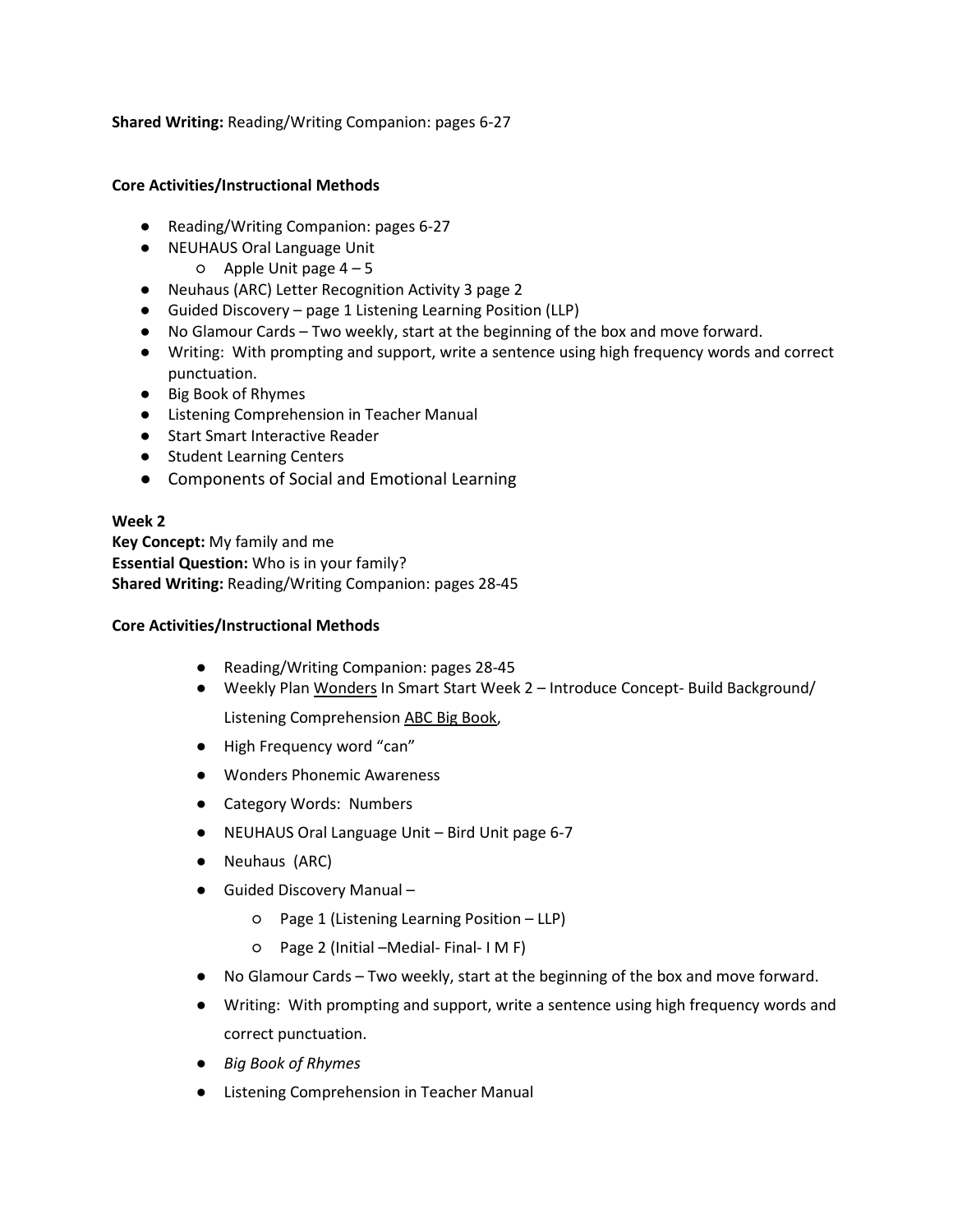- Start Smart Interactive Reader
- Student Learning Centers
- Components of Social and Emotional Learning

## **Week 3 Key Concept:** I can! **Essential Question:** What can you do? **Shared Writing:** Reading/Writing Companion: pages 46-63

## **Core Activities/Instructional Methods**

- Reading/Writing Companion: pages 46-63
- Weekly Plan Wonders In Smart Start Introduce Concept- Build Background/ Listening Comprehension ABC Big Book,
- High Frequency word "I, can"
- Wonders Phonological Awareness
- Wonders Category Words: Days of the Week
- NEUHAUS Oral Language Unit Clothing Unit-page 8-9
- Neuhaus (ARC)
- Guided Discovery Manual
	- Page 1 (Listening Learning Position LLP)
	- Page 2 (Initial Medial Final- IMF)
- No Glamour Cards Two weekly, start at the beginning of the box and move forward.
- Writing: With prompting and support, write a sentence using high frequency words and correct punctuation.
- *Big Book of Rhymes*
- Listening Comprehension in Teacher Manual
- Start Smart Interactive Reader
- *Fundations* program and tools
- Student Learning Center
- Components of Social and Emotional Learning

**Unit 1 Week 1 Key Concept:** *Make New Friends* **Essential Question:** How can we get along with new friends?

**Student Outcomes Comprehension/Genre/Author's Craft**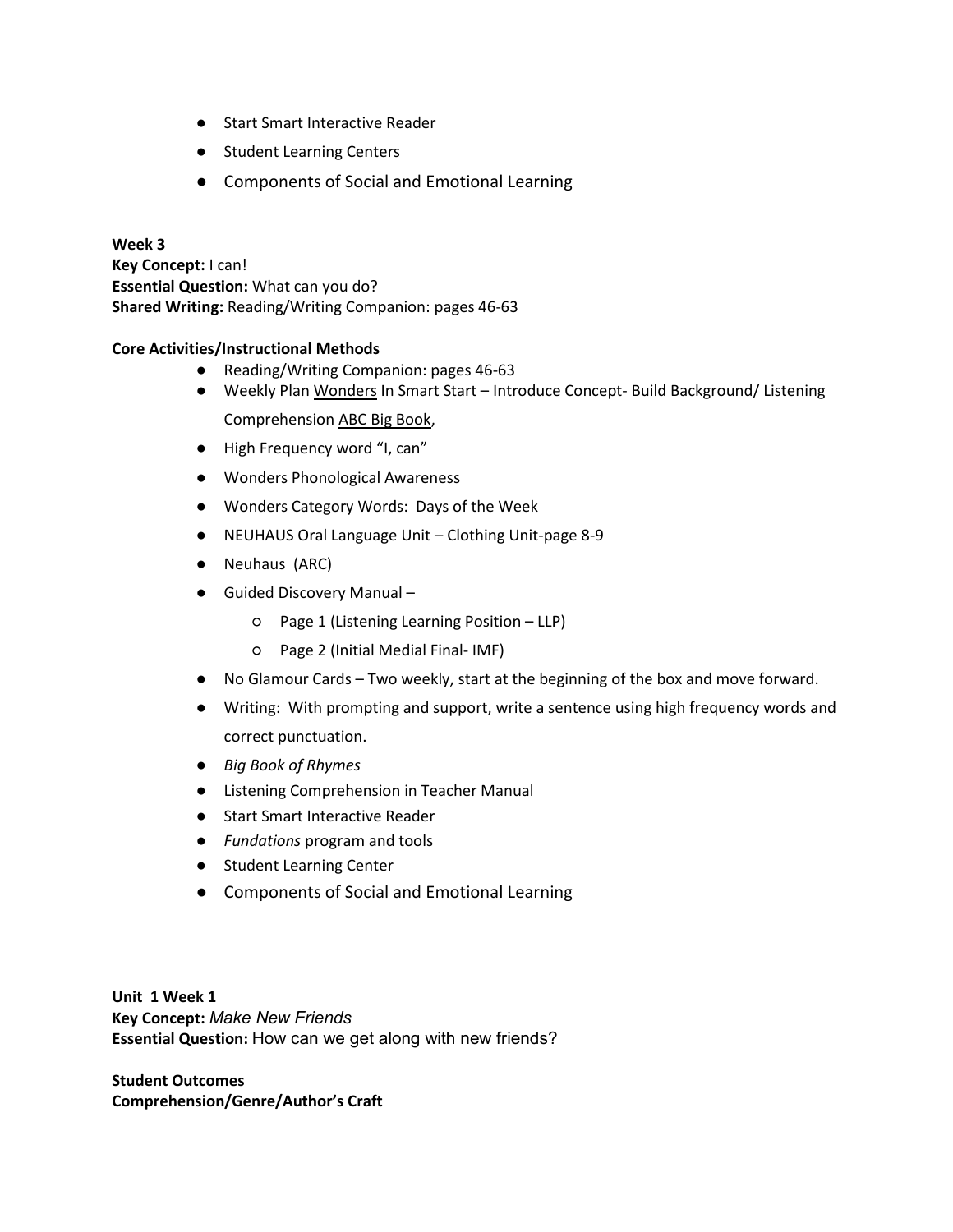- Cite relevant evidence from text
- Make inferences to support understanding
- Ask and answer questions about text
- Evaluate key details
- Understand the aspects of fiction
- Reread
- Text features

#### **Writing**

#### **Writing Process**

● Plan and draft writing ideas

#### **Analytical Writing**

● Use text evidence to respond to text

#### **Speaking and Listening**

- Engage in collaborative discussions
- Present writing and research

#### **Language Development**

- Oral Vocabulary Acquisition
- Category words: feeling words
- Grammar: Nouns

#### **Foundational Skills**

● See OG Curriculum

- **●** Weekly Plan Wonders Unit 1 week 1 Unit Opener What can we learn when we try new things? Introduce Concept- Build Background/ Listening Comprehension (Key Details) Big Book- "What About Bear?"
- **●** High Frequency word "the"
- **●** Utilize Reading Writing Companion: pages 64-91
- **●** Wonders Phonemic Awareness
- **●** Wonders Language Arts/Grammar (Nouns)
- **●** Writing: With prompting and support, write a sentence using high frequency words and correct punctuation. Apply knowledge of letter sound correspondence to read and spell simple words.
- **●** Fundations letter/sound cards and poster: review all letters daily and focus on newly taught sounds.
- **●** Neuhaus Instant Letter Recognition Chart 8
- **●** Neuhaus- Oral Language Unit "Colors" page 10-11
- **●** Neuhaus (ARC) Letter Recognition
	- Activity 1 Matching Letter Cards Card 1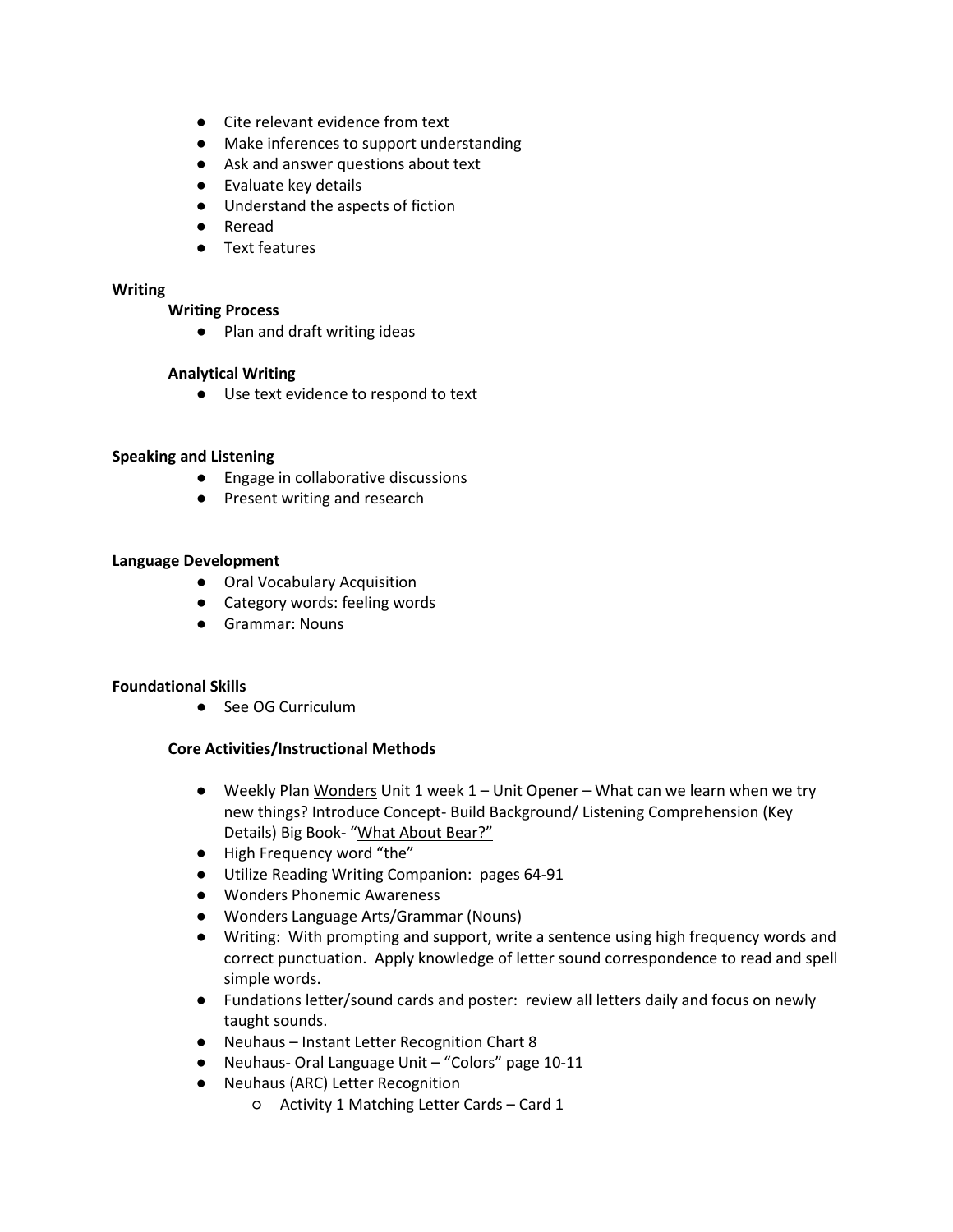- Activities 3 & 4 pages 2-4
- **●** Guided Discovery Manual
	- Review Listening Learning Position (LLP)
	- Introduce two letters this week m (U1W1) and h (U5W1)
- **●** Support new learning with Wonders Sound-Spelling Cards and Articulation Cards
- **●** No Glamour Cards Two weekly, start at the beginning of the box and move forward.
- **●** Chipper Chat page 18 (Segmentation of Words in Sentences)
- **●** Interactive Reader
- **●** *Fundations* program and tools
- **●** Student Learning Centers
- **●** Components of Social and Emotional Learning

- Approaching or On Level Practice Book
- Differentiated Workstation Activity Cards

#### **Assessments:**

- Diagnostic: Observation, discussion
- Formative: Observation, discussion, classwork, writing
- Summative: Observation, discussion, classwork, story retell, daily writing
	- Assessments as per District Assessment Plan

**Unit 1 Week 2 Key Concept:** Get Up and Go! **Essential Question:** How do baby animals move? **Genre Focus:** Fiction

**Student Outcomes**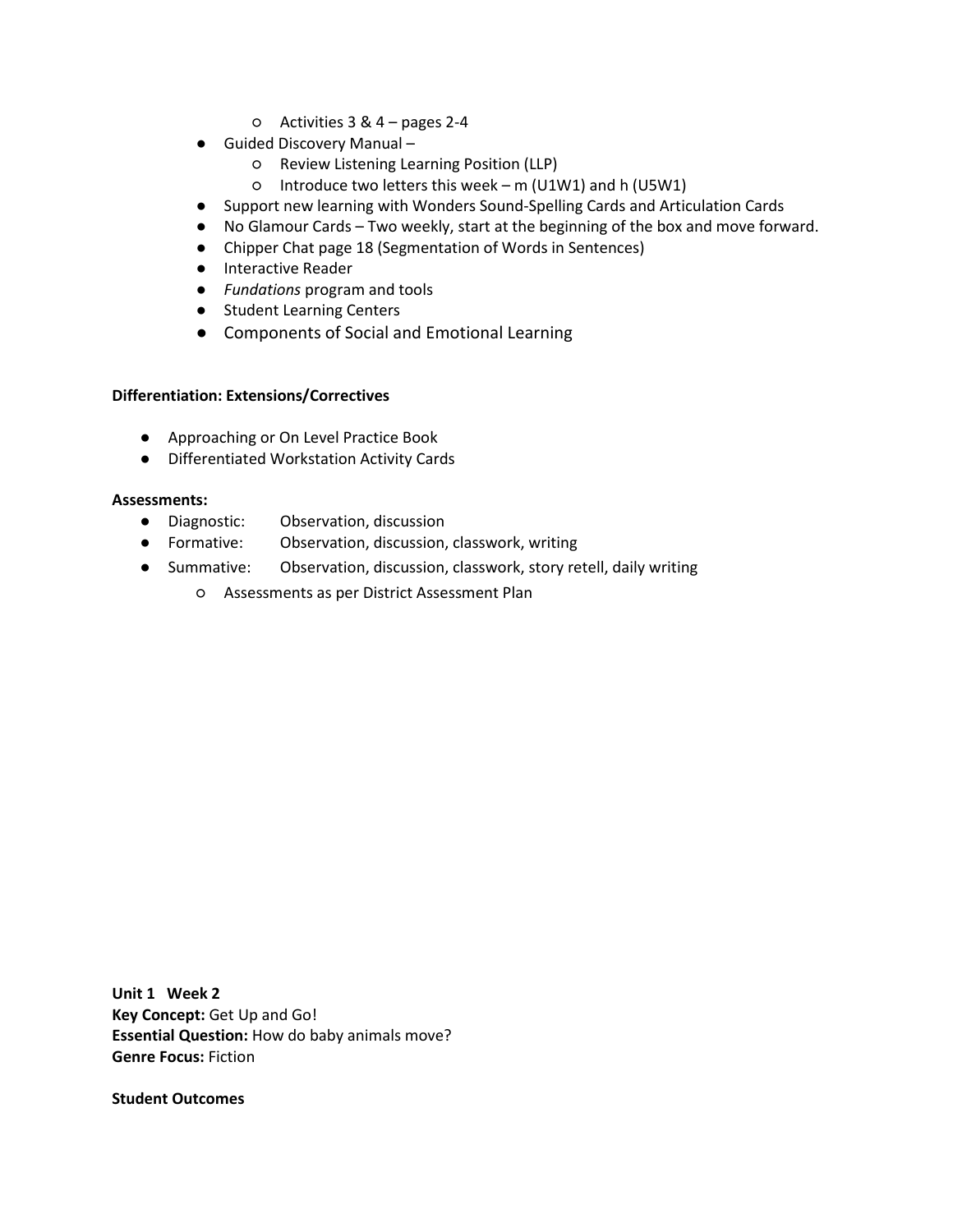## **Comprehension/Genre/Author's Craft**

- Cite relevant evidence from text
- Make inferences to support understanding
- Ask and answer questions about text
- Evaluate key details
- Understand the aspects of fiction
- Reread
- Text Features

#### **Writing**

#### **Writing Process**

● Plan and draft writing ideas

## **Analytical Writing**

● Use text evidence and respond to text

## **Speaking and Listening**

- Engage in collaborative discussions
- Present writing and research

## **Language Development**

- **Oral Vocabulary Acquisition**
- **Category Words:** Family Words
- **Grammar:** Nouns

## **Foundational Skills**

● See OG Curriculum

- **●** Weekly Plan Wonders Unit 1 week 2 (Introduce Concept- Build Background/ Listening Comprehension (Key Details) Big Book- "Pouch"
- **●** High Frequency word "we"
- **●** Reading Writing Workshop "I Can" and "I Can, We Can"
- **●** Wonders Phonemic Awareness
- **●** Wonders Language Arts/Grammar (Nouns)
- **●** Writing: With prompting and support, write a sentence using high frequency words and correct punctuation. Apply knowledge of letter sound correspondence to read and spell simple words.
- **●** Fundations letter/sound cards and poster: review all letters daily and focus on newly taught sounds.
- **●** Neuhaus Instant Letter Recognition Chart 9
- **●** Neuhaus- Oral Language Unit –"Community Helpers" pg 12-13
- **●** Neuhaus (ARC) Letter Recognition
	- Activity 1 Matching Letter Cards Card 2
	- Activity 3 Counting and Matching the Letters (page 2)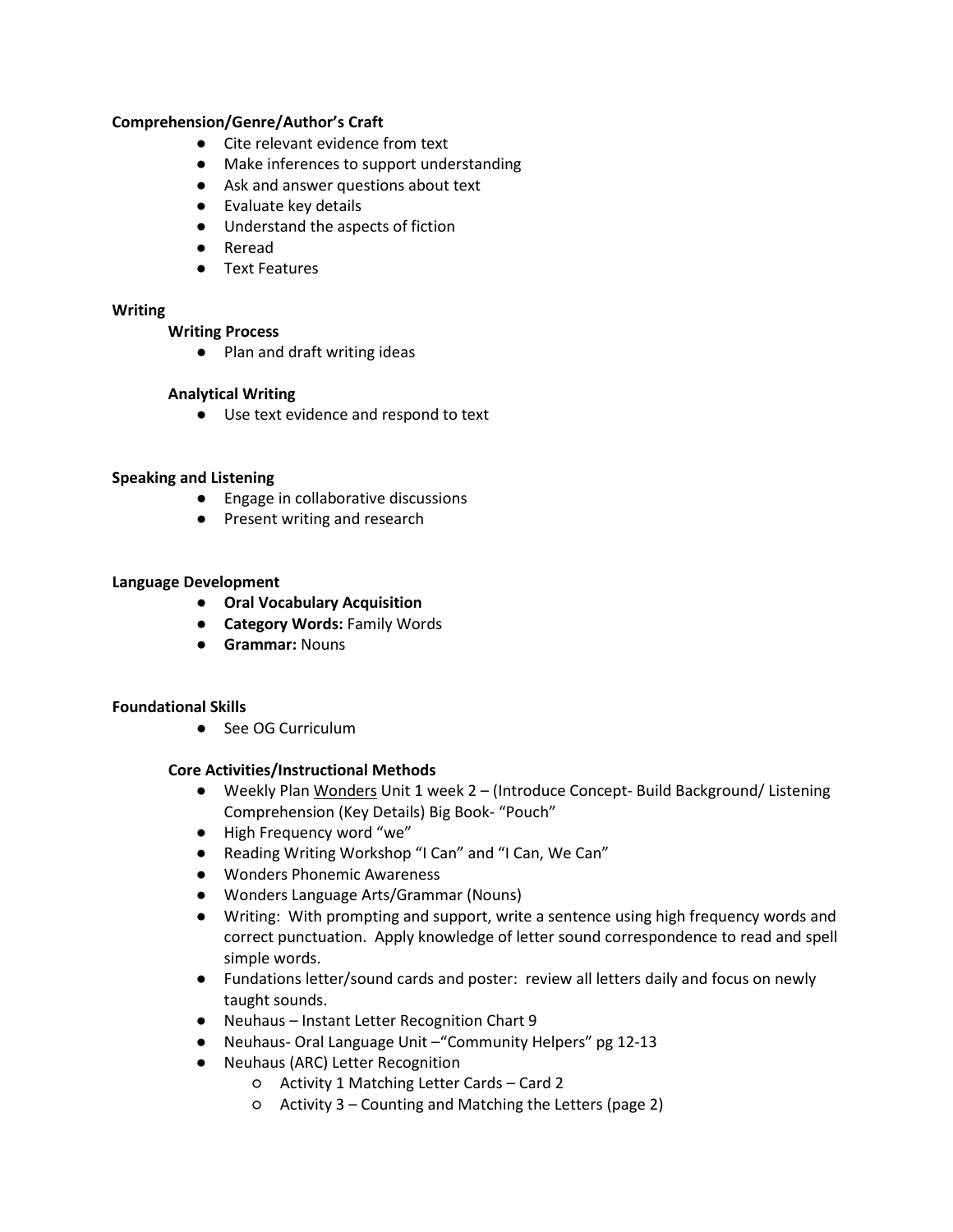- **●** Guided Discovery Manual
	- Listening Learning Position (LLP)
	- Introduce two letters this week a (U1W2) and f (U5W3)
	- Review weekly
- **●** Support new learning with Wonders Sound-Spelling Cards and Articulation Cards
- **●** No Glamour Cards Two weekly, start at the beginning of the box and move forward.
- **●** Chipper Chat page 24 (Blending Syllables)
- **●** Interactive Reader
- **●** *Fundations* program and tools
- **●** Student Learning Center
- **●** Components of Social and Emotional Learning

- Approaching or On Level Practice Book
- Differentiated Workstation Activity Cards

#### **Assessments:**

- Diagnostic: Observation, discussion
- Formative: Observation, discussion, classwork, writing
- Summative: Observation, discussion, classwork, story retell, daily writing
	- Assessments as per District Assessment Plan

## **Unit 1 Week 3**

**Key Concept:** Use Your Senses **Essential Question:** How Can Senses Help You Learn **Genre Focus:** Nonfiction

## **Student Outcomes**

## **Comprehension/Genre/Author's Craft**

- Cite relevant evidence from text
- Make inferences to support understanding
- Ask and answer questions about text
- Evaluate key details
- Understand the aspects of informational text
- Reread
- Literary Element

## **Writing**

## **Writing Process**

● Plan and draft writing ideas

## **Analytical Writing**

● Use text evidence to respond to text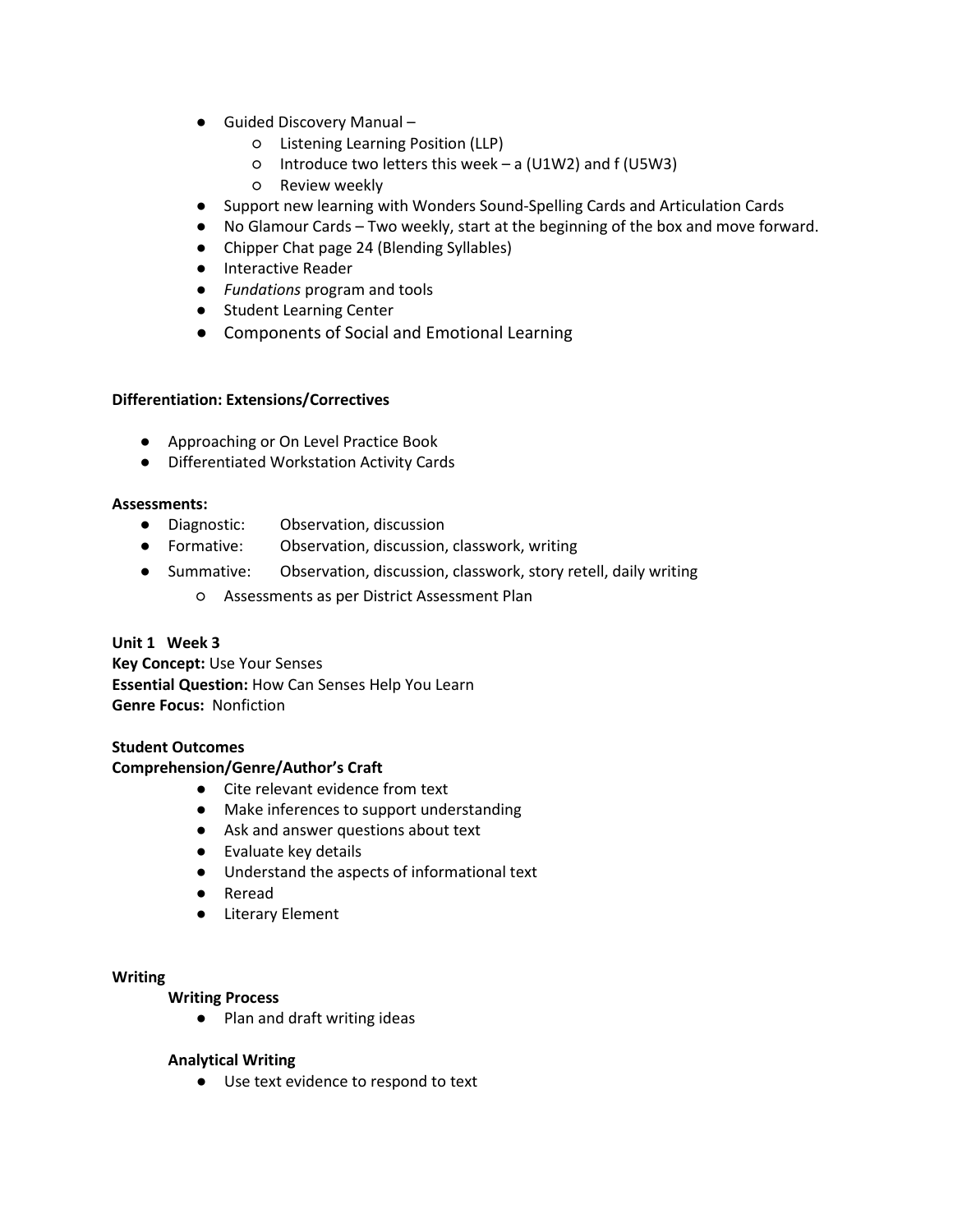## **Speaking and Listening**

- Engage in collaborative discussions
- Present writing and research

#### **Language Development**

- Oral Vocabulary Acquisition
- Category words: sensory words
- Grammar: Nouns

## **Foundational Skills**

● See OG Curriculum

## **Core Activities/Instructional Methods**

- **●** Weekly Plan Wonders Unit 1 week 3 (Introduce Concept- Build Background/ Listening Comprehension (Key Details) Senses at the Seashore
- **●** High Frequency word "see"
- **●** Reading Writing Companion: p118-143
- **●** Wonders Phonemic Awareness
- **●** Wonders Language Arts/Grammar (Nouns)
- **●** Writing: With prompting and support, write a sentence using high frequency words and correct punctuation. Apply knowledge of letter sound correspondence to read and spell simple words.
- **●** Fundations letter/sound cards and poster: review all letters daily and focus on newly taught sounds.
- **●** Neuhaus Instant Letter Recognition Chart 10
- **●** NEUHAUS Oral Language Unit Dog Unit, page 14-15
- **●** Neuhaus (ARC) Letter Recognition
	- Activity 1 Matching Letter Cards Card 3
	- Activity 3 Counting and Matching Letters (pg 2)
- **●** Guided Discovery
	- page 1 Listening Learning Position (LLP)
	- Introduce two letters this week s (U1W3) r (U5W3)
- **●** Support new learning with Wonders Sound-Spelling Cards and Articulation Cards
- **●** No Glamour Cards Two weekly, start at the beginning of the box and move forward.
- **●** Chipper Chat page 30 (Segmentation of Syllables)
- **●** Interactive Reader
- **●** *Fundations* program and tools
- **●** Student Learning Centers
- **●** Components of Social and Emotional Learning

## **Differentiation: Extensions/Correctives**

- Approaching or On Level Practice Book
- Differentiated Workstation Activity Cards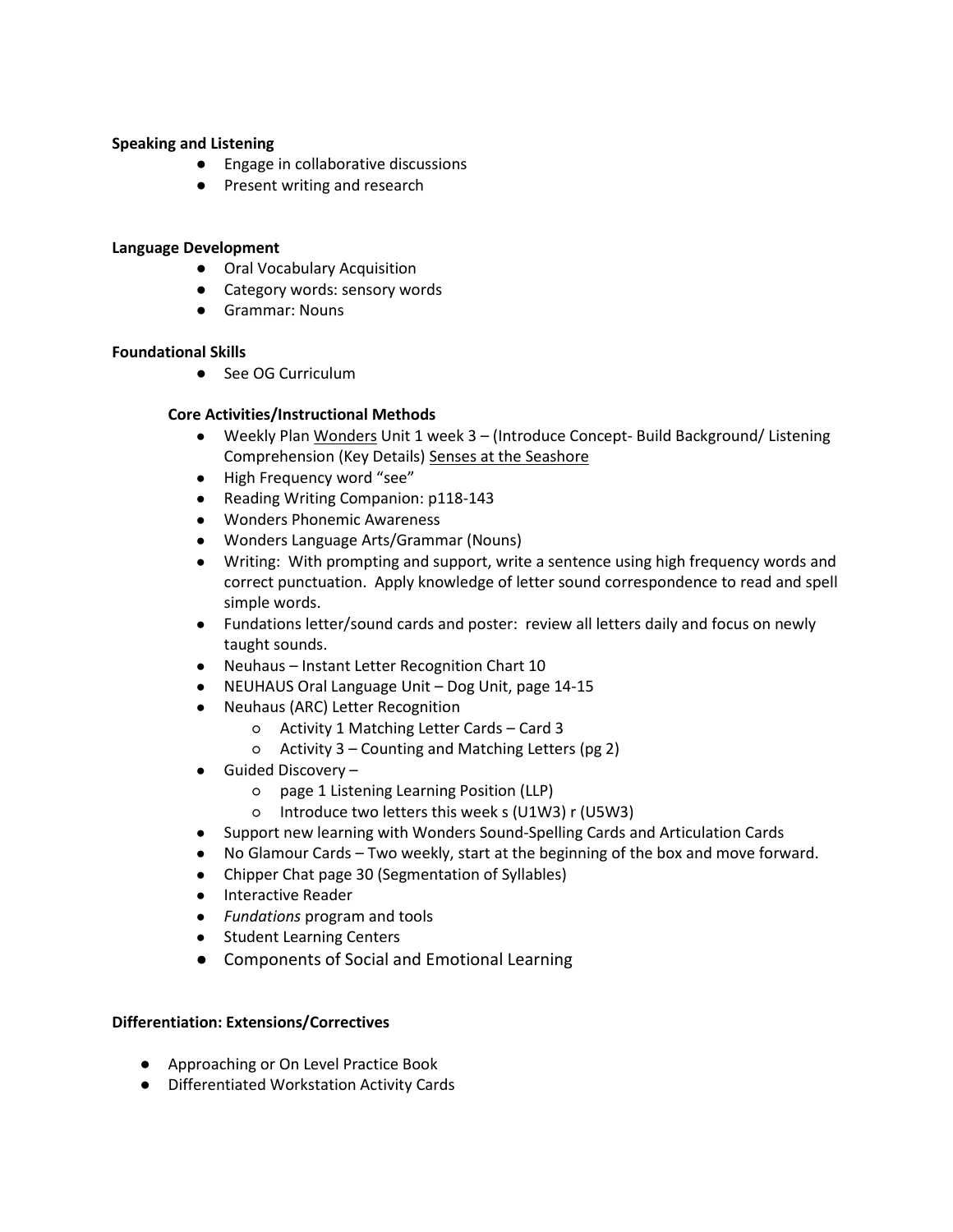## **Assessments:**

- Diagnostic: Observation, discussion
- Formative: Observation, discussion, classwork, writing
- Summative: Observation, discussion, classwork, story retell, daily writing
	- Assessments as per District Assessment Plan

## **Unit 2 Week 1**

**Key Concept:** Tools we use **Essential Question:** How do tools help us to explore? **Genre Focus:** Informational Text

## **Student Outcomes**

## **Comprehension/Genre/Author's Craft**

- Cite relevant evidence from text
- Make inferences to support understanding
- Ask and answer questions about text
- Evaluate key details
- Understand the aspects of informational text
- Reread
- Text features

#### **Writing**

## **Writing Process**

● Plan and draft writing ideas

## **Analytical Writing**

● Use text evidence to respond to text

#### **Speaking and Listening**

- Engage in collaborative discussions
- Present writing and research

#### **Language Development**

- Oral Vocabulary Acquisition
- Category words: colors
- Grammar: Verbs

#### **Foundational Skills**

● See OG Curriculum

## **Core Activities/Instructional Methods**

**●** Weekly Plan Wonders Unit 2 week 1 – (Unit Opener –What can you find out when you explore? Introduce Concept- Build Background/ Listening Comprehension (Key Details) The Handiest Things in the World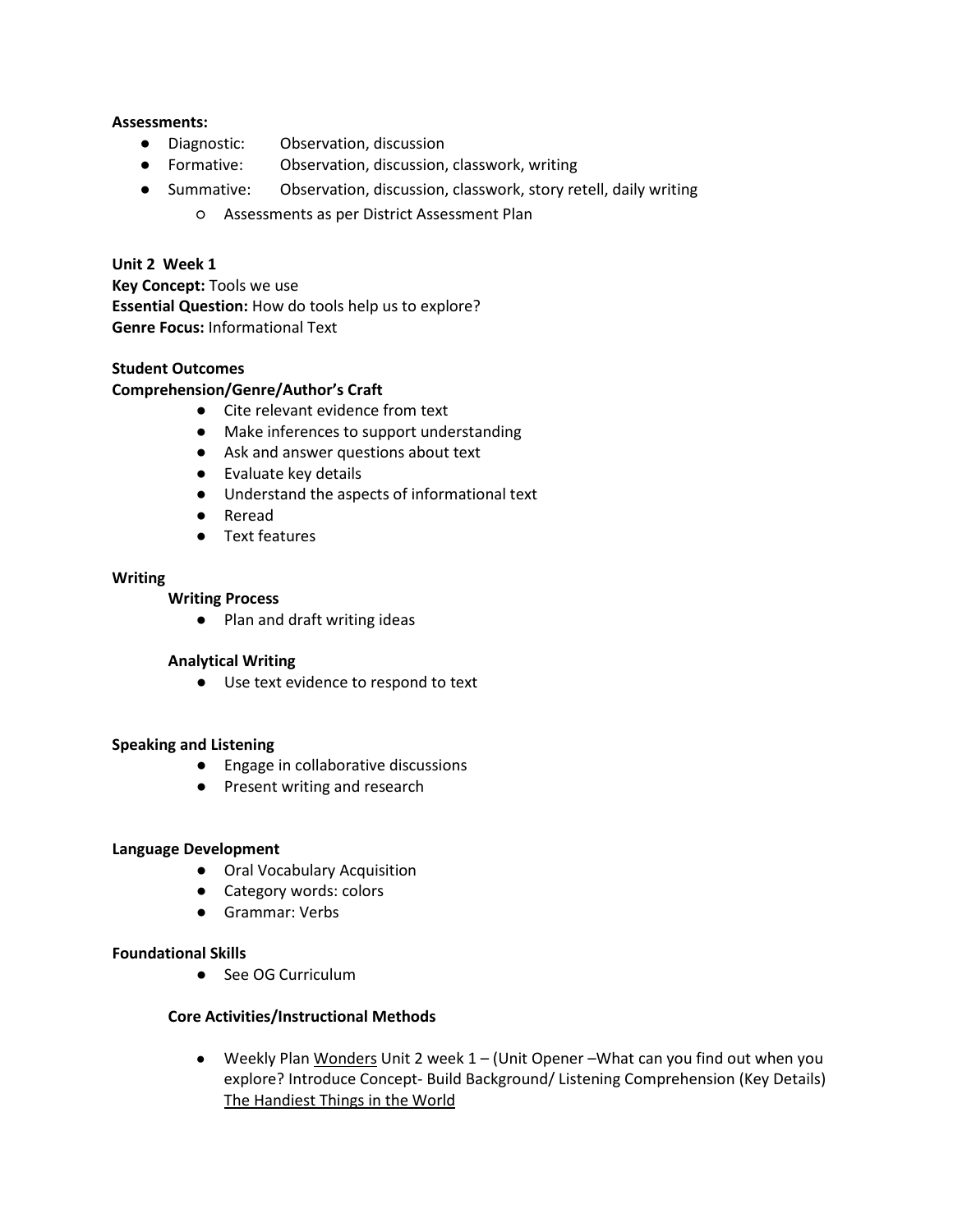- **●** High Frequency word "a"
- **●** Reading Writing Companion: pages 6-33
- **●** Wonders Phonemic Awareness
- **●** Wonders Language Arts/Grammar (Verbs)
- **●** Writing: With prompting and support, write a sentence using high frequency words and correct punctuation. Apply knowledge of letter sound correspondence to read and spell simple words.
- **●** Fundations letter/sound cards and poster: review all letters daily and focus on newly taught sounds.
- **●** Neuhaus Instant Letter Recognition Chart 11
- **●** NEUHAUS Oral Language Unit –Farm Unit, page 16-17
- **●** Neuhaus (ARC) Letter Recognition
	- Activity 1 Matching Letter Cards Card 4
- **●** Guided Discovery Manual:
	- Introduce two letters this week p (U2W1) and e (U5W2)
	- review daily
- **●** Support new learning with Wonders Sound-Spelling Cards and Articulation Cards
- **●** No Glamour Cards Two weekly, start at the beginning of the box and move forward.
- **●** Chipper Chat page 45 (Identification of Phonemes)
- **●** Interactive Reader
- **●** *Fundations* program and tools
- **●** Student Learning Centers
- **●** Components of Social and Emotional Learning

- Approaching or On Level Practice Book
- Differentiated Workstation Activity Cards

#### **Assessments:**

- Diagnostic: Observation, discussion
- Formative: Observation, discussion, classwork, writing
- Summative: Observation, discussion, classwork, story retell, daily writing
	- Assessments as per District Assessment Plan

**Unit 2 Week 2 Key Concept:** Shapes All Around Us **Essential Question:** What shapes do you see around you? **Genre Focus:** Nonfiction

**Student Outcomes:**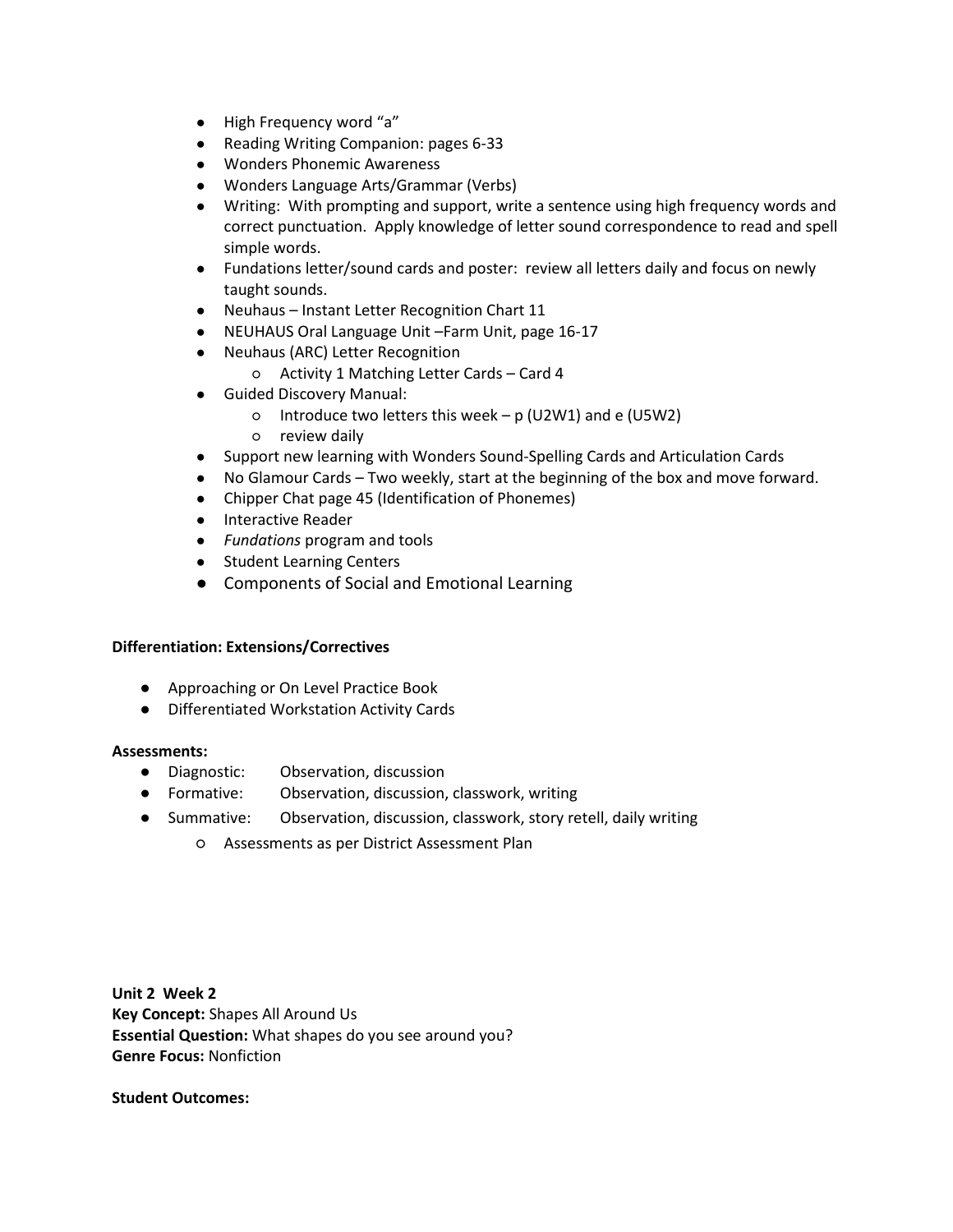## **Comprehension/Genre/Author's Craft**

- Cite relevant evidence from text
- Make inferences to support understanding
- Ask and answer questions about text
- Evaluate key details
- Understand the aspects of non fiction
- Reread
- Text features

#### **Writing**

#### **Writing Process**

● Plan and draft writing ideas

## **Analytical Writing**

● Use text evidence to respond to text

## **Speaking and Listening**

- Engage in collaborative discussions
- Present writing and research

#### **Language Development**

- Oral Vocabulary Acquisition
- Category words: shapes
- Grammar: verbs

## **Foundational Skills**

● See OG Curriculum

- **●** Weekly Plan Wonders Unit 2 week 2 Introduce Concept- Build Background/ Listening Comprehension (Key Details) Shapes All Around
- **●** High Frequency word "like"
- **●** Reading Writing Companion: pages 34-59
- **●** Wonders Phonemic Awareness
- **●** Wonders Language Arts/Grammar (Verbs)
- **●** Writing: With prompting and support, write a sentence using high frequency words and correct punctuation. Apply knowledge of letter sound correspondence to read and spell simple words.
- **●** Fundations letter/sound cards and poster: review all letters daily and focus on newly taught sounds.
- **●** Neuhaus Instant Letter Recognition Chart 12
- **●** Neuhaus: Oral Language Unit –Kitchen Unit, Page 18-19
- **●** Neuhaus (ARC) Letter Recognition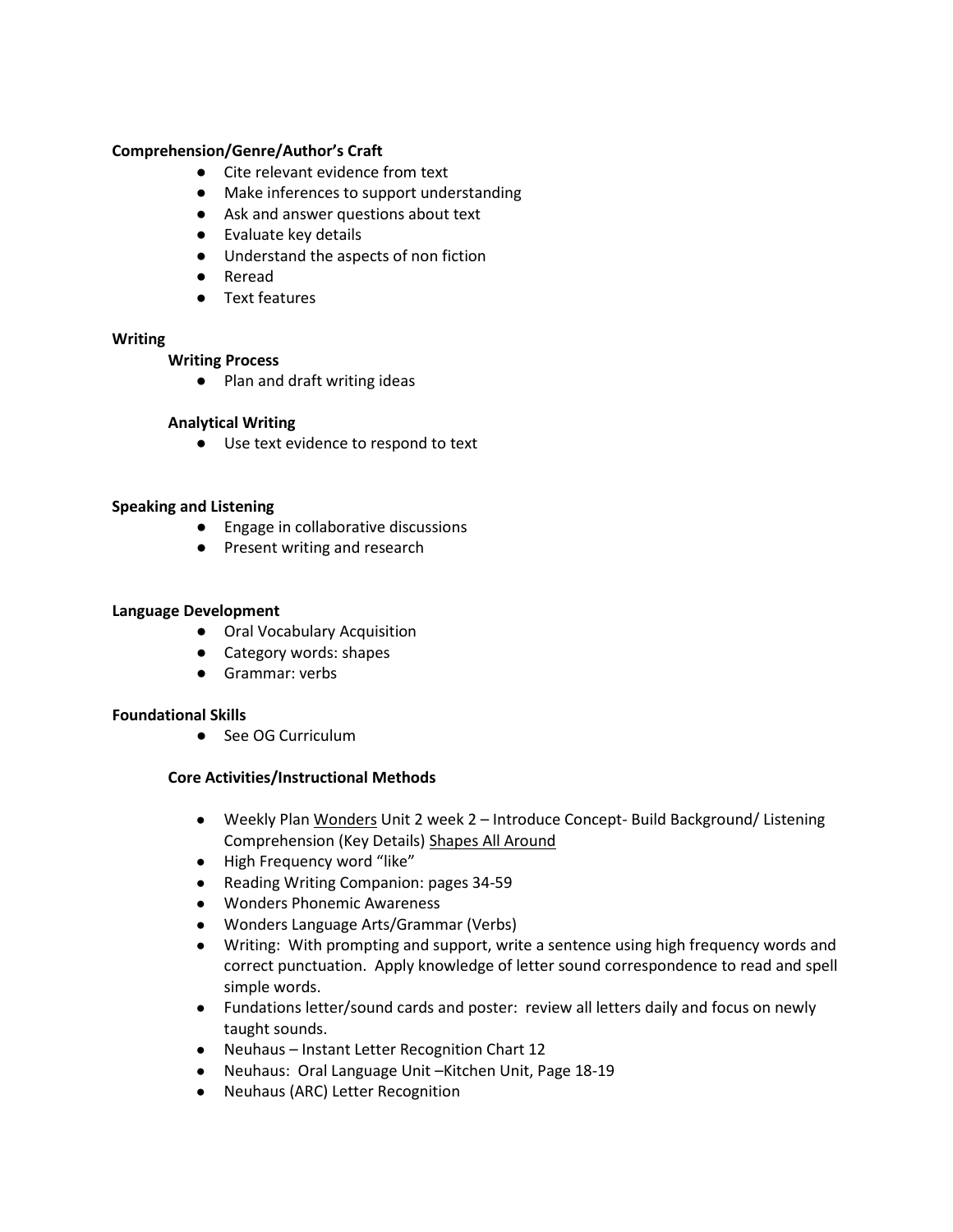- Activity 1 Matching Letter Cards Card 5
- **●** Guided Discovery
	- Introduce two letters this week t (U2W2) and b (U6W1)
	- review daily
- **●** Support new learning with Wonders Sound-Spelling Cards and Articulation Cards
- **●** No Glamour Cards Two weekly, start at the beginning of the box and move forward.
- **●** Chipper Chat page 2 (Discrimination of Rhyming)
- **●** Interactive Reader
- **●** *Fundations* program and tools
- **●** Student Learning Centers
- Components of Social and Emotional Learning

- Approaching or On Level Practice Book
- Differentiated Workstation Activity Cards

#### **Assessments:**

- Diagnostic: Observation, discussion
- Formative: Observation, discussion, classwork, writing
- Summative: Observation, discussion, classwork, story retell, daily writing
	- Assessments as per District Assessment Plan

## **Unit 2 Week 3**

**Key Concept:** World of Bugs **Essential Question:** What kind of bugs do you know about? **Genre Focus:** Poetry

## **Student Outcomes**

## **Comprehension/Genre/Author's Craft**

- Cite relevant evidence from text
- Make inferences to support understanding
- Ask and answer questions about text
- Evaluate key details
- Understand the aspects of poetry
- Reread
- Text features

#### **Writing**

#### **Writing Process**

● Plan and draft writing ideas

#### **Analytical Writing**

● Use text evidence to respond to text

#### **Speaking and Listening**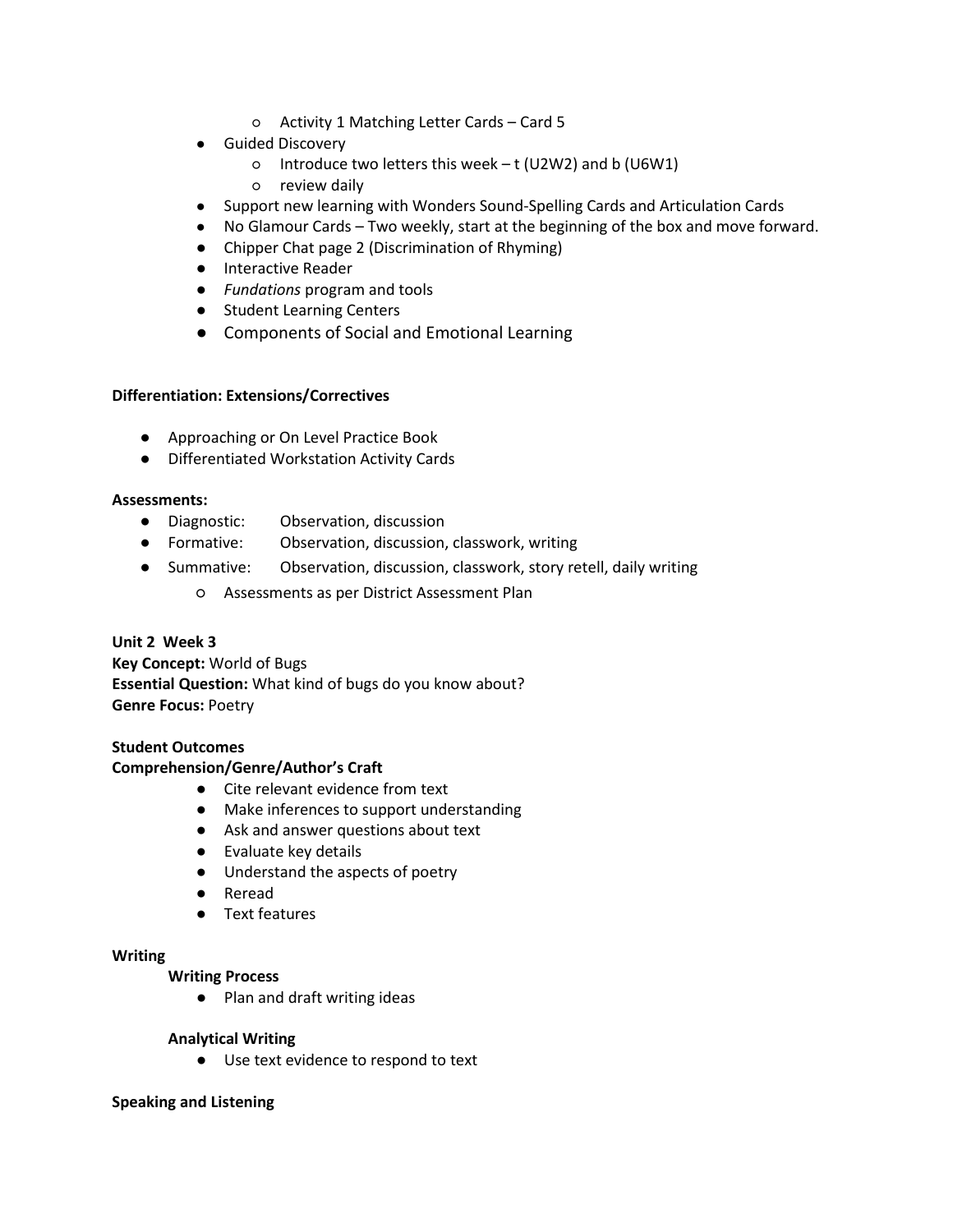- Engage in collaborative discussions
- Present writing and research

## **Language Development**

- Oral Vocabulary Acquisition
- Category words: texture words
- Grammar: verbs

## **Foundational Skills**

● See OG Curriculum

## **Core Activities/Instructional Methods**

- **●** Weekly Plan Wonders Unit 2 week 3 (Introduce Concept- Build Background/ Listening Comprehension (Key Details) I Love Bugs!
- **●** High Frequency words: Review the, we, see, a, like
- **●** Reading Writing Companion: pages 60-85
- **●** Wonders Phonemic Awareness
- **●** Wonders Language Arts/Grammar (Verbs)
- **●** Writing: With prompting and support, write a sentence using high frequency words and correct punctuation. Apply knowledge of letter sound correspondence to read and spell simple words.
- **●** Fundations letter/sound cards and poster: review all letters daily and focus on newly taught sounds.
- **●** Neuhaus Instant Letter Recognition Chart 13
- **●** NEUHAUS Oral Language Unit –Pizza Unit, Page 20-21
- **●** Neuhaus (ARC) Letter Recognition
	- Activity 6, page 5 Letter Sequencing
- **●** Guided Discovery
	- Introduce two letters this week u (U7W1) and l (U6W1)
	- Support new learning with Wonders Sound-Spelling Cards and Articulation Cards
- **●** No Glamour Cards Two weekly, start at the beginning of the box and move forward.
- **●** Chipper Chat page 17 (Segmentation of Words in Sentences)
- **●** Interactive Reader
- **●** *Fundations* program and tools
- **●** Student Learning Centers
- **●** Components of Social and Emotional Learning

## **Differentiation: Extensions/Correctives**

- Approaching or On Level Practice Book
- Differentiated Workstation Activity Cards

## **Assessments:**

- Diagnostic: Observation, discussion
- Formative: Observation, discussion, classwork, writing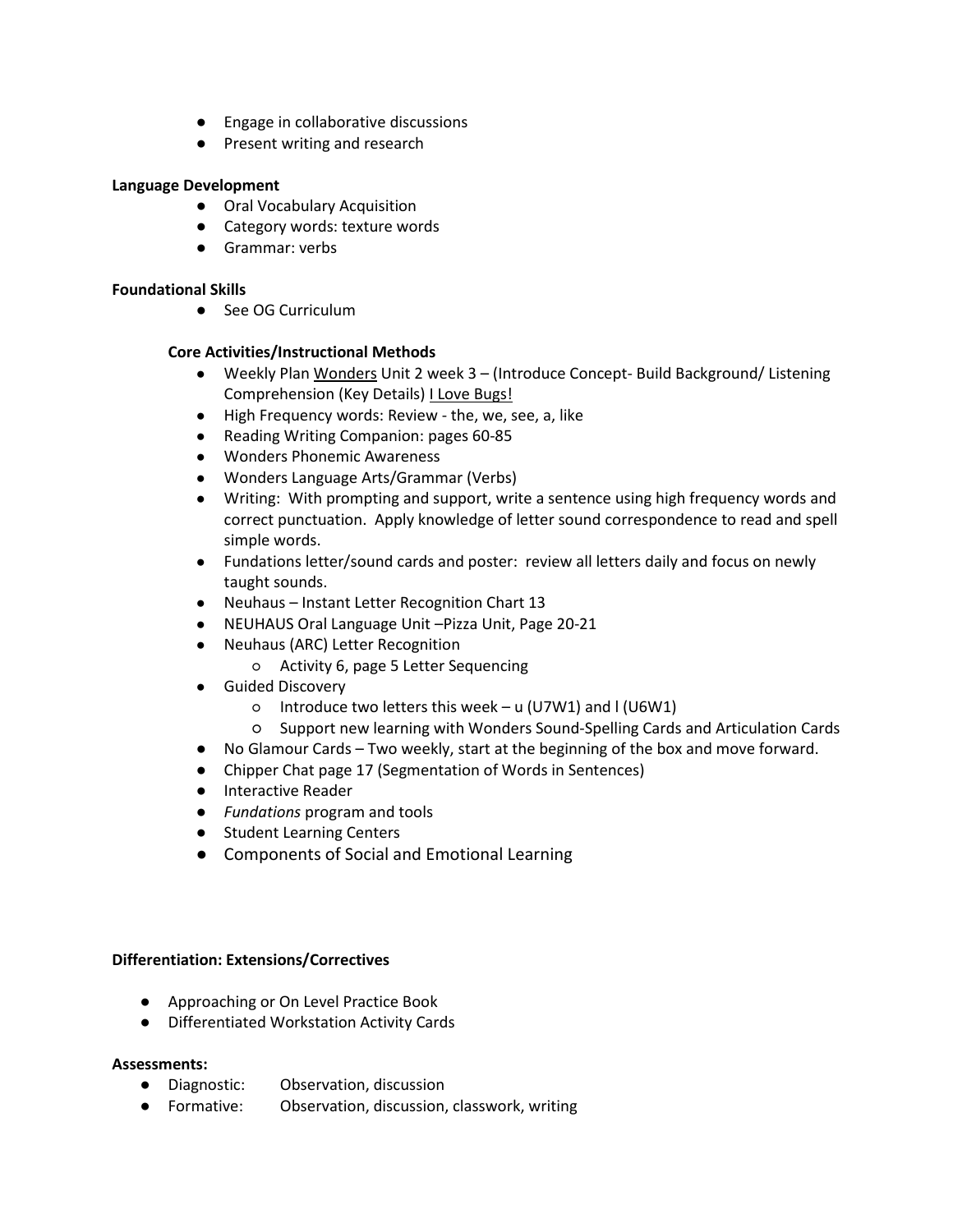- Summative: Observation, discussion, classwork, story retell, daily writing
	- Assessments as per District Assessment Plan

## **Unit 3 Week 1**

**Key Concept:** Rules to Go By **Essential Question:** What Rules Do We Follow in Different Place**s Genre Focus:** Fiction

#### **Student Outcomes**

#### **Comprehension/Genre/Author's Craft**

- Cite relevant evidence from text
- Make inferences to support understanding
- Visualize to deepen understanding
- Evaluate key details
- Understand the aspects of fiction
- Reread
- Text features

## **Writing**

#### **Writing Process**

● Plan and draft writing ideas

#### **Analytical Writing**

● Use text evidence to respond to text

## **Speaking and Listening**

- Engage in collaborative discussions
- Present writing and research

#### **Language Development**

- Oral Vocabulary Acquisition
- Category words: action words
- Grammar: use sentences

#### **Foundational Skills**

● See OG Curriculum

## **Student Outcomes**

## **Comprehension/Genre/Author's Craft**

- Weekly Plan Wonders Unit 3 week 1 Unit Opener: What can you learn by going to different places? Introduce Concept Build Background/ Listening Comprehension (Key Details) How Do Dinosaurs Go to School?
- High Frequency word: to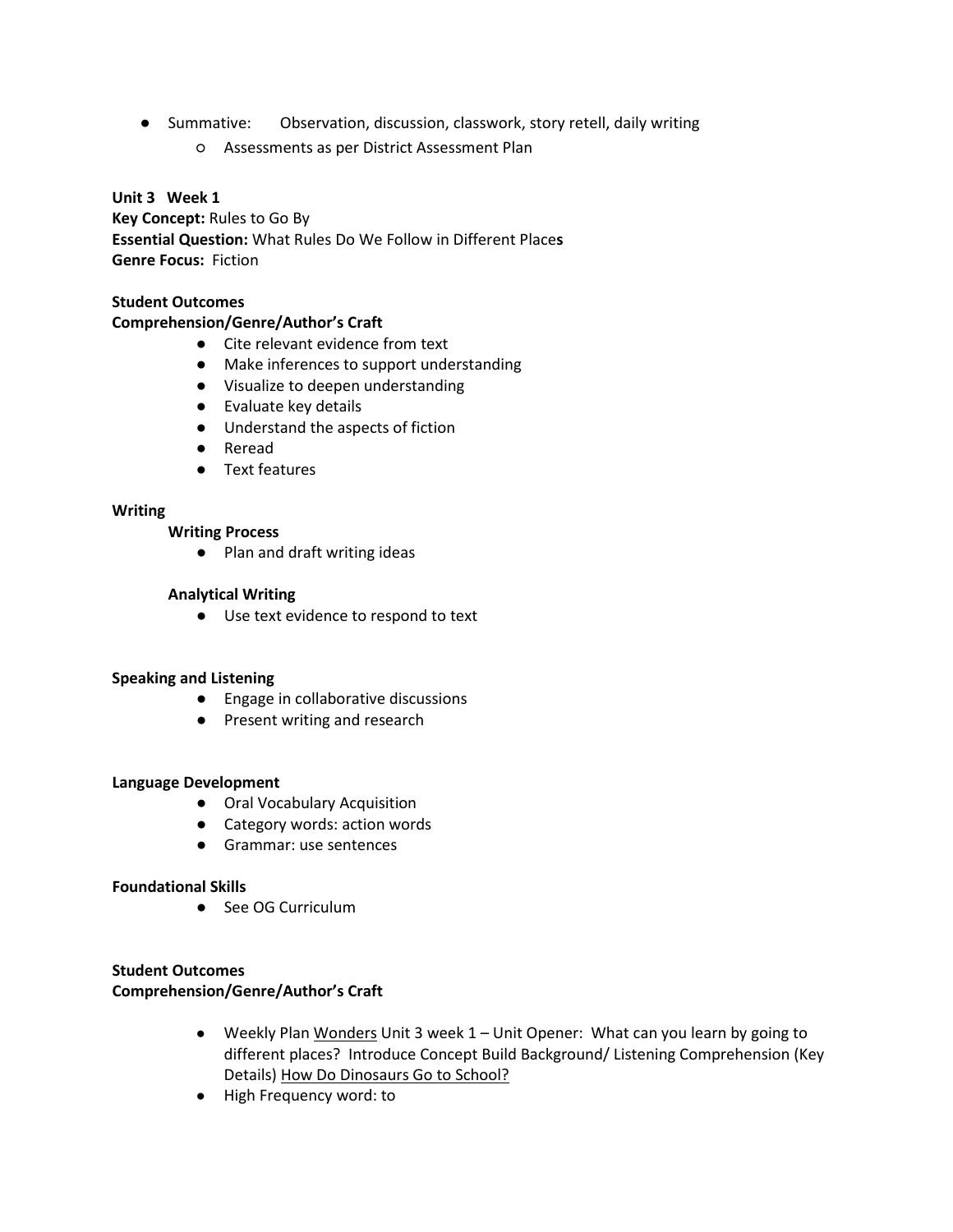- Reading Writing Companion: p6-33
- Wonders Phonemic Awareness
- Wonders Language Arts/Grammar (Sentences)
- Writing: With prompting and support, write a sentence using high frequency words and correct punctuation. Apply knowledge of letter sound correspondence to read and spell simple words.
- Fundations letter/sound cards and poster: review all letters daily and focus on newly taught sounds.
- Neuhaus Instant Letter Recognition Charts 1, 12
- Neuhaus Oral Language Unit –School, Page 22-23
- Neuhaus (ARC) Letter Recognition
	- Activity 6, page 5 Letter Sequencing
- Neuhaus letter work using letters already introduced. Select from one of the following activities:
	- Activity 8, page 7 (Guess What?)
	- Activity 9, page 7 (Alphabet Bingo)
	- Activity 10, page 8 (Before and After)
- Guided Discovery
	- Introduce two letters this week i (U3W1) and g (U7W2)
	- Review daily
- Support new learning with Wonders Sound-Spelling Cards and Articulation Cards
- No Glamour Cards Two weekly, start at the beginning of the box and move forward.
- Chipper Chat page 24 (Blending Syllables)
- Interactive Reader
- *Fundations* program and tools
- Student Learning Centers

- Approaching or On Level Practice Book
- Differentiated Workstation Activity Cards

#### **Assessments:**

- Diagnostic: Observation, discussion
- Formative: Observation, discussion, classwork, writing
- Summative: Observation, discussion, classwork, story retell, daily writing
	- Assessments as per District Assessment Plan

**Unit 3 Week 2 Key Concept:** Sounds Around Us **Essential Question:** What are the different sounds we hear? **Genre Focus:** Fiction

#### **Student Outcomes Comprehension/Genre/Author's Craft**

● Cite relevant evidence from text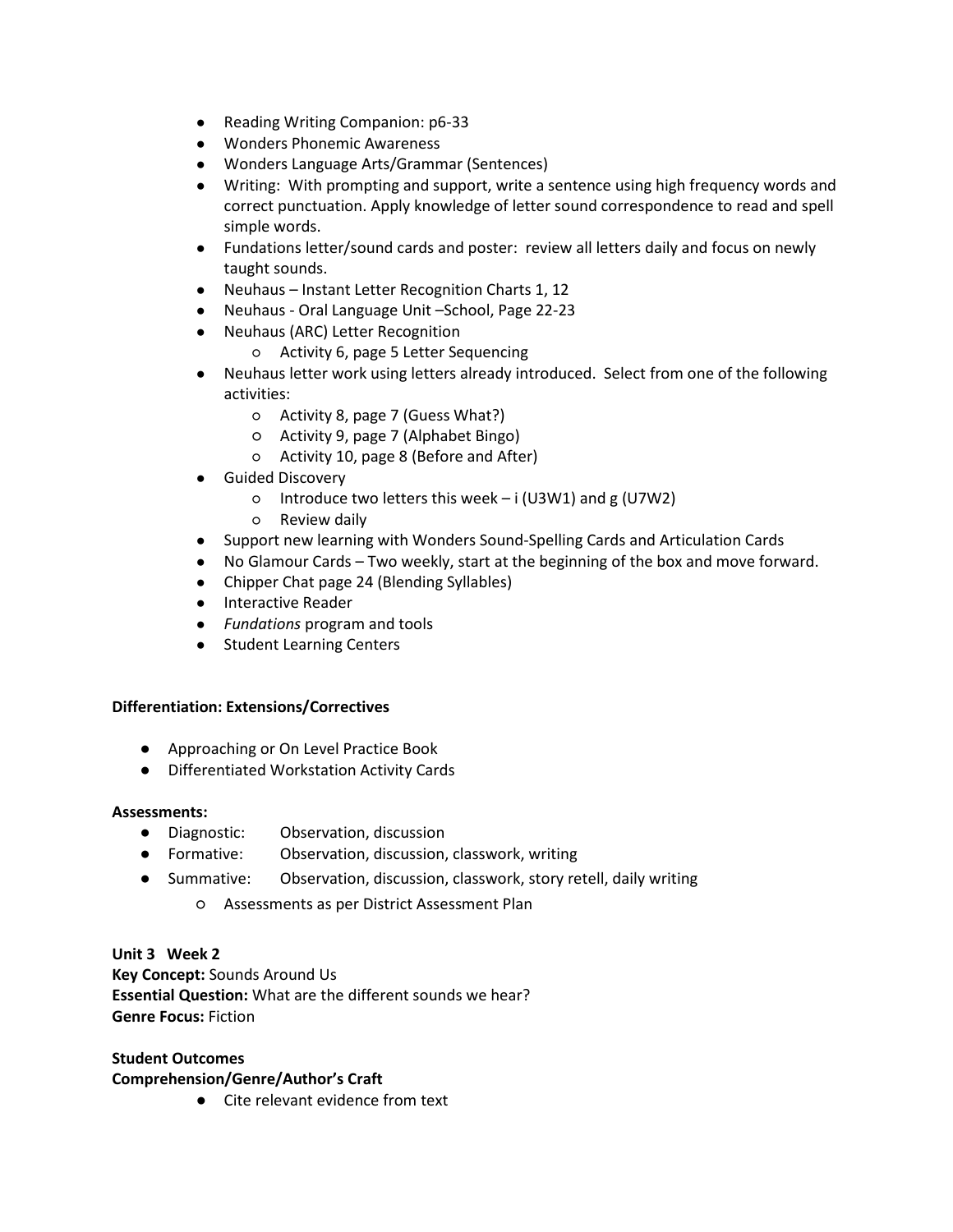- Make inferences to support understanding
- Ask and answer questions about text
- Evaluate key details
- Understand the aspects of fiction
- Reread
- Text features

## **Writing**

## **Writing Process**

● Plan and draft writing ideas

## **Analytical Writing**

● Use text evidence to respond to text

## **Speaking and Listening**

- Engage in collaborative discussions
- Present writing and research

## **Language Development**

- Oral Vocabulary Acquisition
- Category words: sound words
- Grammar: write sentences

## **Foundational Skills**

● See OG Curriculum

- **●** Weekly Plan Wonders Unit 3 week 2 (Introduce Concept- Build Background/ Listening Comprehension (Key Details) Clang! Clang! Beep! Beep!
- **●** High Frequency word: and
- **●** Reading Writing Companion: pages: 34-59
- **●** Wonders Phonemic Awareness
- **●** Wonders Language Arts/Grammar (Sentences)
- **●** Writing: With prompting and support, write a sentence using high frequency words and correct punctuation. Apply knowledge of letter sound correspondence to read and spell simple words.
- **●** Leveled Readers
- **●** Fundations letter/sound cards and poster: review all letters daily and focus on newly taught sounds.
- **●** Neuhaus Instant Letter Recognition Charts 2, 13
- **●** NEUHAUS Oral Language Unit –Seasons, Months Holidays (pages 24-25)
- **●** Neuhaus (ARC) Letter Recognition
	- Activity 6, page 5 Letter Sequencing
- **●** Neuhaus letter work using letters already introduced. Select from one of the following activities: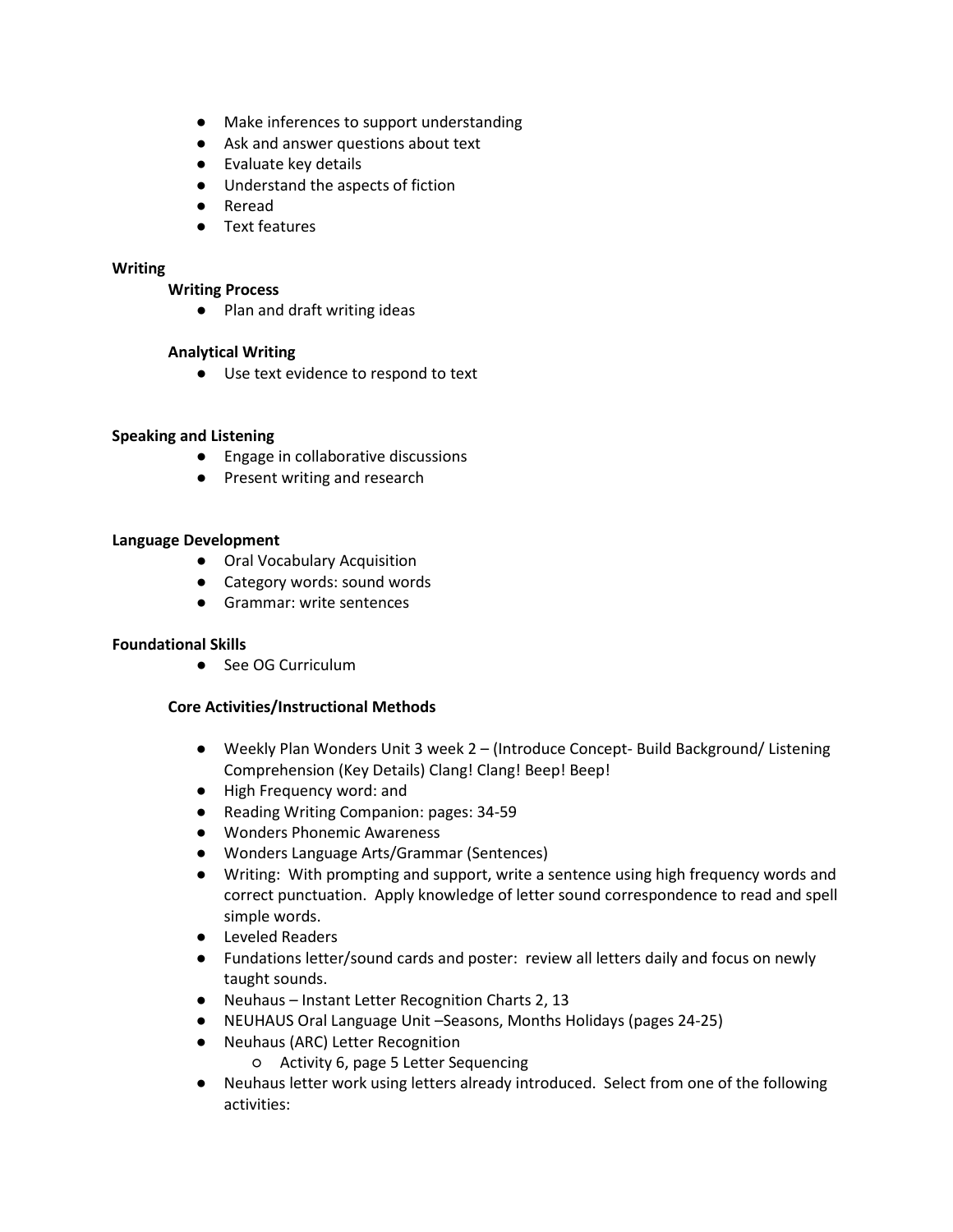- Activity 8, page 7 (Guess What?)
- Activity 10, page 8 (Before and After)
- Activity 11, page 9 (Closer to Z)
- **●** Guided Discovery
	- Introduce two letters this week n (U3W2) and j (U8W1)
	- review daily
- **●** Support new learning with Wonders Sound-Spelling Cards and Articulation Cards
- **●** No Glamour Cards Two weekly, start at the beginning of the box and move forward.
- **●** Chipper Chat page 30 (Segmentation of Syllables)
- **●** Interactive Reader
- **●** *Fundations* program and tools
- **●** Student Learning Centers
- Components of Social and Emotional Learning

- Approaching or On Level Practice Book
- Differentiated Workstation Activity Cards

#### **Assessments:**

- Diagnostic: Observation, discussion
- Formative: Observation, discussion, classwork, writing
- Summative: Observation, discussion, classwork, story retell, daily writing
	- Assessments as per District Assessment Plan

## **Unit 3 Week 3**

**Key Concept:** The Places We Go **Essential Question:** What Places Do You Go To During The Week? **Genre Focus:** Fiction

## **Student Outcomes**

## **Comprehension/Genre/Author's Craft**

- Cite relevant evidence from text
- Make inferences to support understanding
- Visualize to deepen understanding
- Describe character, setting, and events
- Understand the aspects of fiction
- Reread
- Text features

#### **Writing**

## **Writing Process**

● Plan and draft writing ideas

#### **Analytical Writing**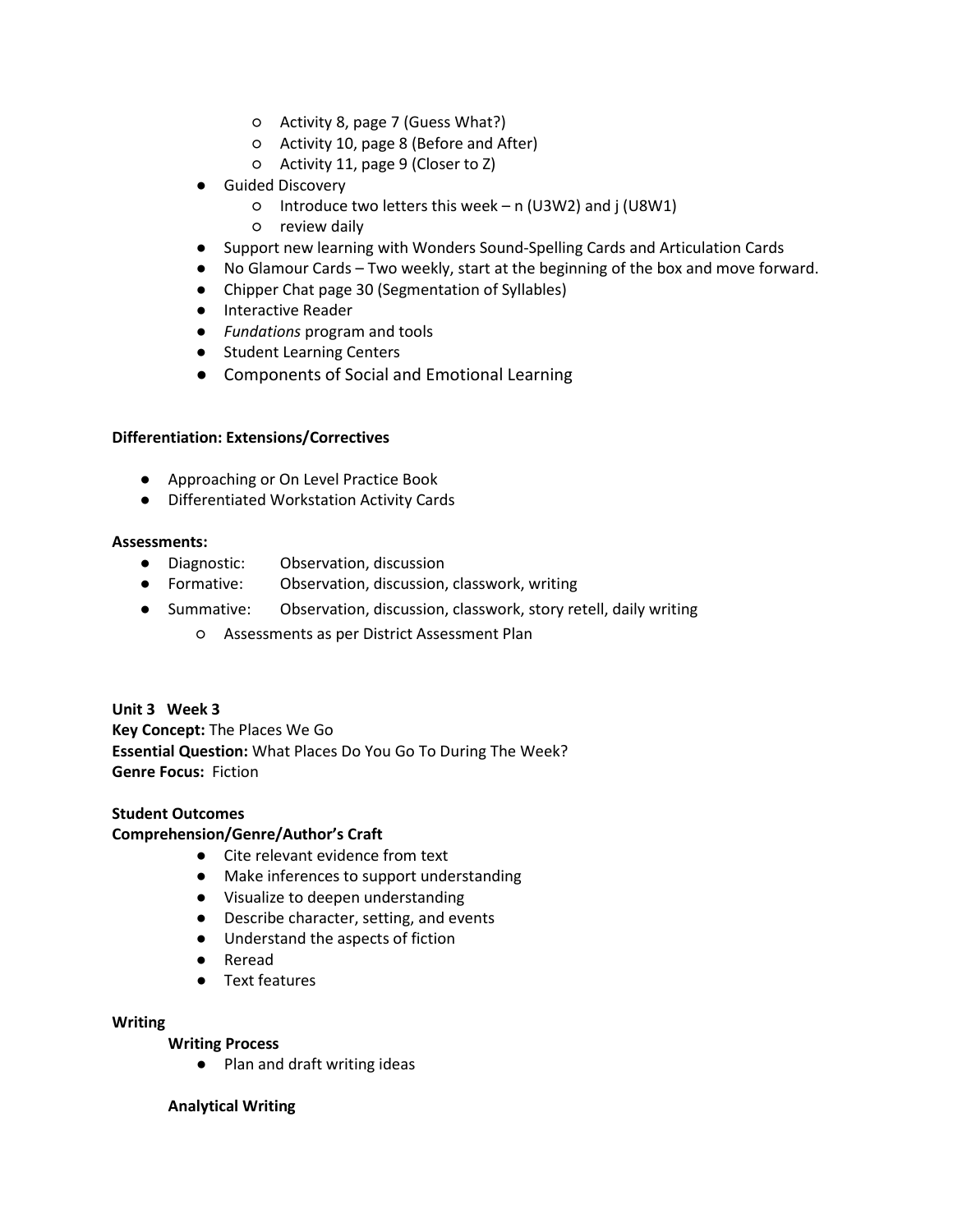● Use text evidence to respond to text

## **Speaking and Listening**

- Engage in collaborative discussions
- Present writing and research

#### **Language Development**

- Oral Vocabulary Acquisition
- Category words: sequence words
- Grammar: write sentences

## **Foundational Skills**

● See OG Curriculum

- **●** Weekly Plan Wonders Unit 3 week 3 (Introduce Concept- Build Background/ Listening Comprehension (Character, Setting, Events) Please Take Me For a Walk
- **●** High Frequency word: go
- **●** Reading Writing Companion: p60-85
- **●** Wonders Phonemic Awareness
- **●** Wonders Language Arts/Grammar (Sentences)
- **●** Writing: With prompting and support, write a sentence using high frequency words and correct punctuation. Apply knowledge of letter sound correspondence to read and spell simple words.
- **●** Leveled Readers
- **●** Fundations letter/sound cards and poster: review all letters daily and focus on newly taught sounds.
- **●** Neuhaus Instant Letter Recognition Charts 3, 14
- **●** NEUHAUS Oral Language Unit –Thanksgiving (pages 26-27)
- **●** Neuhaus (ARC) Letter Recognition
	- Activity 6, page 5 Letter Sequencing
- **●** Neuhaus letter work using letters already introduced. Select from one of the following activities:
	- Activity 8, page 7 (Guess What?)
	- Activity 10, page 8 (Before and After)
	- Activity 11, page 9 (Closer to Z)
- **●** Guided Discovery
	- Introduce two letters this week c (U3W3) and k (U6W2)
	- review daily
- **●** Support new learning with Wonders Sound-Spelling Cards and Articulation Cards
- **●** No Glamour Cards Two weekly, start at the beginning of the box and move forward.
- **●** Chipper Chat page 45 (Identification of Phonemes)
- **●** Interactive Reader
- **●** *Fundations* program and tools
- **●** Student Learning Centers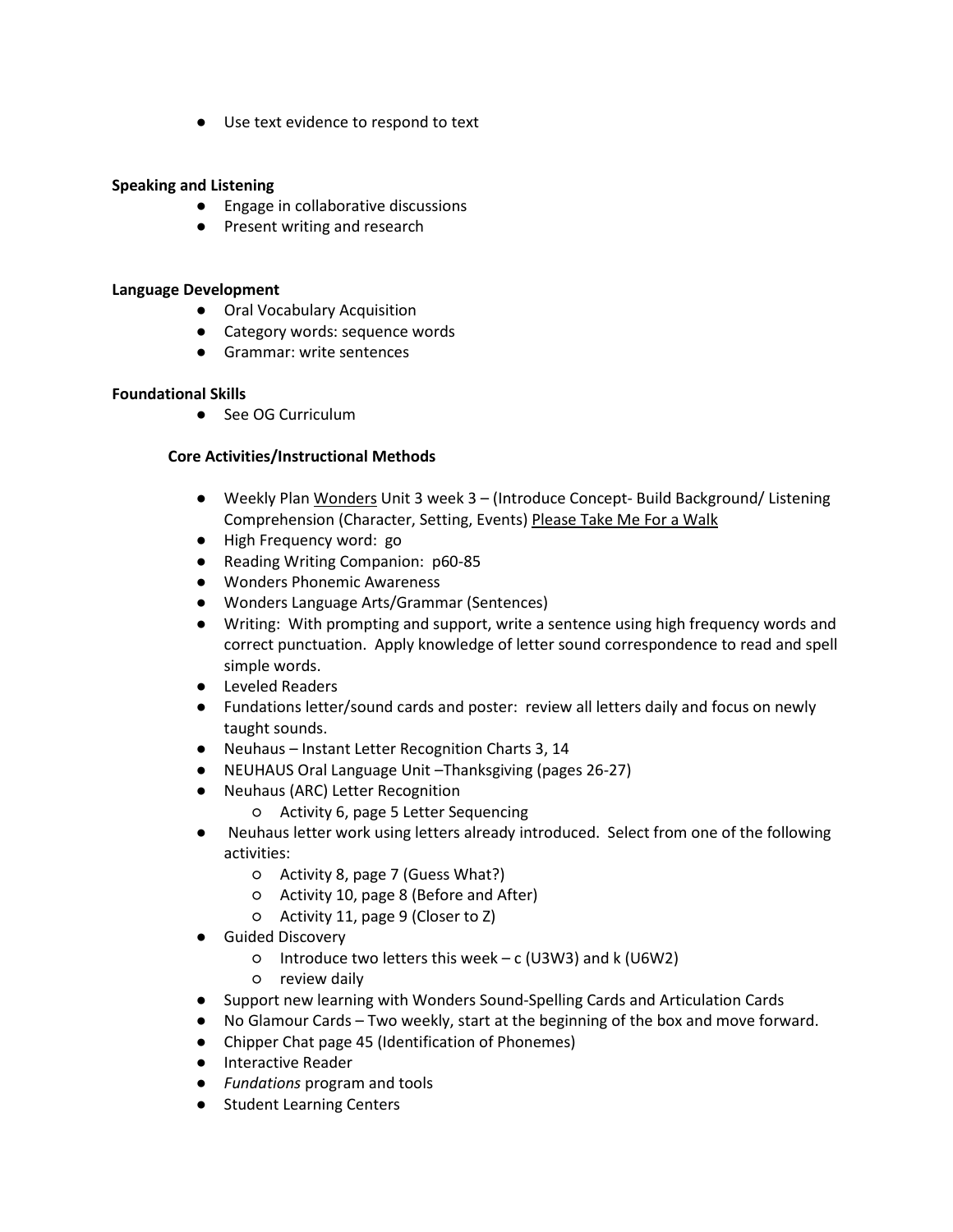**●** Components of Social and Emotional Learning

## **Differentiation: Extensions/Correctives**

- Approaching or On Level Practice Book
- Differentiated Workstation Activity Cards

## **Assessments:**

- Diagnostic: Observation, discussion
- Formative: Observation, discussion, classwork, writing
- Summative: Observation, discussion, classwork, story retell, daily writing
	- Assessments as per District Assessment Plan

## **Unit 4 Week 1**

**Key Concept:** Time for Work **Essential Question:** What do people use to do their job? **Genre Focus:** Nonfiction

## **Student Outcomes**

## **Comprehension/Genre/Author's Craft**

- Cite relevant evidence from text
- Make inferences to support understanding
- Ask and answer questions about text
- Evaluate key details
- Understand the aspects of fiction
- Reread
- Text features

## **Writing**

## **Writing Process**

● Plan and draft writing ideas

## **Analytical Writing**

● Use text evidence to respond to text

## **Speaking and Listening**

- Engage in collaborative discussions
- Present writing and research

## **Language Development**

● Oral Vocabulary Acquisition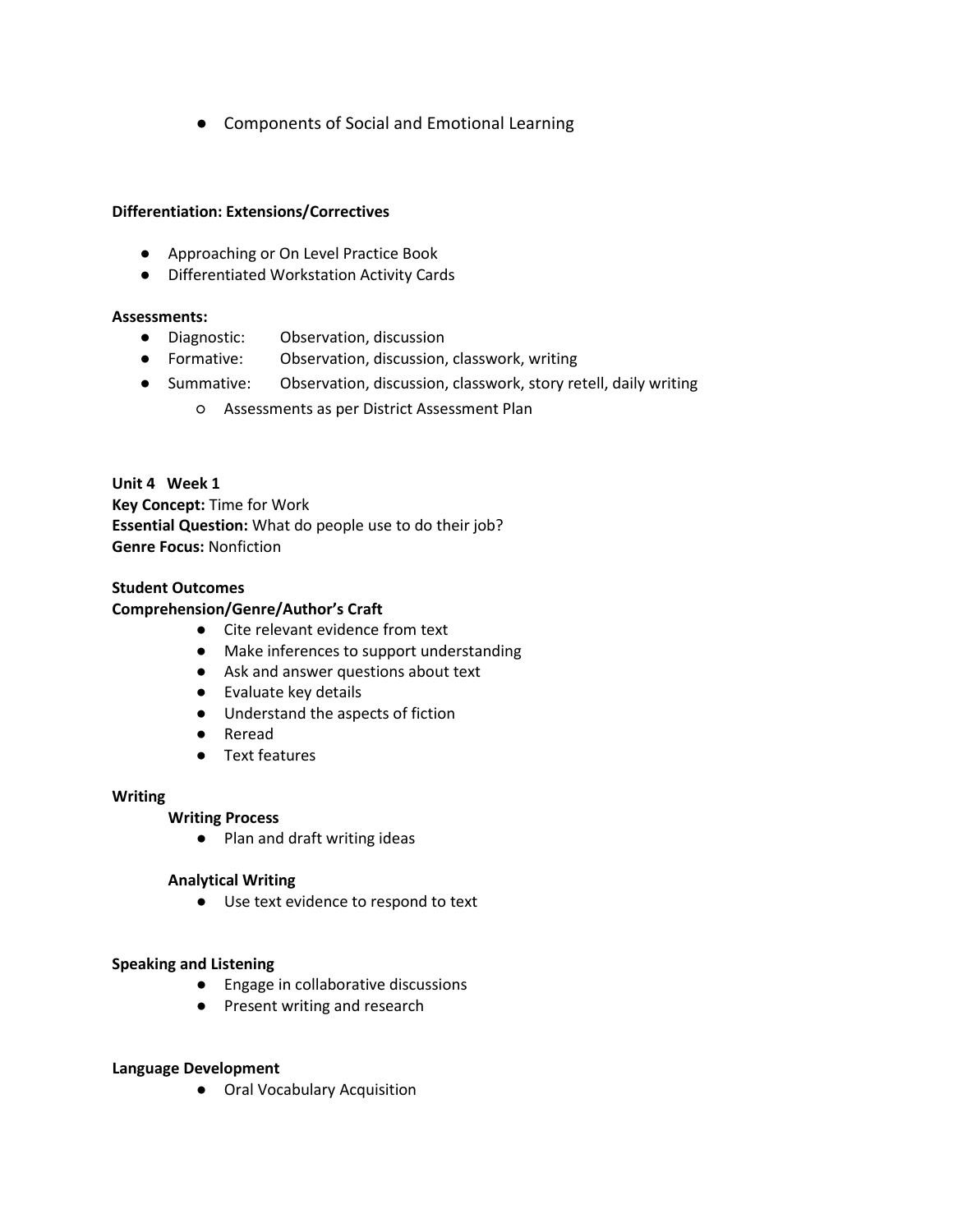- Category words: job words
- Grammar: adjectives

## **Foundational Skills**

● See OG Curriculum

## **Core Activities/Instructional Methods**

- **●** Weekly Plan Wonders Unit 4 week 1 (Unit Opener: What do you know about the people and places in your neighborhood?) Introduce Concept- Build Background/ Listening Comprehension (Key Details) Whose Shoes?
- **●** High Frequency word: you
- **●** Reading Writing Companion: pages 6-29
- **●** Wonders Phonemic Awareness
- **●** Wonders Language Arts/Grammar (Adjectives)
- **●** Writing: With prompting and support, write a sentence using high frequency words and correct punctuation. Apply knowledge of letter sound correspondence to read and spell simple words.
- **●** Leveled Readers
- **●** Fundations letter/sound cards and poster: review all letters daily and focus on newly taught sounds.
- **●** Neuhaus Instant Letter Recognition Charts 4, 14
	- If students do not need Rapid Naming and/or letter recognition move onto Phoneme Segmentation and Nonsense words
- **●** NEUHAUS Oral Language Unit –Transportation, page 28-29)
- **●** Neuhaus (ARC) Phonemic Awareness
	- Sound Boards, Activities 1-4, page 32-33
- **●** Neuhaus letter work using letters already introduced. Select from one of the following activities:
	- Activity 8, page 7 (Guess What?)
	- Activity 10, page 8 (Before and After)
	- Activity 11, page 9 (Closer to Z)
- **●** Guided Discovery
	- $\circ$  Introduce two letters this week o (U4W1) and w (U7W2)
	- Review daily
- **●** Support new learning with Wonders Sound-Spelling Cards and Articulation Cards
- **●** No Glamour Cards Two weekly, start at the beginning of the box and move forward.
- **●** Chipper Chat page 51 (Blending Phonemes)
- **●** Interactive Reader
- **●** Student Learning Centers
- **●** Components of Social and Emotional Learning

## **Differentiation: Extensions/Correctives**

- Approaching or On Level Practice Book
- Differentiated Workstation Activity Cards

## **Assessments:**

● Diagnostic: Observation, discussion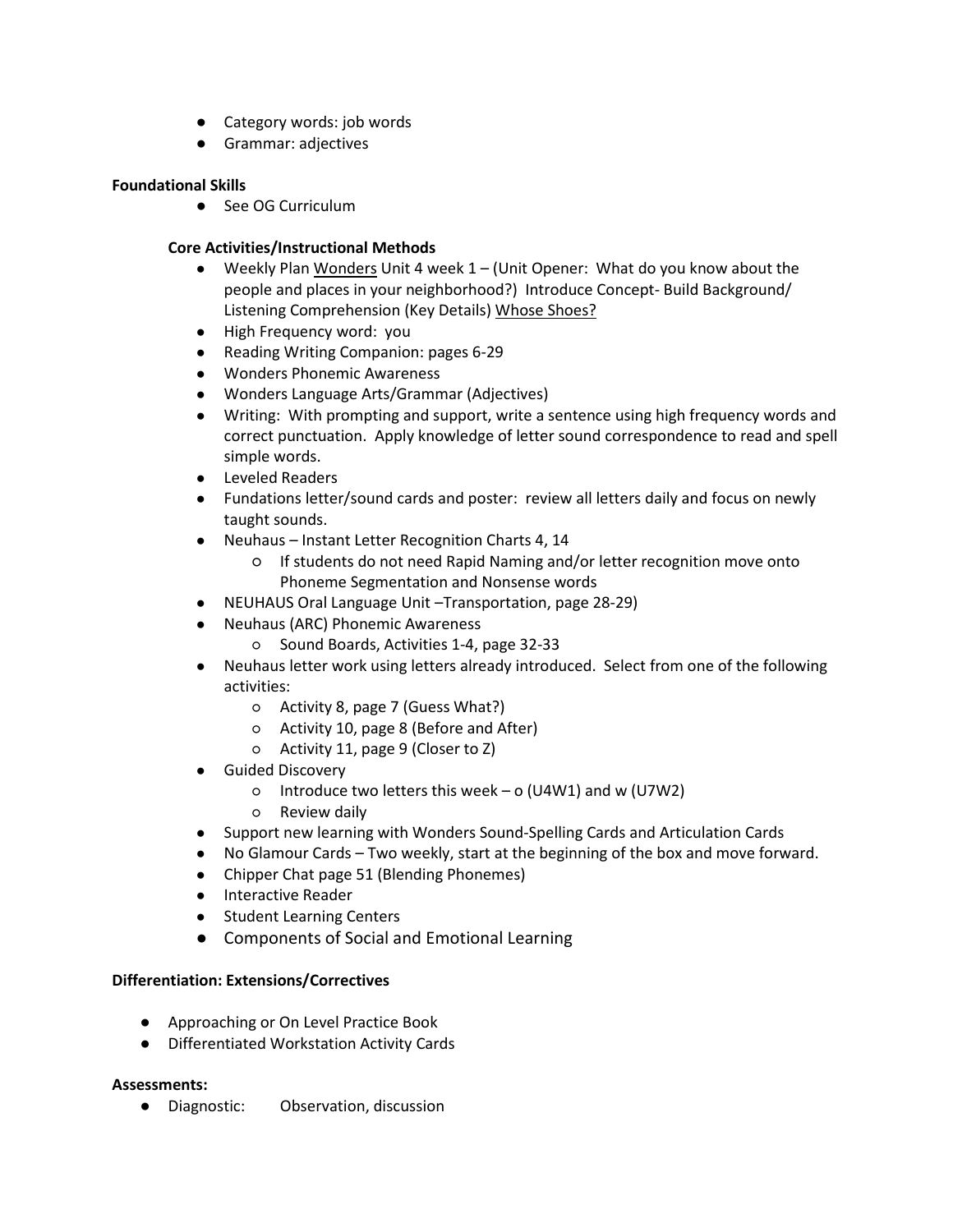- Formative: Observation, discussion, classwork, writing
- Summative: Observation, discussion, classwork, story retell, daily writing
	- Assessments as per District Assessment Plan

## **Unit 4 Week 2**

**Key Concept:** Meet your neighbors **Essential Question:** Who are your neighbors? **Genre Focus:** Realistic Fiction

## **Student Outcomes**

## **Comprehension/Genre/Author's Craft**

- Cite relevant evidence from text
- Make inferences to support understanding
- Ask and answer questions about text
- Evaluate key details
- Understand the aspects of realistic fiction
- Reread
- Text features

## **Writing**

## **Writing Process**

● Plan and draft writing ideas

## **Analytical Writing**

● Use text evidence to respond to text

## **Speaking and Listening**

- Engage in collaborative discussions
- Present writing and research

## **Language Development**

- Oral Vocabulary Acquisition
- Category words: food words
- Grammar: adjectives

## **Foundational Skills**

● See OG Curriculum

- **●** Weekly Plan Wonders Unit 4 week 2 (Introduce Concept- Build Background/ Listening Comprehension (Key Details) What Can We Do With a Paleta?
- **●** High Frequency word: do
- **●** Reading Writing Companion: pages 30-51
- **●** Wonders Phonemic Awareness
- **●** Wonders Language Arts/Grammar (Adjectives)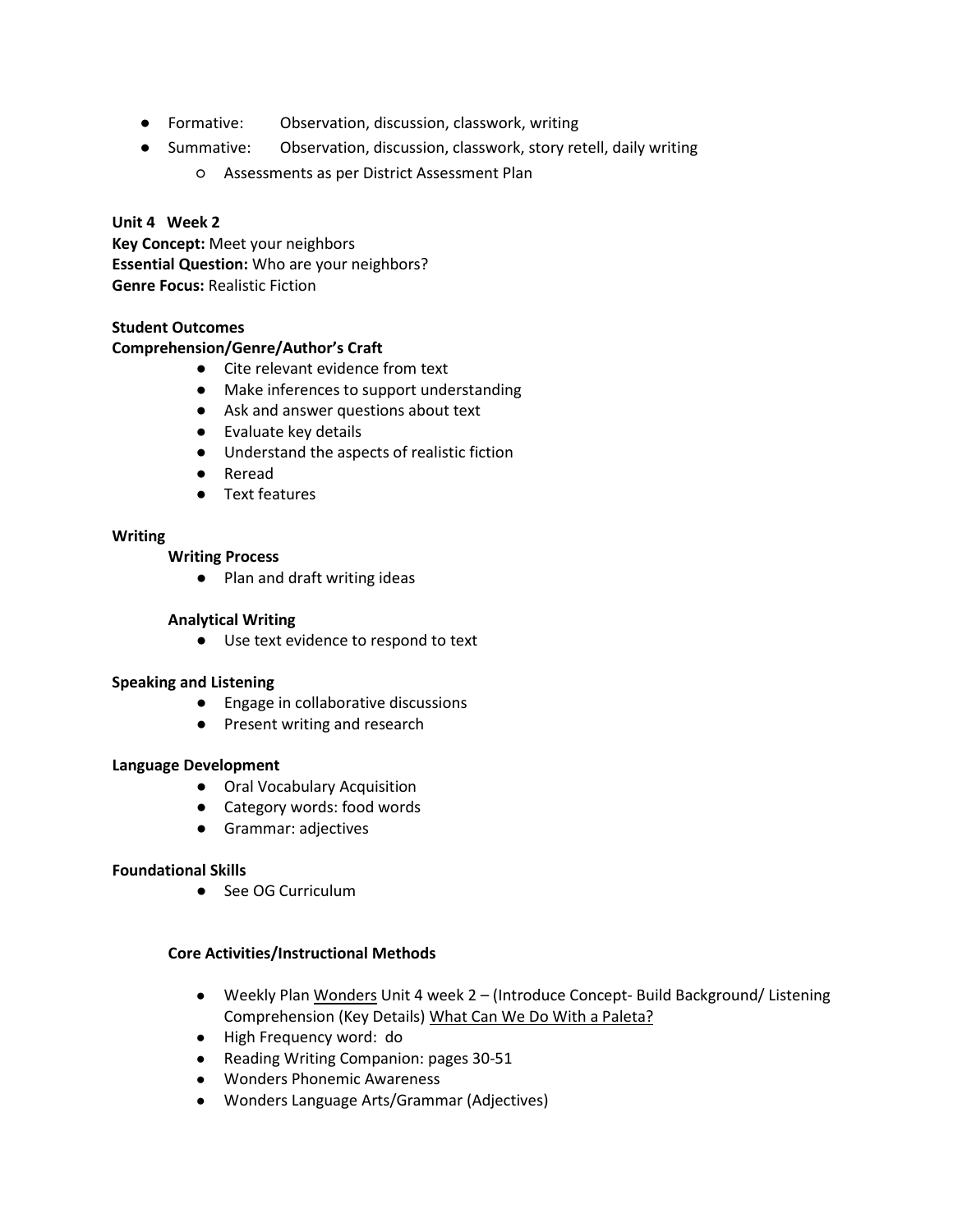- **●** Writing: With prompting and support, write a sentence using high frequency words and correct punctuation. Apply knowledge of letter sound correspondence to read and spell simple words.
- **●** Leveled Readers
- **●** Fundations letter/sound cards and poster: review all letters daily and focus on newly taught sounds.
- **●** Neuhaus Instant Letter Recognition Chart 5, 15
	- If students do not need Rapid Naming and/or letter recognition move onto Phoneme Segmentation and Nonsense words
- **●** NEUHAUS Oral Language Unit –Weather Unit, page 30-31
- **●** Neuhaus (ARC) Phonemic Awareness
	- Sound Boards, Activities 1-3 and 5 page 32-33
- **●** Neuhaus letter work using letters already introduced. Select from one of the following activities:
	- Activity 8, page 7 (Guess What?)
	- Activity 10, page 8 (Before and After)
	- Activity 11, page 9 (Closer to Z)
- **●** Guided Discovery
	- Introduce three letters this week d (U4W2), qu (U8W1) and v (U7W3)
	- review daily
- **●** Support new learning with Wonders Sound-Spelling Cards and Articulation Cards
- **●** No Glamour Cards Two weekly, start at the beginning of the box and move forward.
- **●** Chipper Chat page 57 (Segmentation of Phonemes)
- **●** Interactive Reader
- **●** *Fundations* program and tools
- **●** Student Learning Centers
- **●** Components of Social and Emotional Learning

- Approaching or On Level Practice Book
- Differentiated Workstation Activity Cards

## **Assessments:**

- Diagnostic: Observation, discussion
- Formative: Observation, discussion, classwork, writing
- Summative: Observation, discussion, classwork, story retell, daily writing
	- Assessments as per District Assessment Plan

**Unit 4 Week 3 Key Concept:** Pitch In **Essential Question:** How Can People Help to Make Your Community Better? **Genre Focus:** Nonfiction

**Student Outcomes Comprehension/Genre/Author's Craft**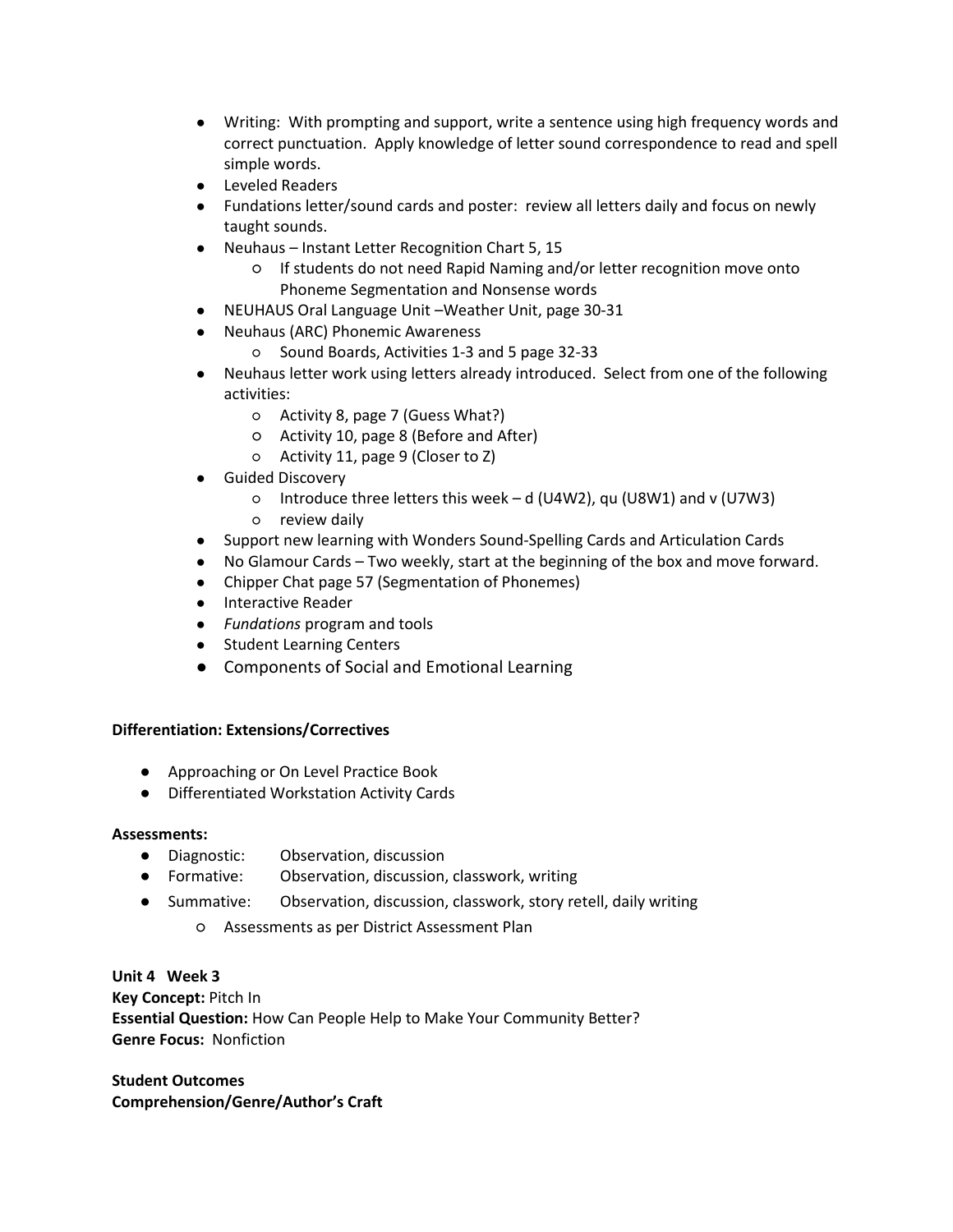- Cite relevant evidence from text
- Make inferences to support understanding
- Ask and answer questions about text
- Recognize sequence text structure
- Understand the aspects of informational text
- Reread
- Text features

#### **Writing**

#### **Writing Process**

● Plan and draft writing ideas

#### **Analytical Writing**

● Use text evidence to respond to text

#### **Speaking and Listening**

- Engage in collaborative discussions
- Present writing and research

#### **Language Development**

- Oral Vocabulary Acquisition
- Category words: position words
- Grammar: use adjectives

#### **Foundational Skills**

● See OG Curriculum

- **●** Weekly Plan Wonders Unit 4 week 3 (Introduce Concept- Build Background, Listening Comprehension (Key Details) Roadwork
- **●** High Frequency word review: to, and, go, you, do
- **●** Reading Writing Companion : pages 52-73
- **●** Wonders Phonemic Awareness
- **●** Wonders Language Arts/Grammar (Adjectives)
- **●** Writing: With prompting and support, write a sentence using high frequency words and correct punctuation. Apply knowledge of letter sound correspondence to read and spell simple words.
- **●** Leveled Readers
- **●** Fundations letter/sound cards and poster: review all letters daily and focus on newly taught sounds.
- **●** Neuhaus Instant Letter Recognition Chart 6, 16
	- If students do not need Rapid Naming and/or letter recognition move onto Phoneme Segmentation and Nonsense words
- **●** Neuhaus (ARC) Phonemic Awareness
	- Sound Boards, Activities 1-3 and 6 page 32-34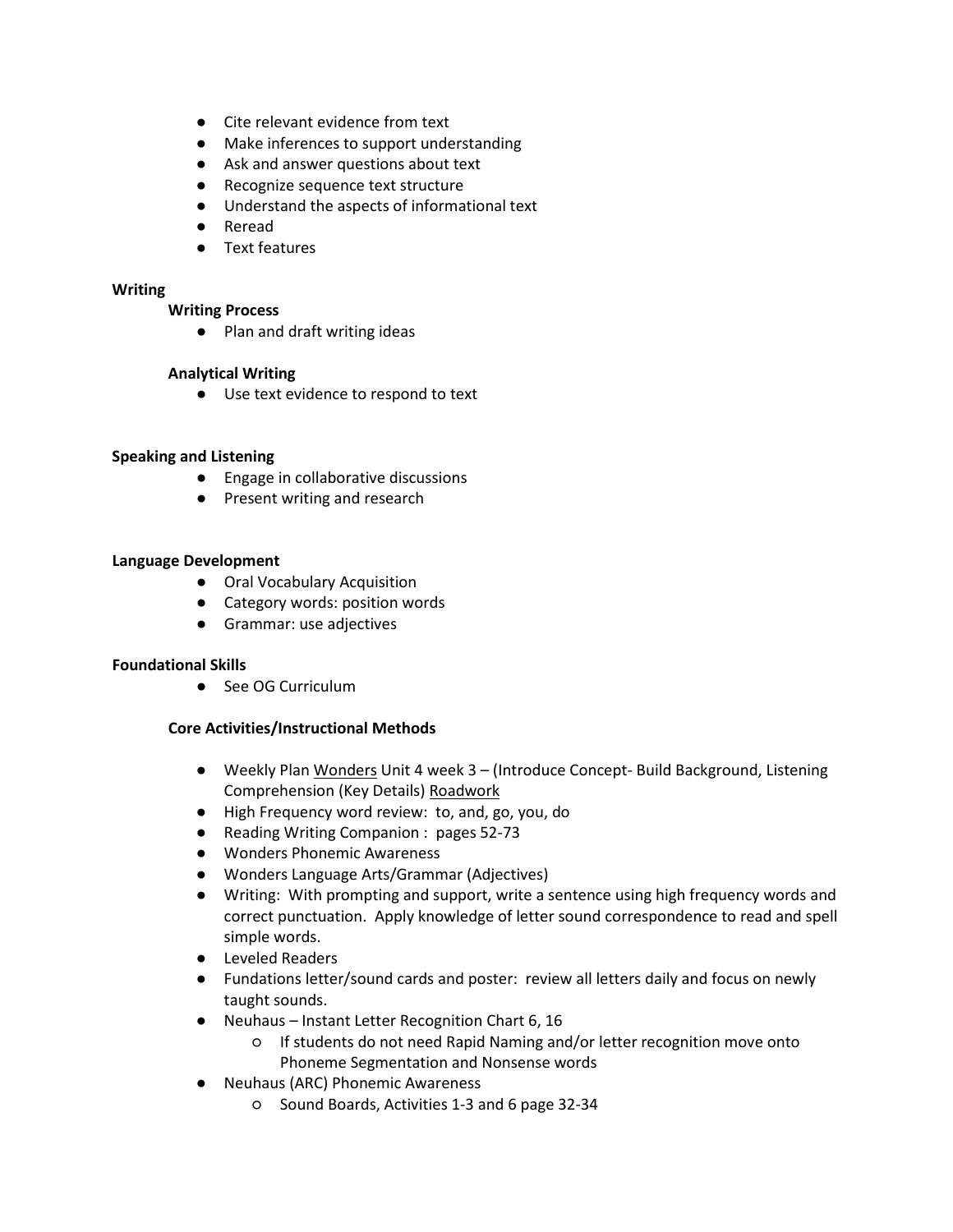- **●** Neuhaus letter work using letters already introduced. Select from one of the following activities:
	- Activity 6, page 5 (Letter Sequencing)
	- Activity 8, page 7 (Guess What?)
	- Activity 10, page 8 (Before and After)
	- Activity 11, page 9 (Closer to Z)
- **●** Guided Discovery
	- Introduce three letters this week x (U7W3), y and z (U8W2)
	- Review daily
- **●** Support new learning with Wonders Sound-Spelling Cards and Articulation Cards
- No Glamour Cards Two weekly, start at the beginning of the box and move forward.
- **●** Chipper Chat page 63 (Deletion of Phonemes)
- **●** Interactive Reader
- **●** Student Learning Centers
- **●** Components of Social and Emotional Learning

- Approaching or On Level Practice Book
- Differentiated Workstation Activity Cards

#### **Assessments:**

- Diagnostic: Observation, discussion, give DVOG Spelling pre-test
- Formative: Observation, discussion, classwork, writing
- Summative: Observation, discussion, classwork, story retell, daily writing
	- Assessments as per District Assessment Plan

## **Unit 5 Week 1**

**Key Concept:** How does your garden grow? **Essential Question:** What do living things need to grow? **Genre Focus:** Realistic fiction

#### **Student Outcomes**

## **Comprehension/Genre/Author's Craft**

- Cite relevant evidence from text
- Make inferences to support understanding
- Reread to monitor comprehension
- Describe character, setting, events
- Understand the aspects of realistic fiction
- Reread
- Literary Elements

#### **Writing**

## **Writing Process**

● Organize writing ideas

#### **Analytical Writing**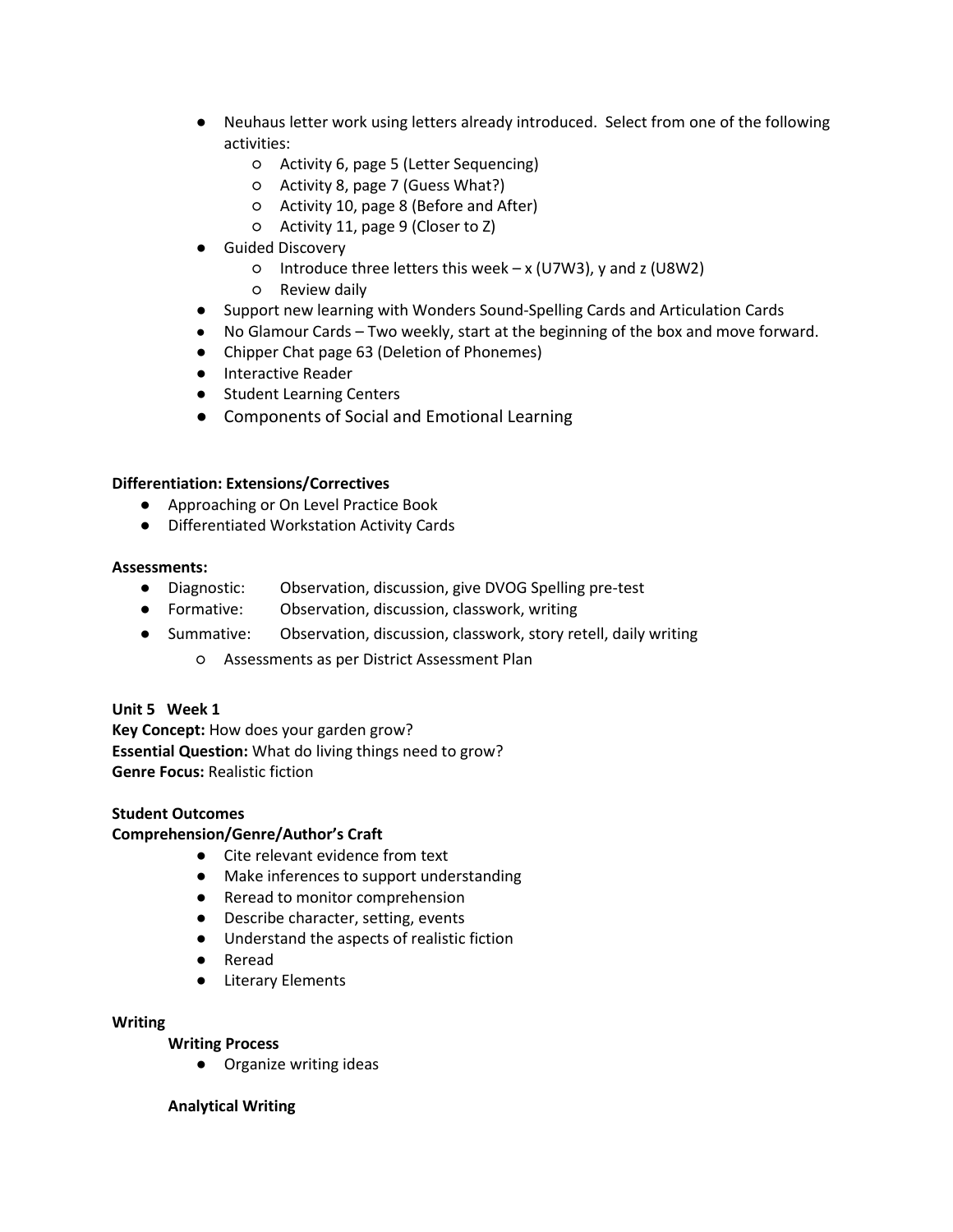● Use text evidence to respond to text

## **Speaking and Listening**

- Engage in collaborative discussions
- Present writing and research

## **Language Development**

- Oral Vocabulary Acquisition
- Category words: size words
- Grammar: pronouns

## **Foundational Skills**

● See OG Curriculum

## **Core Activities/Instructional Methods**

- **●** DVOG: Unit 5 Week 1: Lessons and Homework
- **●** Weekly Plan Wonders Unit 5 week 1 (Unit Opener: What kinds of things can you find growing in nature?) Introduce Concept- Build Background/ Listening Comprehension (Character, Setting, Events) My Garden
- **●** High Frequency word: my
- **●** Reading Writing Companion: pages 8-29
- **●** Wonders Phonemic Awareness
- **●** Wonders Language Arts/Grammar (Pronouns)
- **●** Writing: With prompting and support, write a sentence using high frequency words and correct punctuation. Apply knowledge of letter sound correspondence to read and spell simple words.
- **●** Leveled Readers
- **●** Fundations letter/sound cards and poster: review all letters daily and focus on newly taught sounds.
- **●** Neuhaus Instant Letter Recognition Chart 7, 8
	- If students do not need Rapid Naming and/or letter recognition move onto Phoneme Segmentation and Nonsense words
- **●** Neuhaus (ARC) Phonemic Awareness
	- Sound Boards, Activities 1-3 and 7 page 32-35
- **●** Neuhaus letter work using letters already introduced. Select from one of the following activities:
	- Activity 8, page 7 (Guess What?)
	- Activity 10, page 8 (Before and After)
	- Activity 11, page 9 (Closer to Z)
- **●** Support new learning with Wonders Sound-Spelling Cards and Articulation Cards
- No Glamour Cards Two weekly, start at the beginning of the box and move forward.
- **●** Chipper Chat page 72 (Addition of Phonemes)
- **●** Interactive Reader
- **●** Student Learning Centers
- **●** Components of Social and Emotional Learning

## **Differentiation: Extensions/Correctives**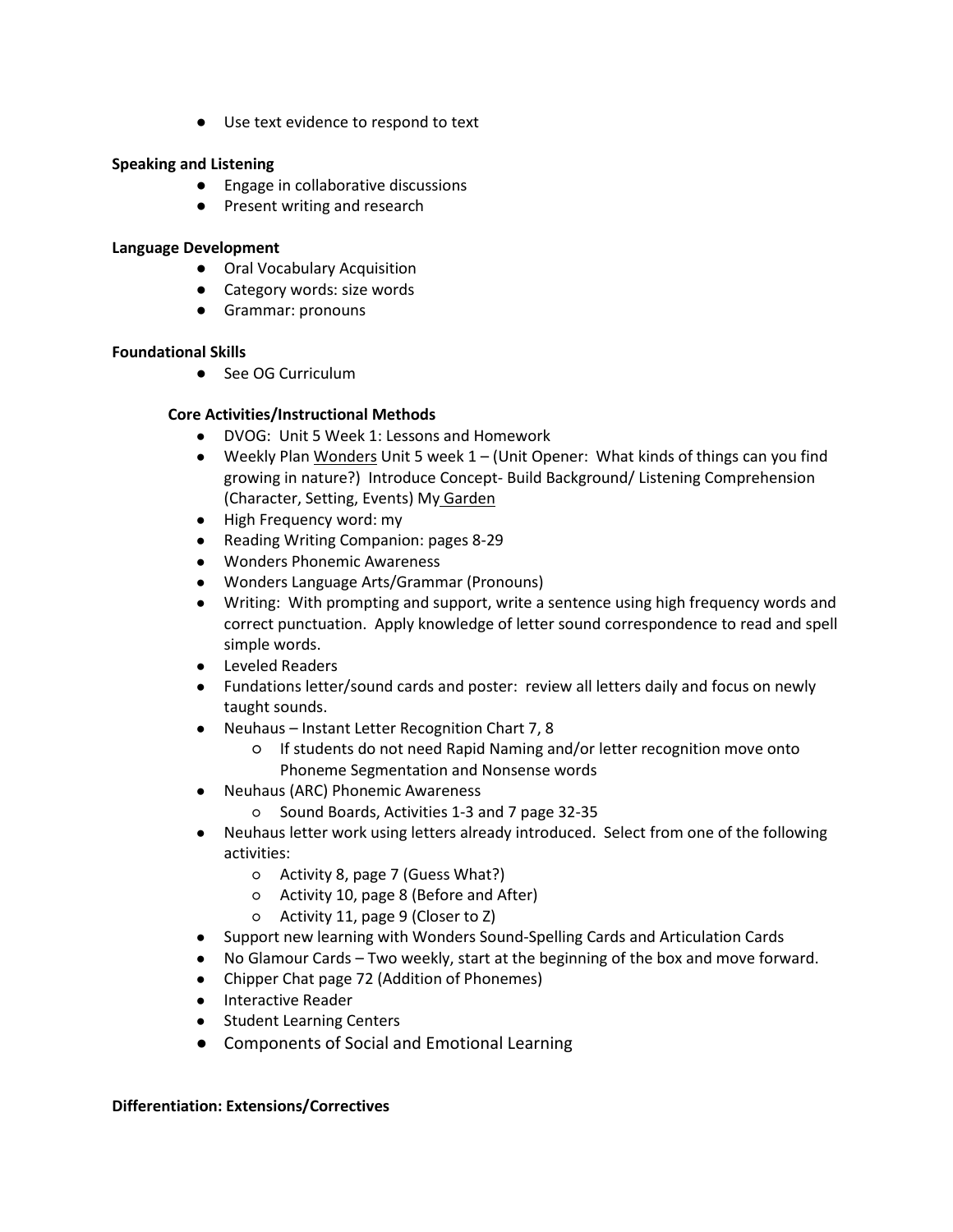- Approaching or On Level Practice Book
- Differentiated Workstation Activity Cards

## **Assessments:**

- Diagnostic: Observation, discussion
- Formative: Observation, discussion, classwork, writing, DVOG Spell Check
- Summative: Observation, discussion, classwork, story retell, daily writing,
	- Assessments as per District Assessment Plan

#### **Unit 5 Week 2**

**Key Concept:** Trees **Essential Question:** How do living things change as they grow? **Genre Focus:** Nonfiction

## **Student Outcomes**

#### **Comprehension/Genre/Author's Craft**

- Cite relevant evidence from text
- Make inferences to support understanding
- Ask and answer questions about text
- Reread to monitor comprehension
- Describe main topic and evaluate key detail
- Understand the aspects of informational text
- Text features

#### **Writing**

#### **Writing Process**

● Organize writing ideas

#### **Analytical Writing**

● Use text evidence to respond to text

#### **Speaking and Listening**

- Engage in collaborative discussions
- Present writing and research

## **Language Development**

- Oral Vocabulary Acquisition
- Category words: tree parts
- Grammar: pronouns

#### **Foundational Skills**

● See OG Curriculum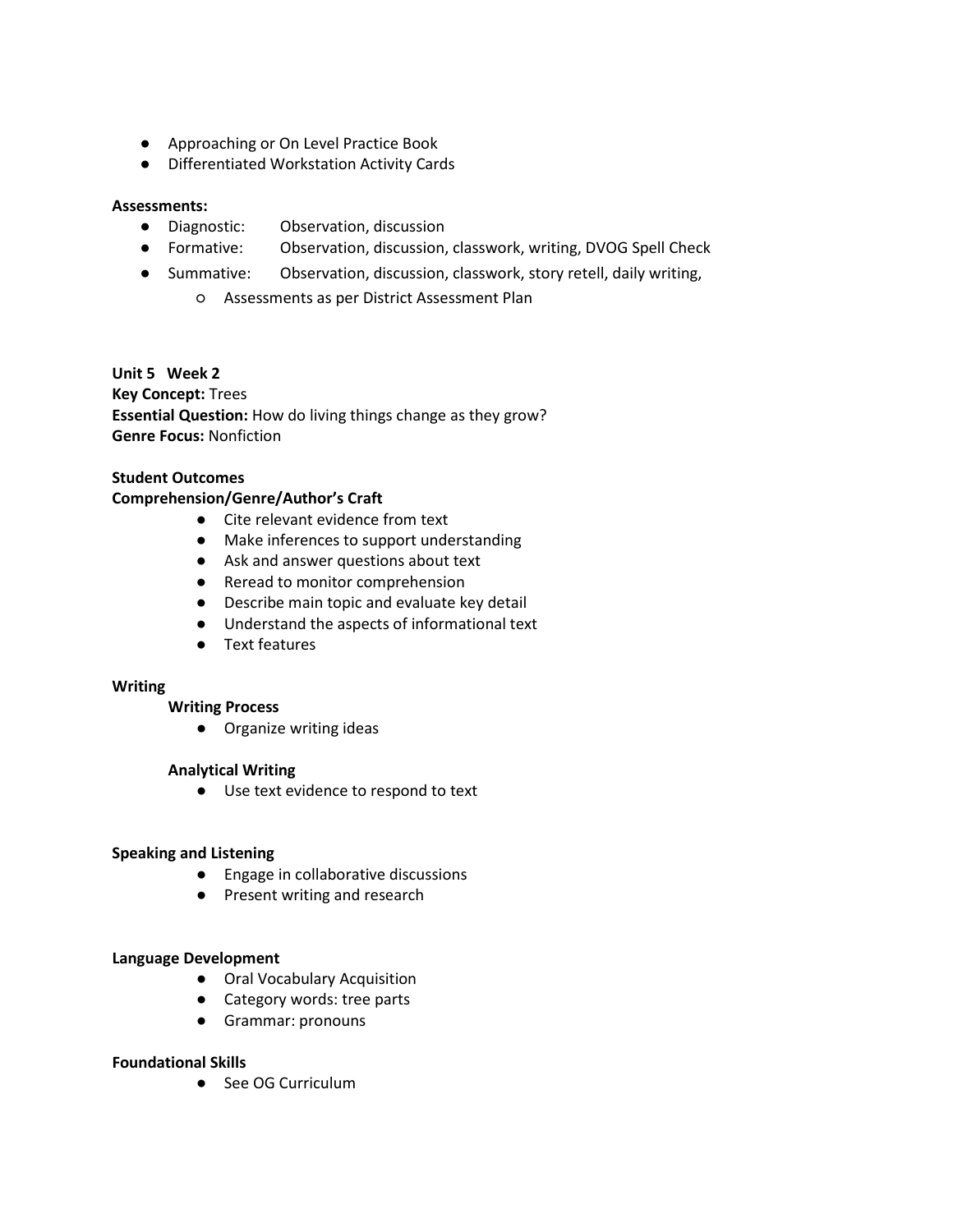## **Core Activities/Instructional Methods**

- **●** DVOG: Unit 5 Week 2: Lessons and Homework
- **●** Weekly Plan Wonders Unit 5 week 2 Introduce Concept- Build Background/ Listening Comprehension (Main Topic and Key Details) A Grand Old Tree
- **●** High Frequency word: are
- **●** Reading Writing CompanionL pages 30-51
- **●** Wonders Phonemic Awareness
- **●** Wonders Language Arts/Grammar (Pronouns)
- **●** Writing: With prompting and support, write a sentence using high frequency words and correct punctuation. Apply knowledge of letter sound correspondence to read and spell simple words.
- **●** Leveled Readers
- **●** Fundations letter/sound cards and poster: review all letters daily and focus on newly taught sounds.
- **●** Neuhaus Instant Letter Recognition Chart 5, 12
	- If students do not need Rapid Naming and/or letter recognition move onto Phoneme Segmentation and Nonsense words
- **●** Neuhaus (ARC) Phonemic Awareness
	- Spelling Cards, page 40 Book 1 (must be copied)
- **●** Neuhaus letter work using letters already introduced. Select from one of the following activities:
	- Activity 8, page 7 (Guess What?)
	- Activity 10, page 8 (Before and After)
	- Activity 11, page 9 (Closer to Z)
- **●** Support new learning with Wonders Sound-Spelling Cards and Articulation Cards
- No Glamour Cards Two weekly, start at the beginning of the box and move forward.
- **●** Chipper Chat page 72 (Addition of Phonemes)
- **●** Interactive Reader
- **●** *Fundations* program and tools
- **●** Student Learning Centers
- **●** Components of Social and Emotional Learning

## **Differentiation: Extensions/Correctives**

- Approaching or On Level Practice Book
- Differentiated Workstation Activity Cards

## **Assessments:**

- Diagnostic: Observation, discussion
- Formative: Observation, discussion, classwork, writing, DVOG Spell Check
- Summative: Observation, discussion, classwork, story retell, daily writing
	- Assessments as per District Assessment Plan

**Unit 5 Week 3 Key Concept:** Fresh from the farm **Essential Question:** What kinds of things grow on a farm?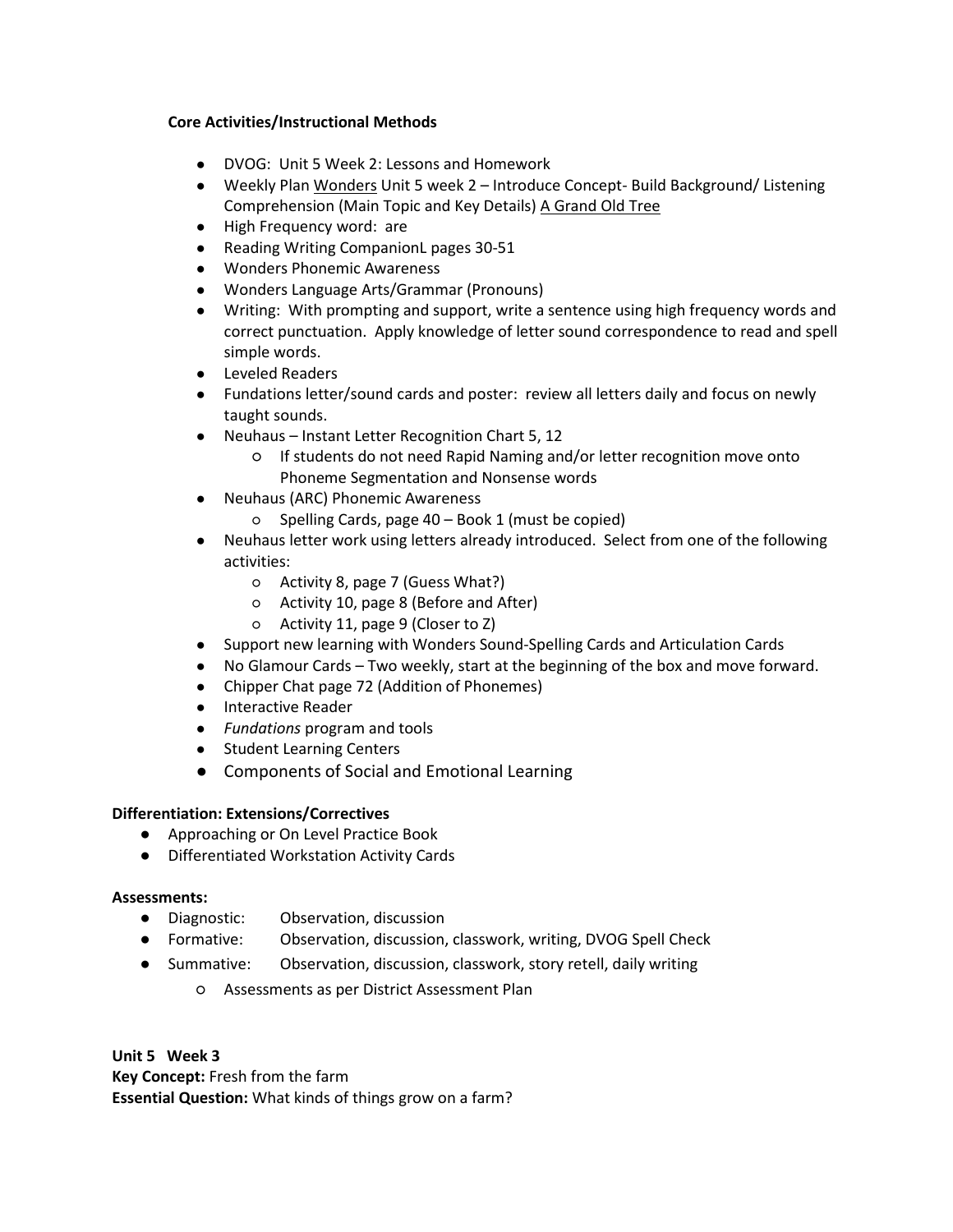**Genre Focus:** Informational text

## **Student Outcomes**

#### **Comprehension/Genre/Author's Craft**

- Cite relevant evidence from text
- Make inferences to support understanding
- Reread to monitor comprehension
- Describe main topic and evaluate key details
- Understand the aspects of nonfiction texts
- Text features

#### **Writing**

#### **Writing Process**

● Organize writing ideas

## **Analytical Writing**

● Use text evidence to respond to text

#### **Speaking and Listening**

- Engage in collaborative discussions
- Present writing and research

## **Language Development**

- Oral Vocabulary Acquisition
- Category words: food words
- Grammar: pronouns

## **Foundational Skills**

● See OG Curriculum

- **●** DVOG: Unit 5 Week 3: Lessons and Homework
- **●** Weekly Plan Wonders Unit 5 week 3 –Introduce Concept- Build Background/ Listening Comprehension (Main Topic and Key Details) An Orange in January
- **●** High Frequency words: with, he
- **●** Reading Writing Companion: pages 52-73
- **●** Wonders Phonemic Awareness
- **●** Wonders Language Arts/Grammar (Pronouns)
- **●** Writing: With prompting and support, write a sentence using high frequency words and correct punctuation. Apply knowledge of letter sound correspondence to read and spell simple words.
- **●** Leveled Readers
- **●** Fundations letter/sound cards and poster: review all letters daily and focus on newly taught sounds.
- **●** Neuhaus Instant Letter Recognition Chart 6, 13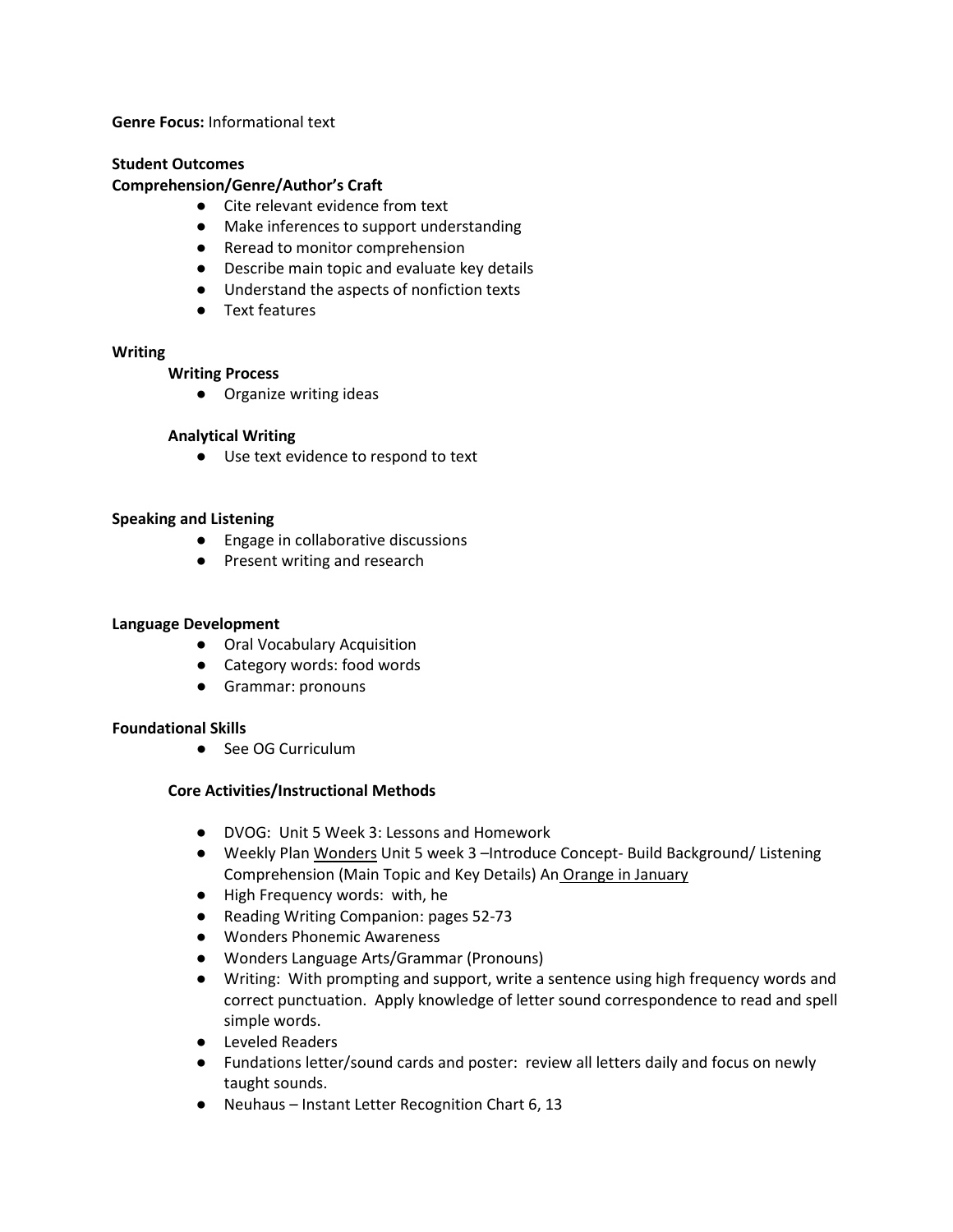- If students do not need Rapid Naming and/or letter recognition move onto Phoneme Segmentation and Nonsense words
- **●** Neuhaus (ARC) Phonemic Awareness
	- Spelling Cards, page 40 Book 2 (must be copied)
- **●** Neuhaus letter work using letters already introduced. Select from one of the following activities:
	- Activity 8, page 7 (Guess What?)
	- Activity 10, page 8 (Before and After)
	- Activity 11, page 9 (Closer to Z)
- **●** Support new learning with Wonders Sound-Spelling Cards and Articulation Cards
- No Glamour Cards Two weekly, start at the beginning of the box and move forward.
- **●** Chipper Chat: Page 11 (Production of Rhyming Words)
- **●** Interactive Reader
- **●** *Fundations* program and tools
- **●** Student Learning Centers
- **●** Components of Social and Emotional Learning

- Approaching or On Level Practice Book
- Differentiated Workstation Activity Cards

#### **Assessments:**

- Diagnostic: Observation, discussion
- Formative: Observation, discussion, classwork, writing, DVOG Spell Check
- Summative: Observation, discussion, classwork, story retell, daily writing
	- Assessments as per District Assessment Plan

## **Unit 6 Week 1**

**Key Concept:** The Four Seasons **Essential Question:** How are the seasons different? **Genre Focus:** Realistic Fiction

#### **Student Outcomes**

## **Comprehension/Genre/Author's Craft**

- Cite relevant evidence from text
- Make inferences to support understanding
- Visualize to deepen understanding
- Describe plot development in sequence
- Understand the aspects of realistic fiction
- Reread
- Literary elements

#### **Writing**

**Writing Process**

● Organize writing ideas

## **Analytical Writing**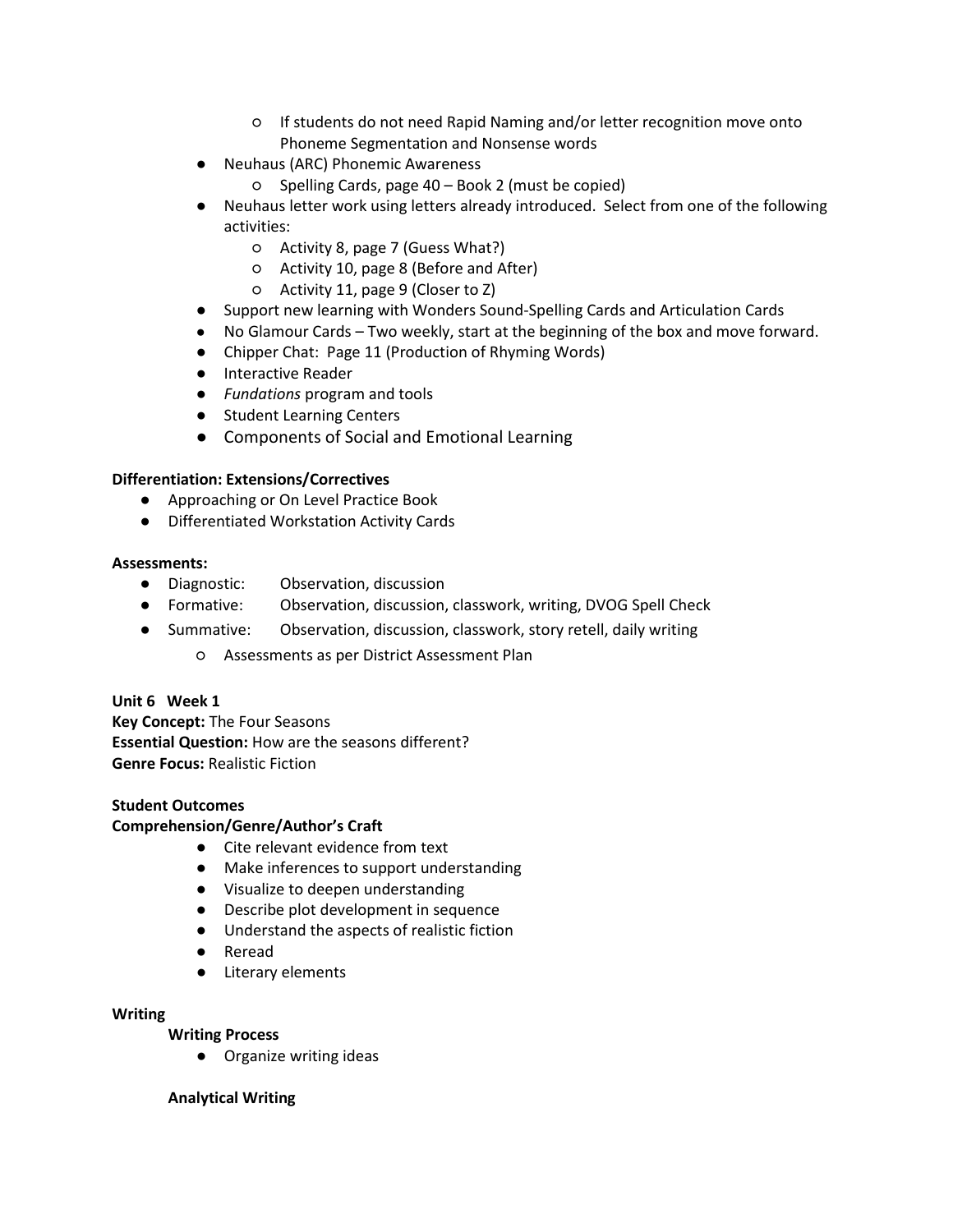● Use text evidence to respond to text

## **Speaking and Listening**

- Engage in collaborative discussions
- Present writing and research

## **Language Development**

- Oral Vocabulary Acquisition
- Category words: seasons
- Grammar: singular and plural nouns

## **Foundational Skills**

● See OG Curriculum

## **Core Activities/Instructional Methods**

- **●** DVOG: Unit 6 Week 1: Lessons and Homework
- **●** Weekly Plan Wonders Unit 6 week 1 Unit Opener: How Do Weather and Seasons Affect Us? (Introduce Concept- Build Background/ Listening Comprehension (Key Details) Mama, Is It Summer Yet?
- **●** High Frequency words: is, little
- **●** Reading Writing Companion: pages 6-29
- **●** Wonders Phonemic Awareness
- **●** Wonders Language Arts/Grammar (Nouns)
- **●** Writing: With prompting and support, write a sentence using high frequency words and correct punctuation. Apply knowledge of letter sound correspondence to read and spell simple words.
- **●** Leveled Readers
- **●** Fundations letter/sound cards and poster: review all letters daily and focus on newly taught sounds.
- **●** Neuhaus: Instant Letter Recognition Chart 7, 14
	- If students do not need Rapid Naming and/or letter recognition move onto Phoneme Segmentation and Nonsense words
- **●** Neuhaus: Phonemic Awareness
	- Spelling Cards, page 40 Book 3 (must be copied)
- **●** Neuhaus letter work using letters already introduced. Select from one of the following activities:
	- Activity 8, page 7 (Guess What?)
	- Activity 10, page 8 (Before and After)
	- Activity 11, page 9 (Closer to Z)
- **●** No Glamour Cards Two weekly, start at the beginning of the box and move forward.
- **●** Chipper Chat: Page 19 (Segmentation of Words in Sentences)
- **●** Interactive Reader
- **●** *Fundations* program and tools
- **●** Components of Social and Emotional Learning

## **Differentiation: Extensions/Correctives**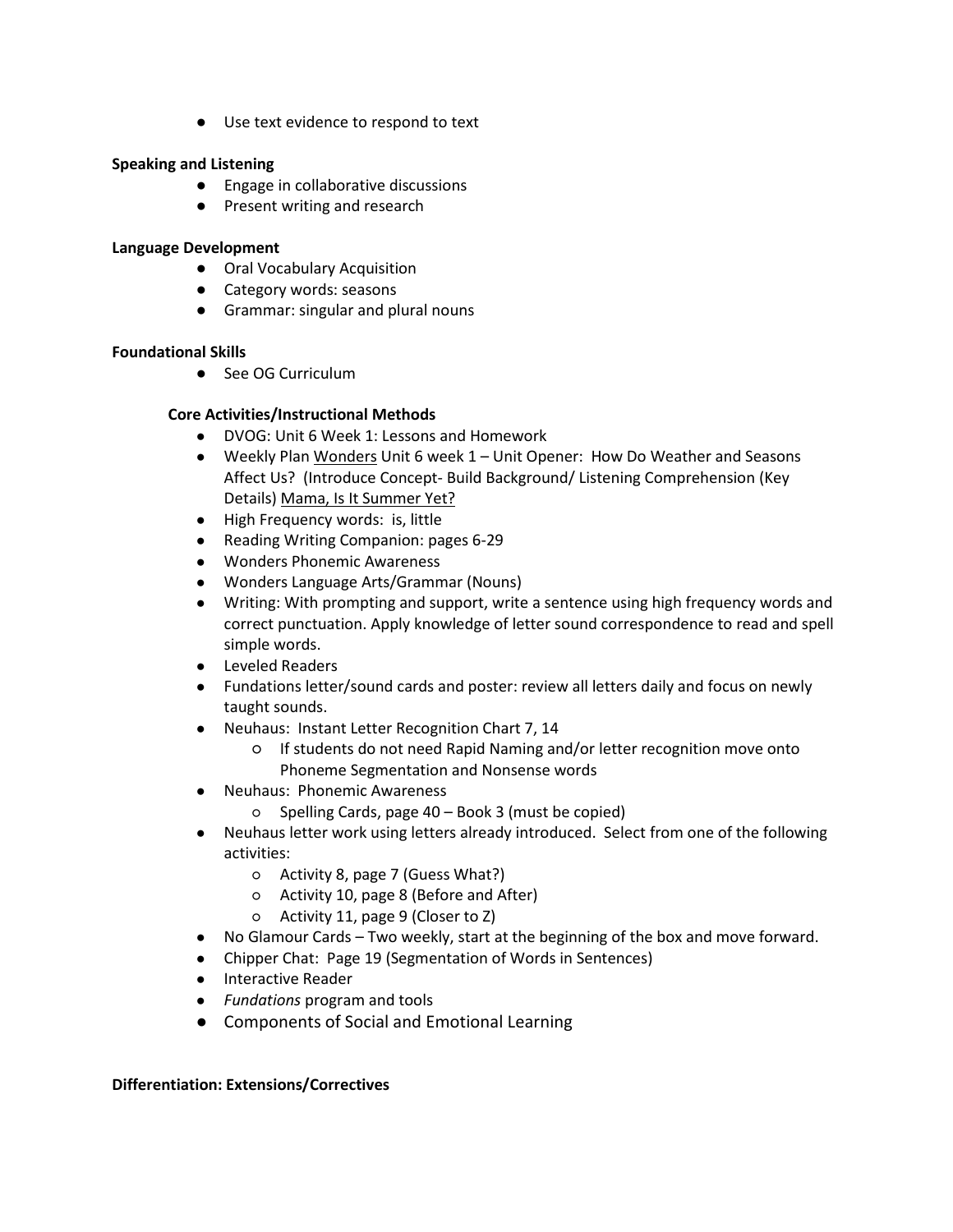- Approaching or On Level Practice Book
- Differentiated Workstation Activity Cards

#### **Assessments:**

- Diagnostic: Observation, discussion
- Formative: Observation, discussion, classwork, writing, DVOG Spell Check
- Summative: Observation, discussion, classwork, story retell, daily writing
	- Assessments as per District Assessment Plan

#### **Unit 6 Week 2**

**Key Concept:** What's the weather? **Essential Question:** What happens in different kinds of weather? **Genre Focus:** Fantasy

## **Student Outcomes**

## **Comprehension/Genre/Author's Craft**

- Cite relevant evidence from text
- Make inferences to support understanding
- Visualize to deepen understanding
- Describe plot development in sequence
- Understand the aspects of fantasy
- Reread
- Text features

#### **Writing**

#### **Writing Process**

● Organize writing ideas

#### **Analytical Writing**

● Use text evidence to respond to text

## **Speaking and Listening**

- Engage in collaborative discussions
- Present writing and research

#### **Language Development**

- Oral Vocabulary Acquisition
- Category words: weather words
- Grammar: proper nouns

#### **Foundational Skills**

● See OG Curriculum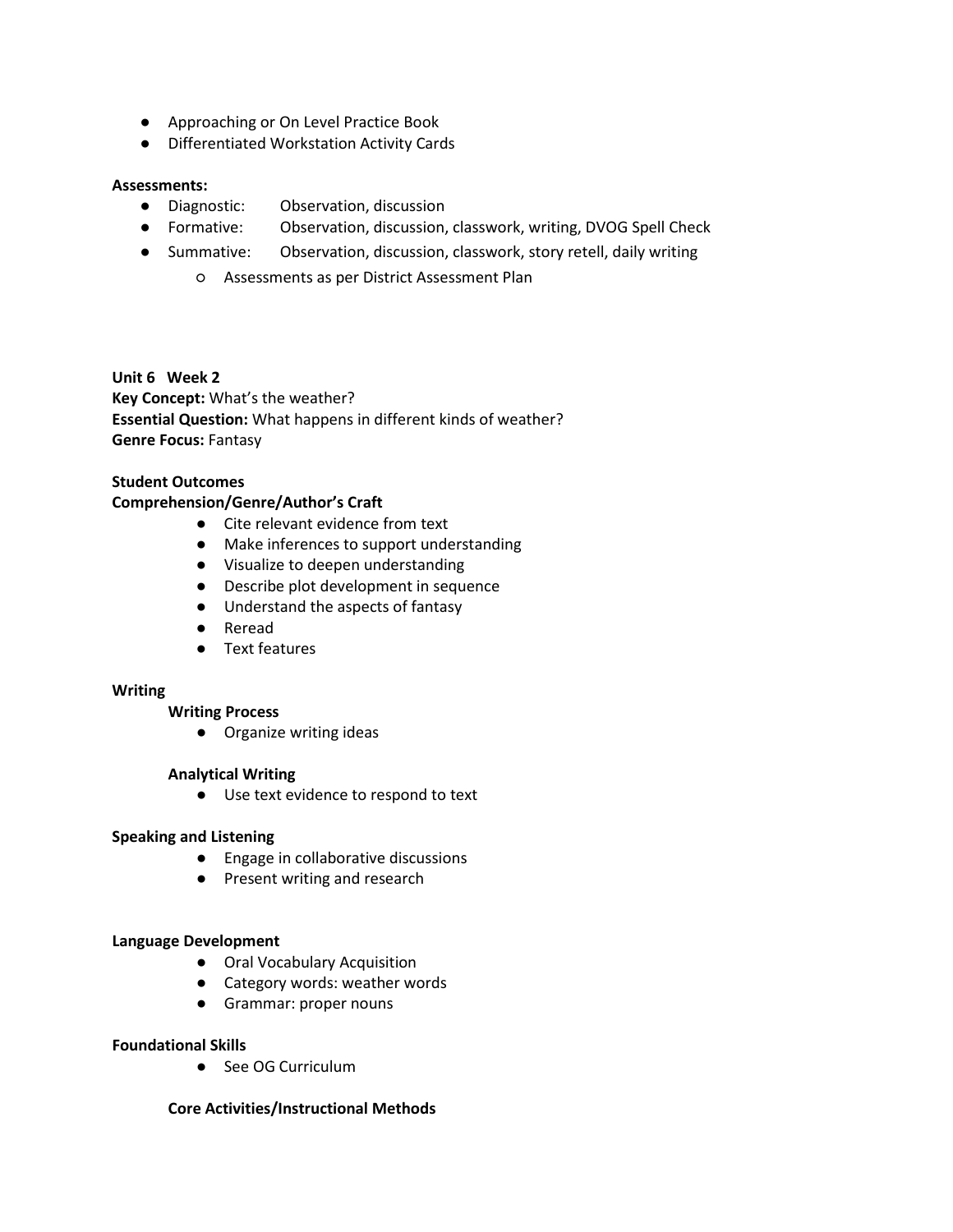- **●** DVOG: Unit 6 Week 2: Lessons and Homework
- **●** Weekly Plan Wonders Unit 6 week 2 Introduce Concept- Build Background/ Listening Comprehension (Key Details) Rain
- **●** High Frequency words: she, was
- **●** Reading Writing Companion: pages 30-51
- **●** Wonders Phonemic Awareness
- **●** Wonders Language Arts/Grammar (proper nouns)
- **●** Writing: With prompting and support, write a sentence using high frequency words and correct punctuation. Apply knowledge of letter sound correspondence to read and spell simple words.
- **●** Leveled Readers
- **●** Fundations letter/sound cards and poster: review all letters daily and focus on newly taught sounds.
- **●** Neuhaus: Instant Letter Recognition Chart 5, 15
	- If students do not need Rapid Naming and/or letter recognition move onto Phoneme Segmentation and Nonsense words
- **●** Neuhaus: Phonemic Awareness
	- Spelling Cards, page 40 Book 3 (must be copied)
- **●** Neuhaus letter work using letters already introduced. Select from one of the following activities:
	- Activity 8, page 7 (Guess What?)
	- Activity 10, page 8 (Before and After)
	- Activity 11, page 9 (Closer to Z)
- **●** No Glamour Cards Two weekly, start at the beginning of the box and move forward.
- **●** Chipper Chat: Page 26 (Blending Syllables)
- **●** Interactive Reader
- **●** Fundations program and tool
- **●** Student Learning Centers
- **●** Components of Social and Emotional Learning

- Approaching or On Level Practice Book
- Differentiated Workstation Activity Cards

## **Assessments:**

- Diagnostic: Observation, discussion
- Formative: Observation, discussion, classwork, writing, DVOG Spell Check
- Summative: Observation, discussion, classwork, story retell, daily writing
	- Assessments as per District Assessment Plan

**Unit 6 Week 3 Key Concept:** Stormy Weather **Essential Question:** How can you stay safe in bad weather?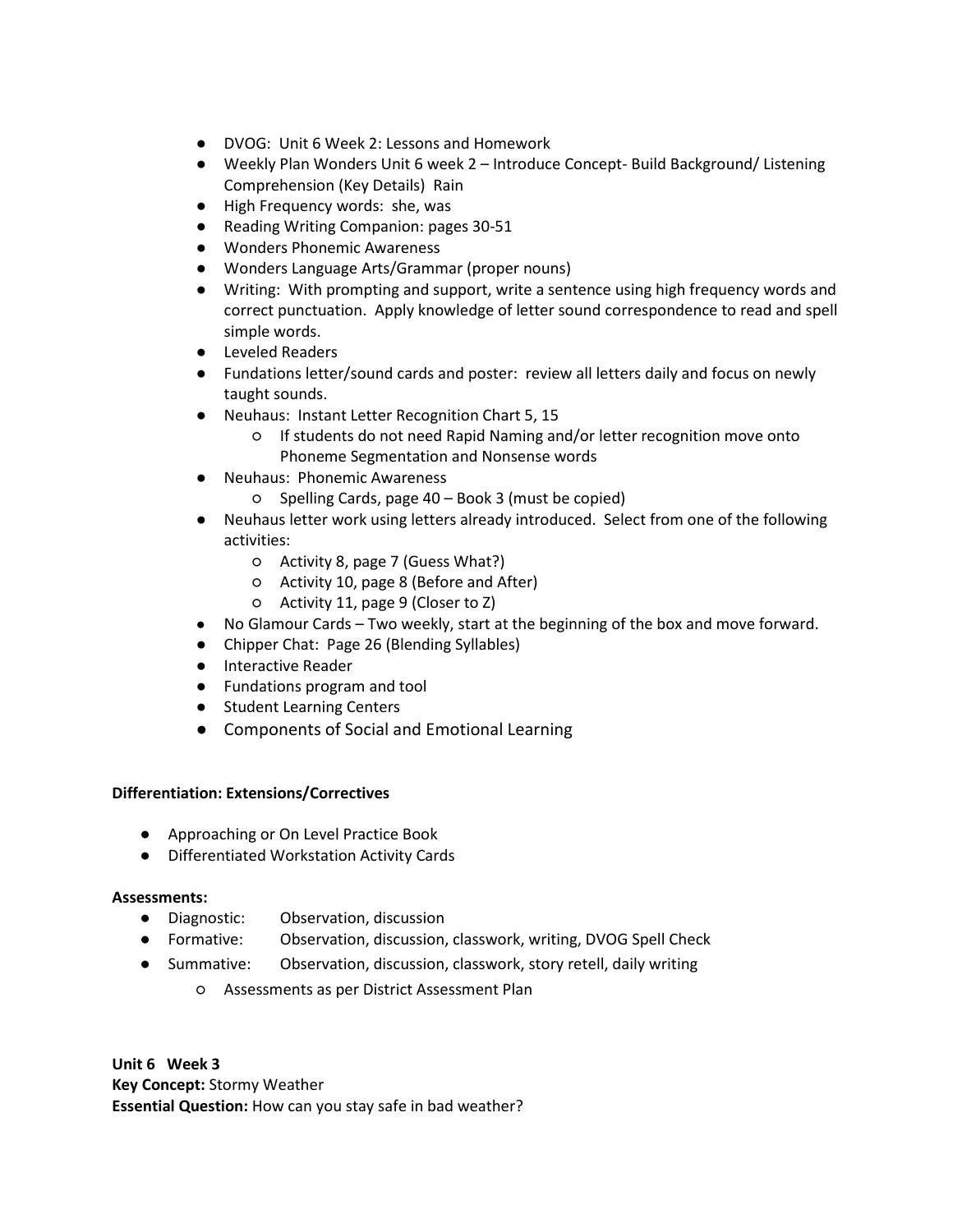**Genre Focus:** Realistic Fiction

#### **Student Outcomes**

#### **Comprehension/Genre/Author's Craft**

- Cite relevant evidence from text
- Make inferences to support understanding
- Visualize to deepen understanding
- Describe plot development in sequence
- Understand the aspects of realistic fiction
- Reread
- Text features

## **Writing**

## **Writing Process**

● Plan and draft writing ideas

## **Analytical Writing**

● Use text evidence to respond to text

## **Speaking and Listening**

- Engage in collaborative discussions
- Present writing and research

## **Language Development**

- Oral Vocabulary Acquisition
- Category words: question words
- Grammar: use singular and plural nouns

## **Foundational Skills**

● See OG Curriculum

- **●** DVOG: Unit 6 Week 3: Lessons and Homework
- **●** Weekly Plan Wonders Unit 6 week 3 Introduce Concept- Build Background/ Listening Comprehension (Key Details) Waiting Out the Storm
- **●** Wonders Language Arts/Grammar (Nouns)
- **●** High Frequency words: Review
- **●** Reading Writing Companion: pages 52-73
- **●** Wonders Phonemic Awareness
- **●** Wonders Language Arts/Grammar (Nouns)
- **●** Writing: With prompting and support, write a sentence using high frequency words and correct punctuation. Apply knowledge of letter sound correspondence to read and spell simple words.
- **●** Leveled Readers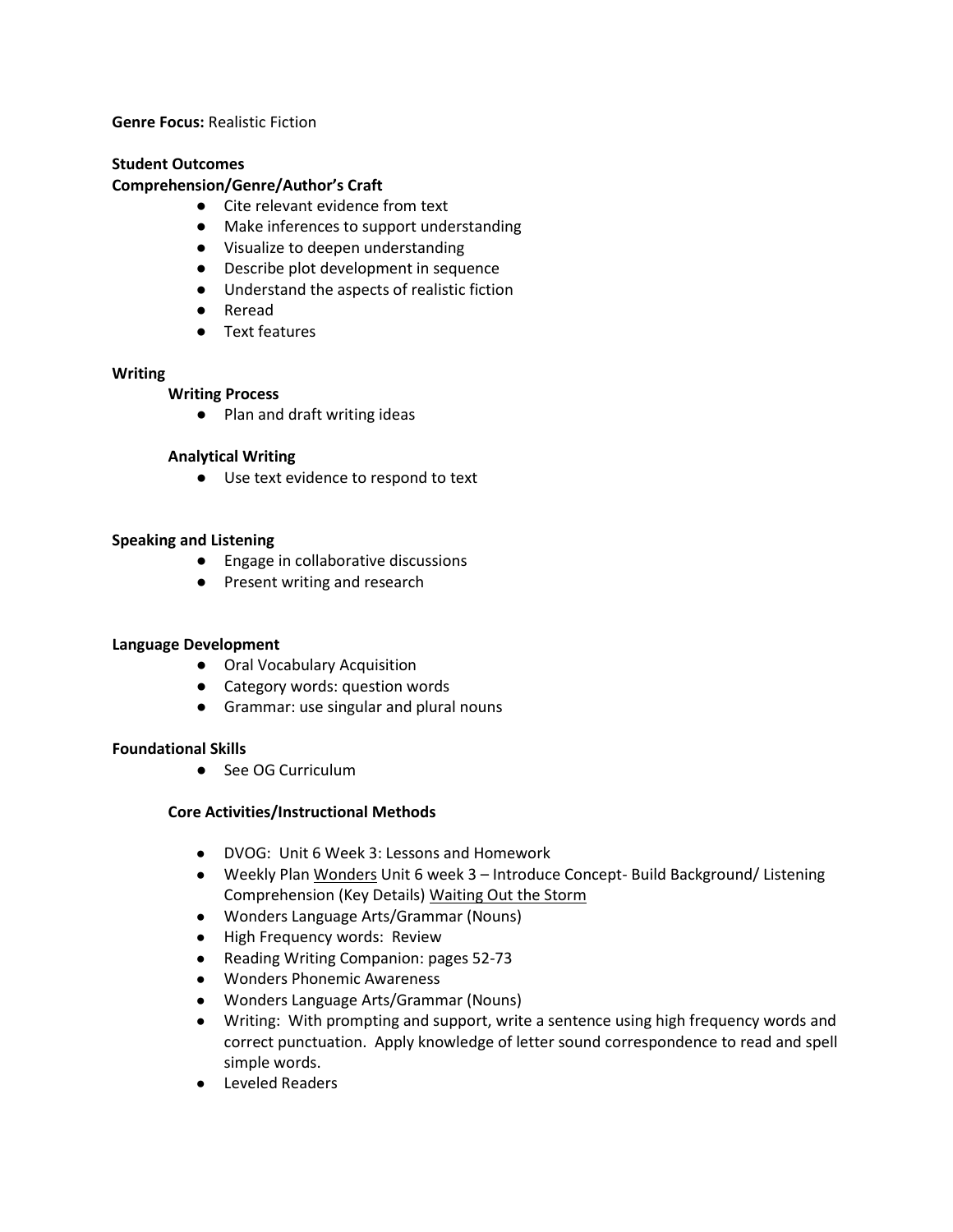- **●** Fundations letter/sound cards and poster: review all letters daily and focus on newly taught sounds.
- **●** Neuhaus: Instant Letter Recognition Chart 6, 16
	- If students do not need Rapid Naming and/or letter recognition move onto Phoneme Segmentation and Nonsense words
- **●** Neuhaus: Phonemic Awareness
	- Spelling Cards, page 40 Book 4 (must be copied)
- **●** Neuhaus letter work using letters already introduced. Select from one of the following activities:
	- Activity 8, page 7 (Guess What?)
	- Activity 10, page 8 (Before and After)
	- Activity 11, page 9 (Closer to Z)
- **●** No Glamour Cards Two weekly, start at the beginning of the box and move forward.
- **●** Chipper Chat: Page 32 (Segmentation of Syllables)
- **●** Interactive Reader
- **●** *Fundations* program and tools
- **●** Student Learning Centers
- **●** Components of Social and Emotional Learning

- Approaching or On Level Practice Book
- Differentiated Workstation Activity Cards

#### **Assessments:**

- Diagnostic: Observation, discussion
- Formative: Observation, discussion, classwork, writing, DVOG Spell Check
- Summative: Observation, discussion, classwork, story retell, daily writing
	- Assessments as per District Assessment Plan

#### **Unit 7 Week 1**

**Key Concept:** Baby Animals **Essential Question:** How are some animals alike and how are they different? **Genre Focus:** Nonfiction

#### **Student Outcomes**

## **Comprehension/Genre/Author's Craft**

- Cite relevant evidence from text
- Make inferences to support understanding
- Reread to monitor comprehension
- Compare and contrast text structure
- Understand the aspects of nonfiction text
- Literary elements

#### **Writing**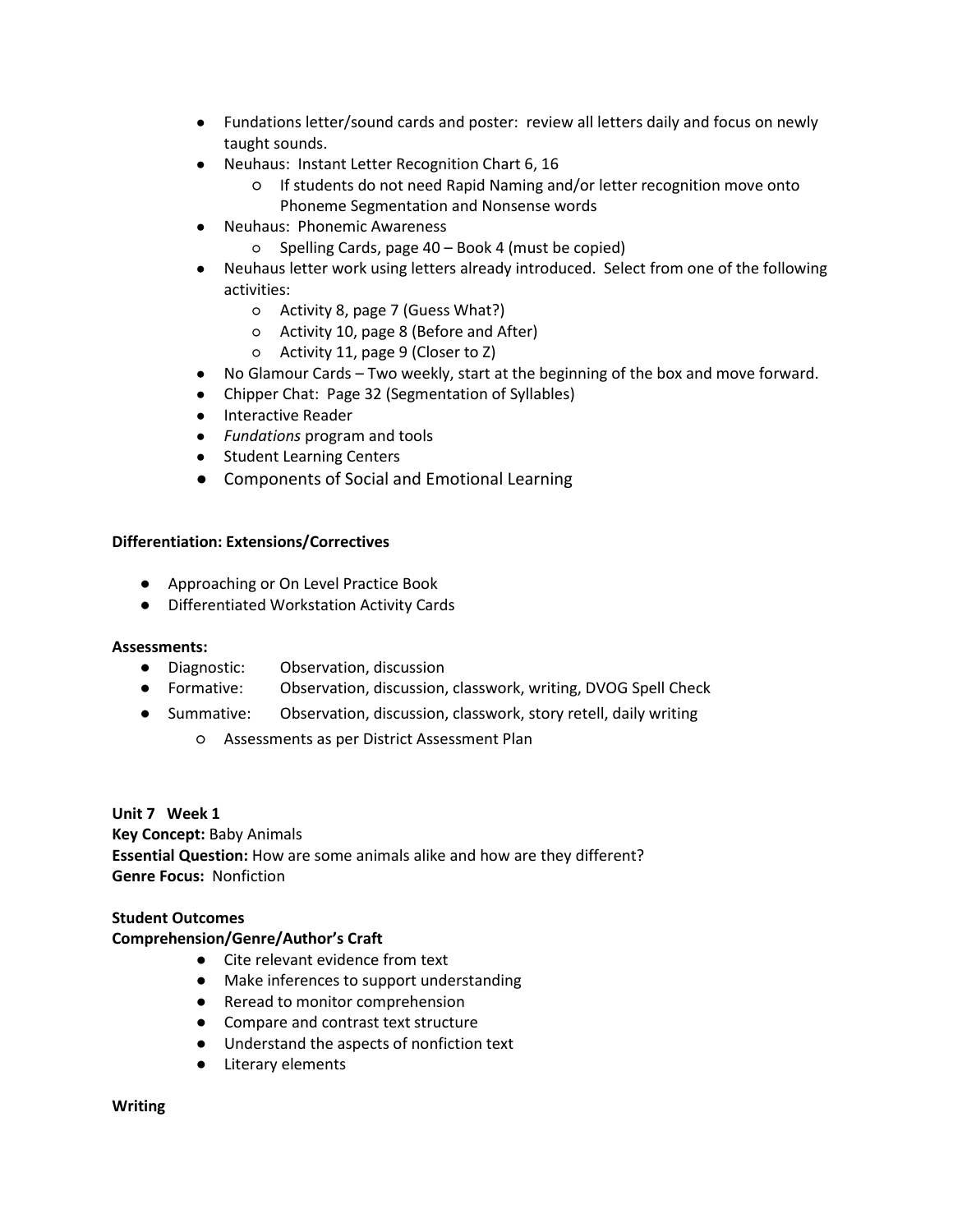## **Analytical Writing**

● Use text evidence to respond to text

## **Speaking and Listening**

- Engage in collaborative discussions
- Present writing and research

## **Language Development**

- Oral Vocabulary Acquisition
- Category words: animal parts
- Grammar: use verbs

## **Foundational Skills**

● See OG Curriculum

- **●** DVOG: Unit 7 Week 1 Lessons and Homework
- **●** Weekly Plan Wonders Unit 7 week 1 –Unit Opener: What are different kinds of animals? Introduce Concept- Build Background/ Listening Comprehension (Compare and Contrast) Zoo Borns
- **●** Wonders Language Arts/Grammar (Verbs)
- **●** Wonders Phonemic Awareness
- **●** High Frequency words: for, have
- **●** Reading Writing Companion: p6-29
- **●** Writing: With prompting and support, write a sentence using high frequency words and correct punctuation. Apply knowledge of letter sound correspondence to read and spell simple words.
- **●** Leveled Readers
- **●** Fundations letter/sound cards and poster: review all letters daily and focus on newly taught sounds.
- **●** Neuhaus: Instant Letter Recognition Chart 7, 12
	- If students do not need Rapid Naming and/or letter recognition move onto Phoneme Segmentation and Nonsense words
- **●** Neuhaus: Phonemic Awareness
	- Spelling Cards, page 40 Book 5 (must be copied)
- **●** Neuhaus letter work using letters already introduced. Select from one of the following activities:
	- Activity 8, page 7 (Guess What?)
	- Activity 10, page 8 (Before and After)
	- Activity 11, page 9 (Closer to Z)
- **●** No Glamour Cards Two weekly, start at the beginning of the box and move forward.
- **●** Chipper Chat: Page 36 (Deletion of Syllables)
- **●** Interactive Reader
- **●** *Fundations* program and tools
- **●** Student Learning Centers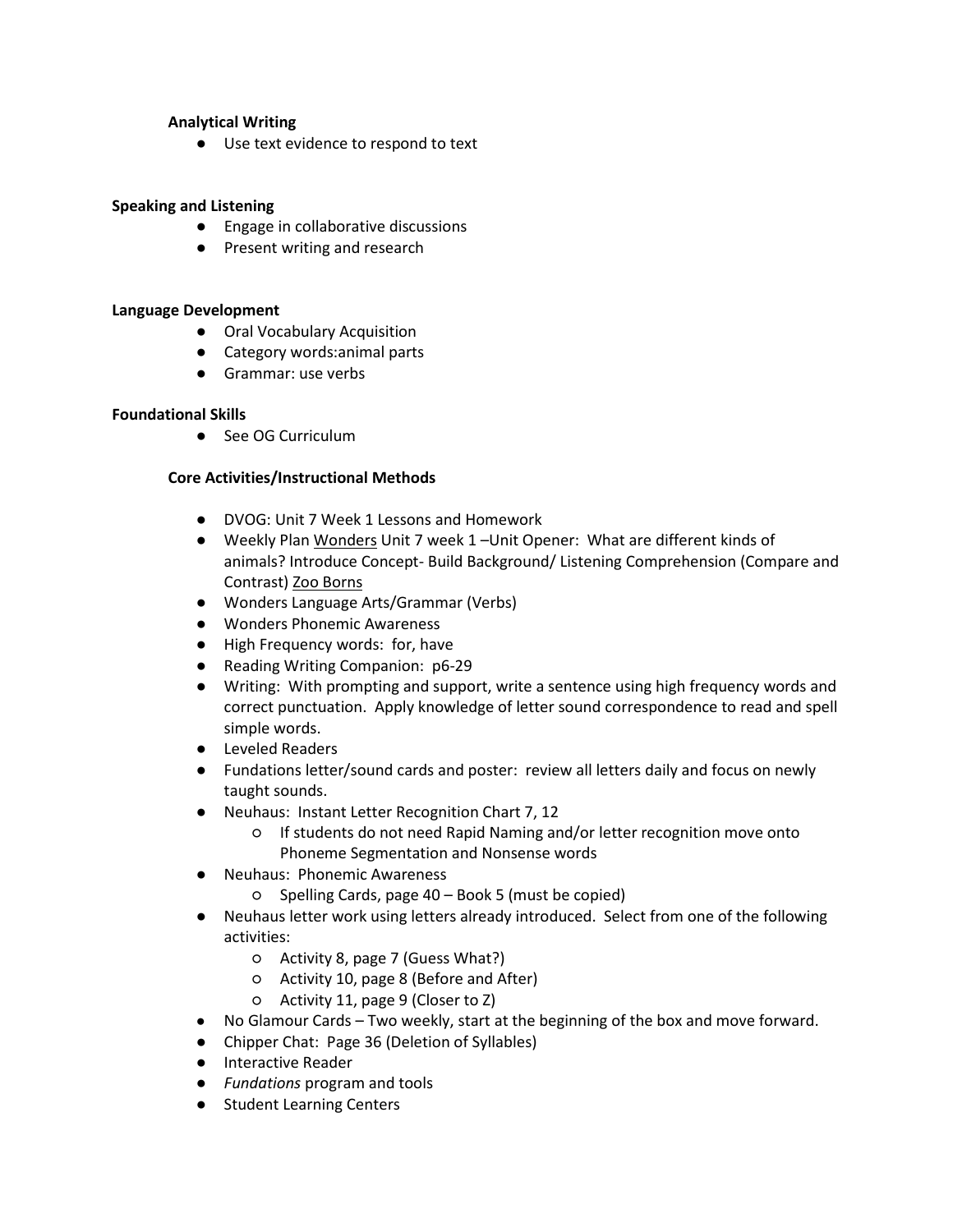**●** Components of Social and Emotional Learning

## **Differentiation: Extensions/Correctives**

- Approaching or On Level Practice Book
- Differentiated Workstation Activity Cards

#### **Assessments:**

- Diagnostic: Observation, discussion
- Formative: Observation, discussion, classwork, writing, DVOG Spell Check
- Summative: Observation, discussion, classwork, story retell, daily writing
	- Assessments as per District Assessment Plan

## **Unit 7 Week 2 Key Concept:** Pet Pals **Essential Question:** How do you take care of different kinds of pets? **Genre Focus:** Realistic Fiction

## **Student Outcomes**

## **Comprehension/Genre/Author's Craft**

- Cite relevant evidence from text
- Make inferences to support understanding
- Make and confirm predictions to deepen comprehension
- Describe plot including problem and solution
- Understand the aspects of realistic fiction
- Reread
- Text features

## **Writing**

## **Analytical Writing**

● Use text evidence to respond to text

## **Speaking and Listening**

- Engage in collaborative discussions
- Present writing and research

## **Language Development**

- Oral Vocabulary Acquisition
- Category words: pets
- Grammar: use verbs

## **Foundational Skills**

● See OG Curriculum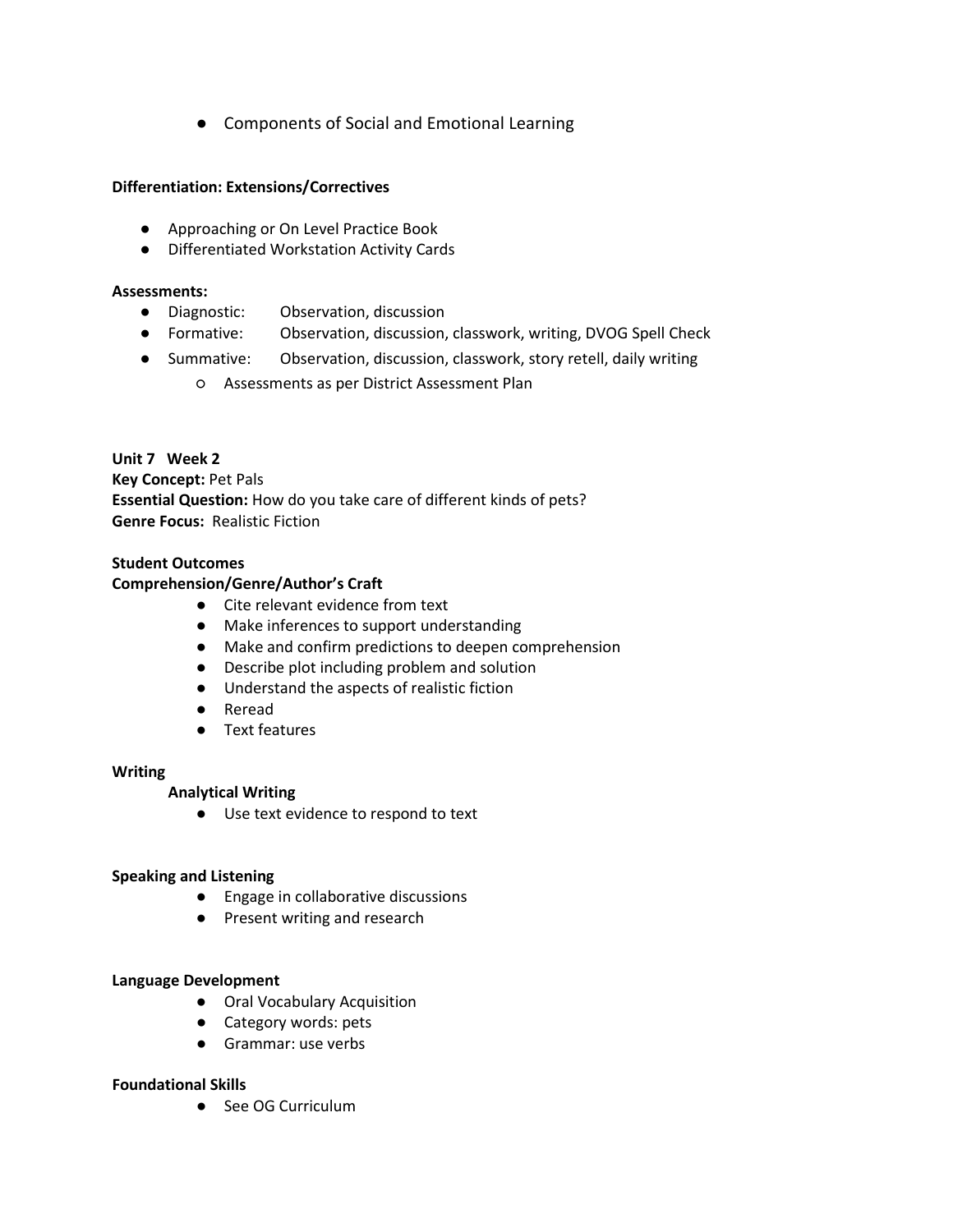## **Core Activities/Instructional Methods**

- **●** DV-OG Unit 7 Week 2 Lessons and Homework
- **●** Weekly Plan Wonders Unit 7 week 2–Introduce Concept- Build Background/ Listening Comprehension (Character, Setting and Plot) The Birthday Pet
- **●** Writing: With prompting and support, write a sentence using high frequency words and correct punctuation. Apply knowledge of letter sound correspondence to read and spell simple words.
- **●** Wonders Language Arts/Grammar (Verbs)
- **●** Wonders Phonemic Awareness
- **●** High Frequency words: of, they
- **●** Reading Writing Companion: p30-51
- **●** Leveled Readers
- **●** Fundations letter/sound cards and poster: review all letters daily and focus on newly taught sounds.
- **●** Neuhaus: Instant Letter Recognition Chart 5, 13
	- If students do not need Rapid Naming and/or letter recognition move onto Phoneme Segmentation and Nonsense words
- **●** Neuhaus letter work using letters already introduced. Select from one of the following activities:
	- Activity 8, page 7 (Guess What?)
	- Activity 10, page 8 (Before and After)
	- Activity 11, page 9 (Closer to Z)
- **●** No Glamour Cards Two weekly, start at the beginning of the box and move forward.
- **●** Chipper Chat: Page 46 (Identification of Phonemes)
- **●** Interactive Reader
- **●** *Fundations* program and tool
- **●** Student Learning Centers
- **●** Components of Social and Emotional Learning

## **Differentiation: Extensions/Correctives**

- Approaching or On Level Practice Book
- Differentiated Workstation Activity Cards

## **Assessments:**

- Diagnostic: Observation, discussion
- Formative: Observation, discussion, classwork, writing, DVOG Spell Check
- Summative: Observation, discussion, classwork, story retell, daily writing
	- Assessments as per District Assessment Plan

**Unit 7 Week 3 Key Concept:** Animal Habitats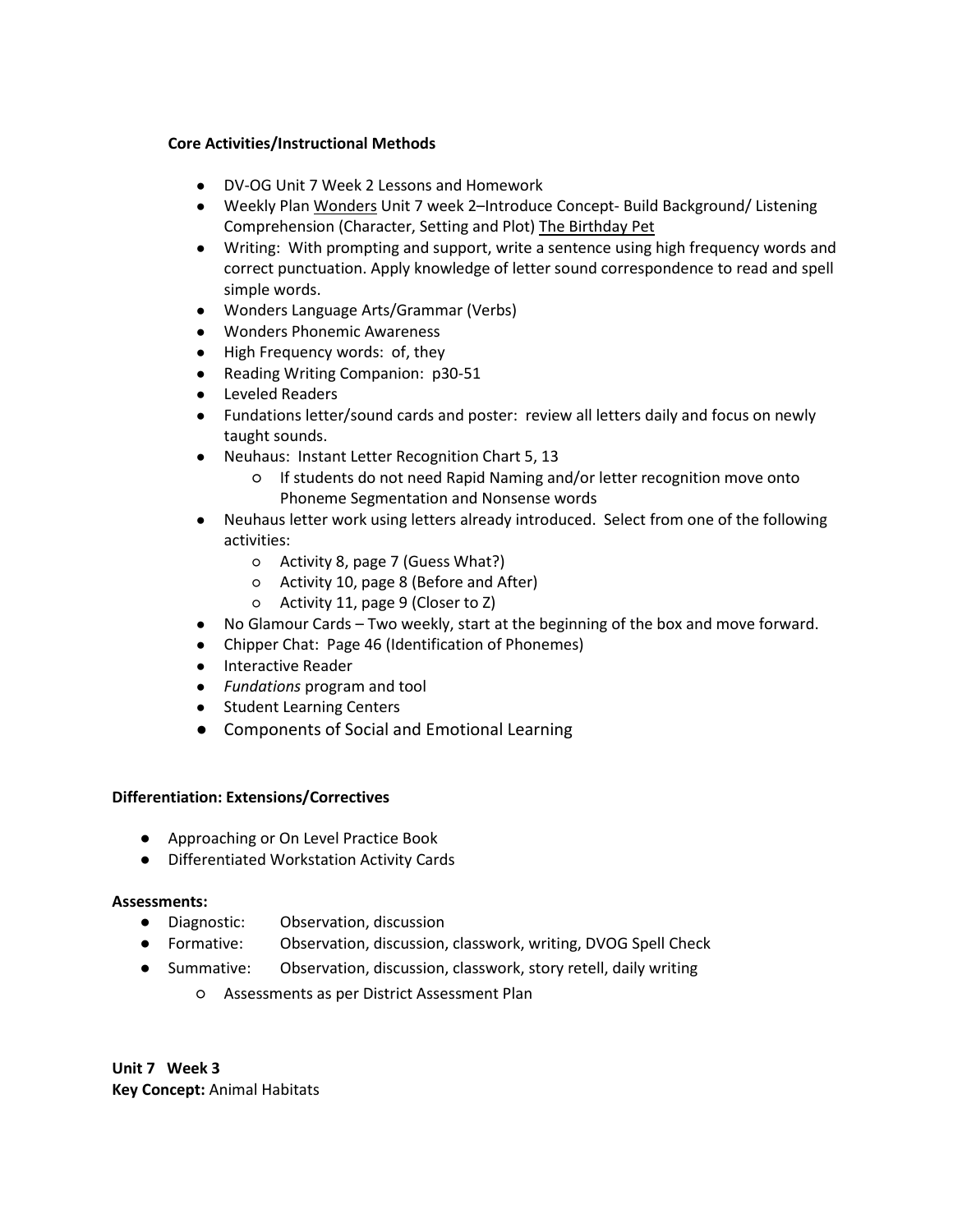**Essential Question:** Where do animals live? **Genre Focus:** Fantasy

#### **Student Outcomes**

#### **Comprehension/Genre/Author's Craft**

- Cite relevant evidence from text
- Make inferences to support understanding
- Make and confirm predictions
- Identify cause and effect in plot development
- Understand the aspects of fantasy
- Reread
- Text features

#### **Writing**

#### **Analytical Writing**

● Use text evidence to respond to text

#### **Speaking and Listening**

- Engage in collaborative discussions
- Present writing and research

#### **Language Development**

- Oral Vocabulary Acquisition
- Category words: animal homes
- Grammar: verbs

#### **Foundational Skills**

● See OG Curriculum

- **●** DVOG: Unit 7 Week 3 Lessons and Homework
- **●** Wonders Phonemic Awareness
- **●** High Frequency words: said, want
- **●** Reading Writing Companion: pages 52-73
- **●** Writing: With prompting and support, write a sentence using high frequency words and correct punctuation. Apply knowledge of letter sound correspondence to read and spell simple words.
- **●** Leveled Readers
- **●** Fundations letter/sound cards and poster: review all letters daily and focus on newly taught sounds.
- **●** Neuhaus: Instant Letter Recognition Chart 6, 14
	- If students do not need Rapid Naming and/or letter recognition move onto Phoneme Segmentation and Nonsense words
- **●** Neuhaus letter work using letters already introduced. Select from one of the following activities:
	- Activity 8, page 7 (Guess What?)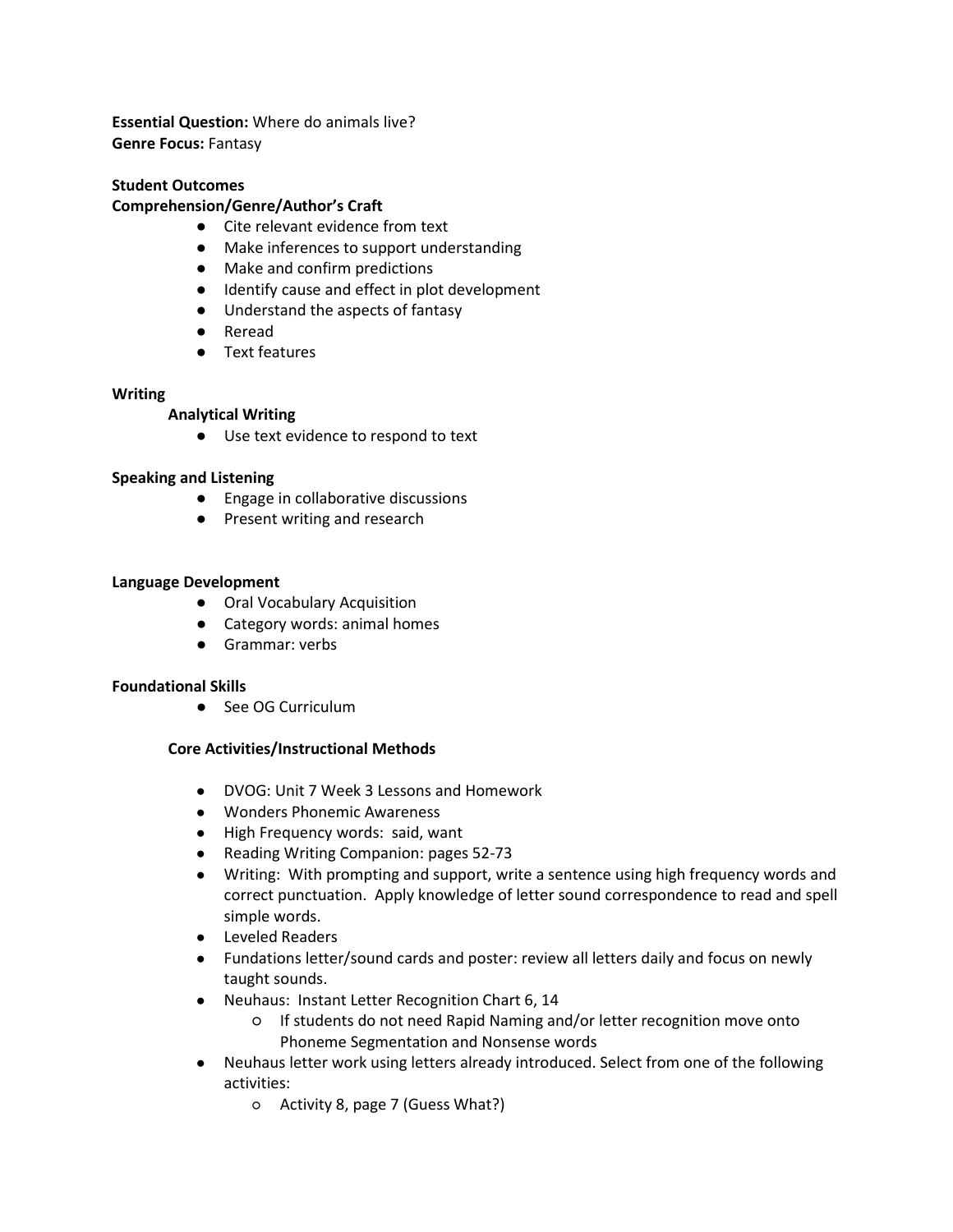- Activity 10, page 8 (Before and After)
- Activity 11, page 9 (Closer to Z)
- **●** No Glamour Cards Two weekly, start at the beginning of the box and move forward.
- **●** Chipper Chat: Page 53 (Blending Phonemes)
- **●** Interactive Reader
- **●** Student Learning Centers
- **●** Components of Social and Emotional Learning

- Approaching or On Level Practice Book
- Differentiated Workstation Activity Cards

#### **Assessments:**

- Diagnostic: Observation, discussion
- Formative: Observation, discussion, classwork, writing, DVOG Spell Check
- Summative: Observation, discussion, classwork, story retell, daily writing
	- Assessments as per District Assessment Plan

## **Unit 8 Week 1**

**Key Concept:** On The Move **Essential Question:** What Can Help You Go From Here to There? **Genre Focus:** Realistic Fiction

## **Student Outcomes**

## **Comprehension/Genre/Author's Craft**

- Cite relevant evidence from text
- Make inferences to support understanding
- Make and confirm predictions to deepen understanding
- Describe plot development in sequence
- Understand the aspects of realistic fiction
- Reread
- Text features

#### **Writing**

#### **Analytical Writing**

● Use text evidence to respond to text

#### **Speaking and Listening**

- Engage in collaborative discussions
- Present writing and research

#### **Language Development**

- Oral Vocabulary Acquisition
- Category words: vehicles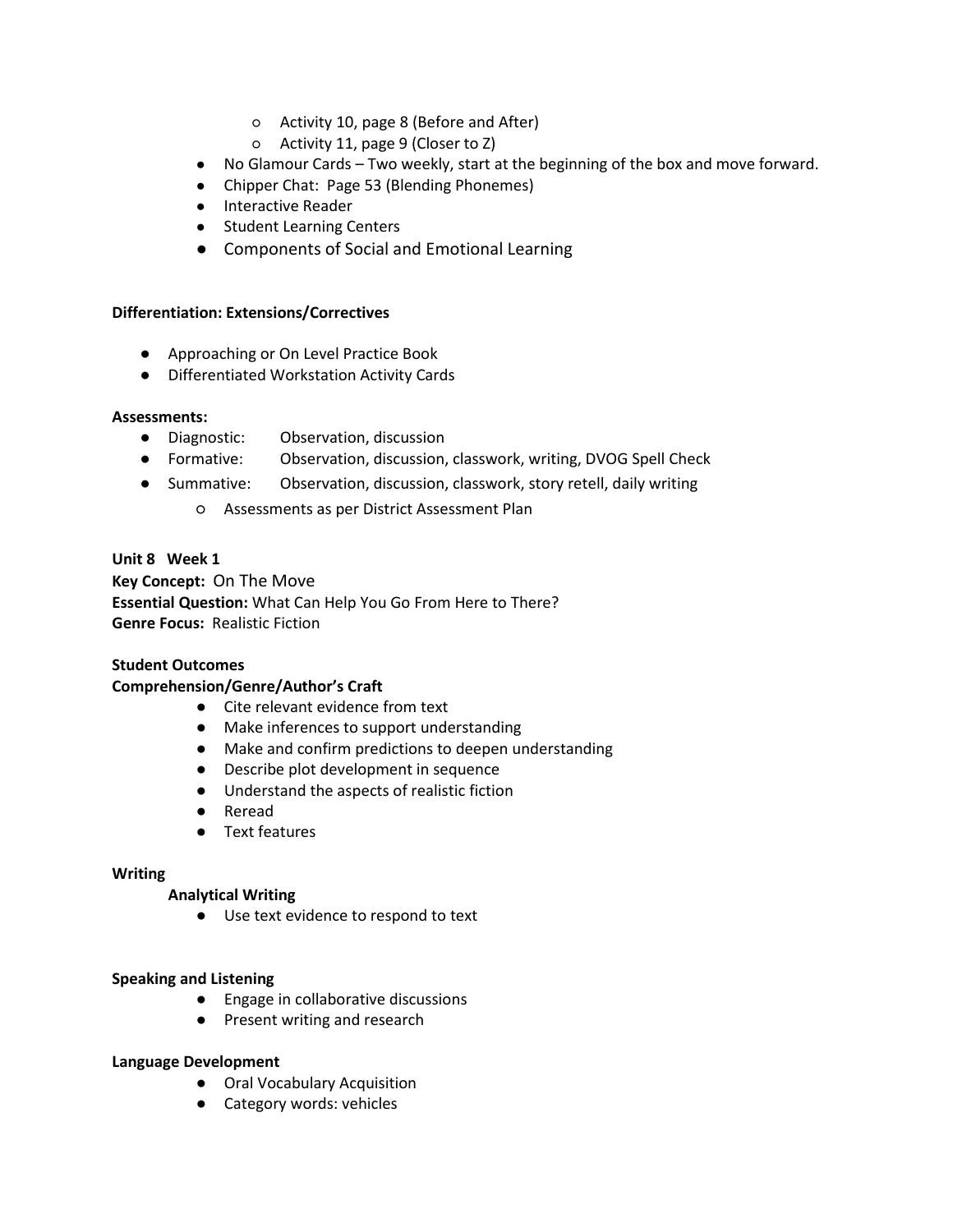● Grammar: use sentences with prepositions

## **Research and Inquiry**

● Conduct research about transportation

## **Foundational Skills**

● See OG Curriculum

## **Core Activities/Instructional Methods**

- **●** DV-OG Unit 8 Week 1 Lessons and Homework
- **●** Weekly Plan Wonders Unit 8 week 1–Unit Opener: Where can you go that is near and far? Introduce Concept- Build Background/ Listening
- **●** Comprehension (Character, Setting and Plot) When Daddy's Truck Picks Me Up
- **●** Wonders Language Arts/Grammar (Prepositions)
- **●** Wonders Phonemic Awareness
- **●** High Frequency Words: here, me
- **●** Reading Writing Companion: p6-29
- **●** Writing: With prompting and support, write a sentence using high frequency words and correct punctuation. Apply knowledge of letter sound correspondence to read and spell simple words.
- **●** Leveled Readers
- **●** Fundations letter/sound cards and poster: review all letters daily and focus on newly taught sounds.
- **●** Neuhaus: Instant Letter Recognition Chart 7, 15
	- If students do not need Rapid Naming and/or letter recognition move onto Phoneme Segmentation and Nonsense words
- **●** Neuhaus letter work using letters already introduced. Select from one of the following activities:
	- Activity 8, page 7 (Guess What?)
	- Activity 10, page 8 (Before and After)
	- Activity 11, page 9 (Closer to Z)
- **●** No Glamour Cards Two weekly, start at the beginning of the box and move forward.
- **●** Chipper Chat: Page 59 (Segmentation of Phonemes)
- **●** Interactive Reader
- **●** *Fundations* program and tools
- **●** Student Learning Centers
- **●** Components of Social and Emotional Learning

## **Differentiation: Extensions/Correctives**

- Approaching or On Level Practice Book
- Differentiated Workstation Activity Cards

## **Assessments:**

- Diagnostic: Observation, discussion
- Formative: Observation, discussion, classwork, writing, DVOG Spell Check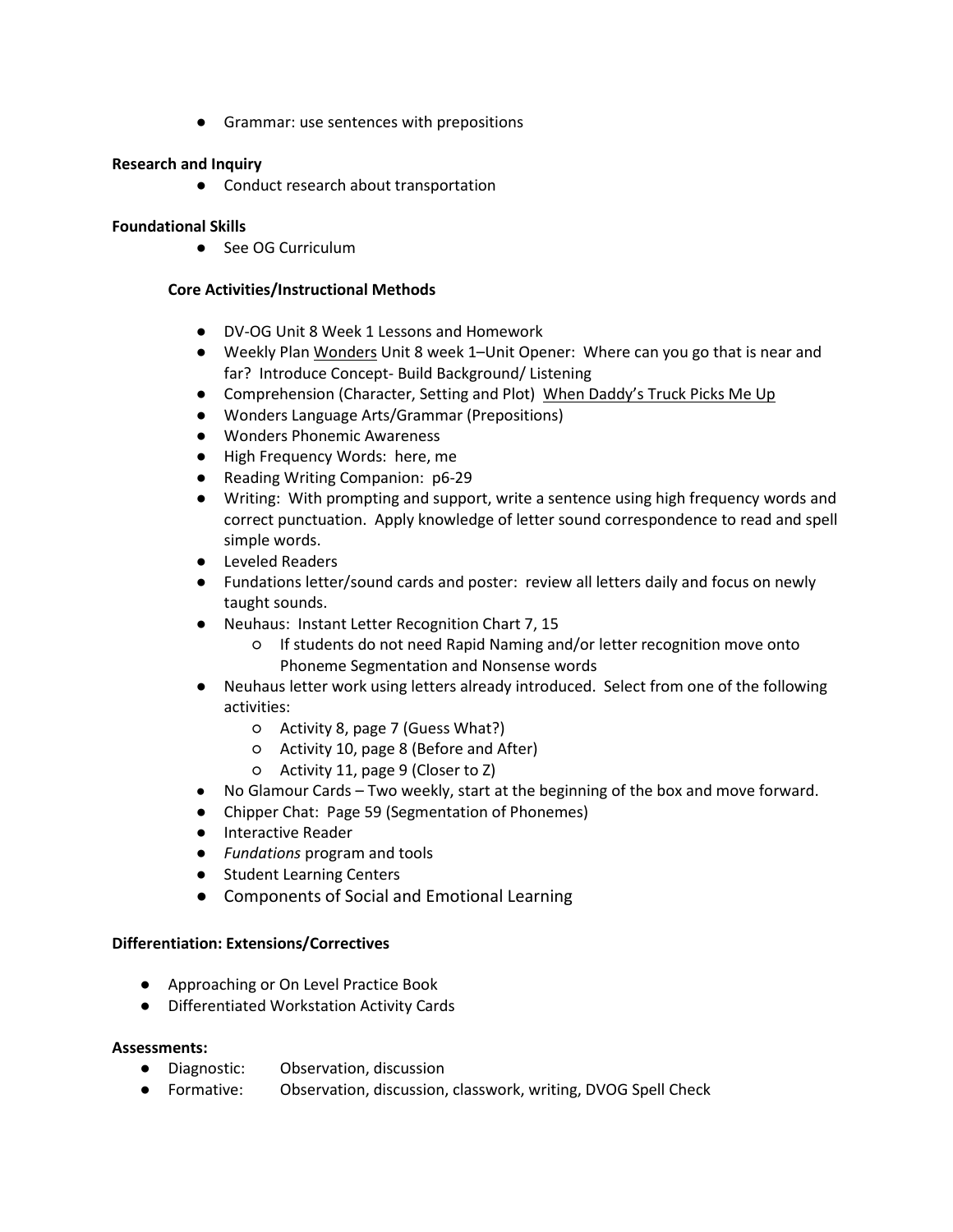- Summative: Observation, discussion, classwork, story retell, daily writing
	- Assessments as per District Assessment Plan

**Unit 8 Week 2 Key Concept:** My USA **Essential Question:** What do you know about our country? **Genre Focus:** Nonfiction

## **Student Outcomes**

#### **Comprehension/Genre/Author's Craft**

- Cite relevant evidence from text
- Make inferences to support understanding
- Reread to monitor comprehension
- Identify main idea and key details
- Understand the aspects of informational text
- Text features

#### **Writing**

#### **Analytical Writing**

● Use text evidence to respond to text

#### **Speaking and Listening**

- Engage in collaborative discussions
- Present writing and research

#### **Language Development**

- Oral Vocabulary Acquisition
- Category words: locations
- Grammar: use sentences with prepositions

#### **Research and Inquiry**

● Conduct research about a famous American from long ago who helped our country

#### **Foundational Skills**

● See OG Curriculum

- **●** DVOG: Unit 8 Week 2 Lessons and Homework
- **●** Weekly Plan Wonders Unit 8 week 2–Introduce Concept- Build Background/Listening Comprehension (Main Topic and Key Details) Ana Goes to Washington DC
- **●** Wonders Language Arts/Grammar (Prepositions)
- **●** Wonders Phonemic Awareness
- **●** High Frequency Words: this, what
- **●** Reading Writing Companion: pages 30-51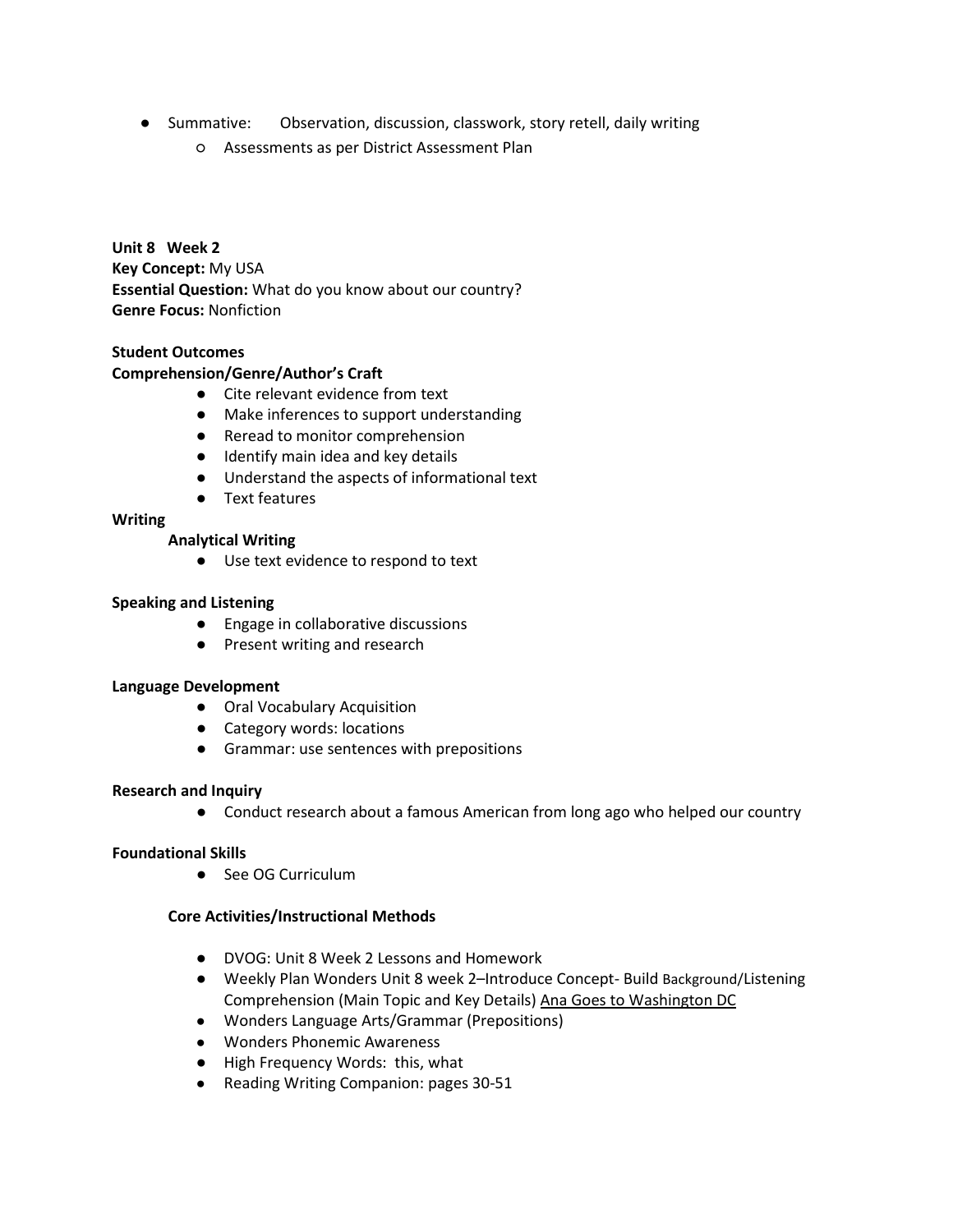- **●** Writing: With prompting and support, write a sentence using high frequency words and correct punctuation. Apply knowledge of letter sound correspondence to read and spell simple words.
- **●** Leveled Readers
- **●** Fundations letter/sound cards and poster: review all letters daily and focus on newly taught sounds.
- **●** Neuhaus: Instant Letter Recognition Chart 5, 16
	- If students do not need Rapid Naming and/or letter recognition move onto Phoneme Segmentation and Nonsense words
- **●** Neuhaus letter work using letters already introduced. Select from one of the following activities:
	- Activity 8, page 7 (Guess What?)
	- Activity 10, page 8 (Before and After)
	- Activity 11, page 9 (Closer to Z)
- **●** No Glamour Cards Two weekly, start at the beginning of the box and move forward.
- **●** Chipper Chat: Page 64 (Deletion of Phonemes)
- **●** Interactive Reader
- **●** *Fundations* program and tools
- **●** Student Learning Centers
- **●** Components of Social and Emotional Learning

- Approaching or On Level Practice Book
- Differentiated Workstation Activity Cards

## **Assessments:**

- Diagnostic: Observation, discussion
- Formative: Observation, discussion, classwork, writing, DVOG Spell Check
- Summative: Observation, discussion, classwork, story retell, daily writing
	- Assessments as per District Assessment Plan

**Unit 8 Week 3 Key Concept:** Look to the Sky **Essential Question:** What Do You See in the Sky? **Genre Focus:** Fantasy

## **Student Outcomes**

## **Comprehension/Genre/Author's Craft**

- Cite relevant evidence from text
- Make inferences to support understanding
- Make and confirm predictions to deepen understanding
- Identify problem/solution in plot development
- Understand the aspects of fantasy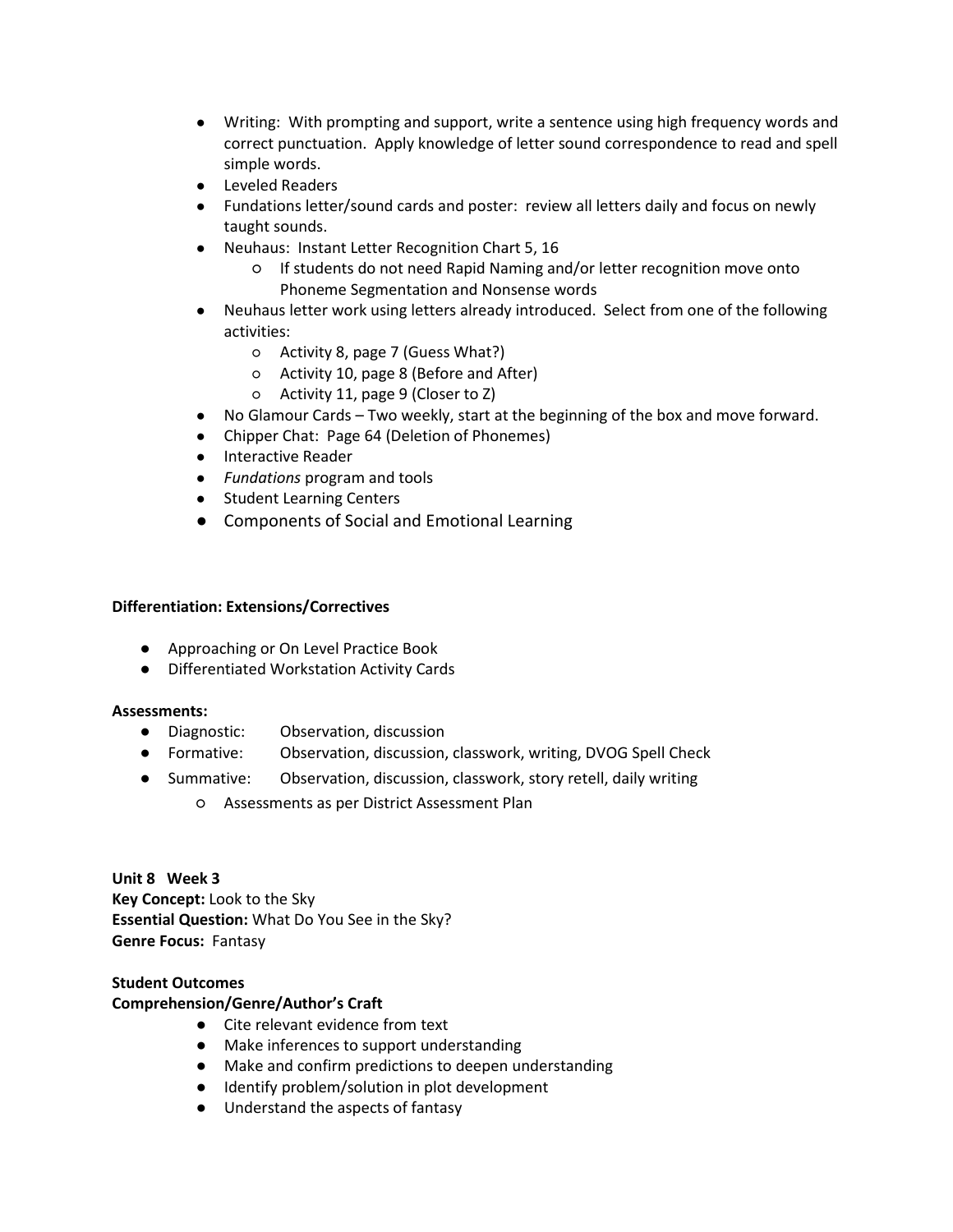- Reread
- Text features

#### **Writing**

#### **Writing Process**

● Plan, draft, revise, edit, and publish fantasy

## **Analytical Writing**

● Use text evidence to respond to text

## **Speaking and Listening**

- Engage in collaborative discussions
- Present writing and research

#### **Language Development**

- Oral Vocabulary Acquisition
- Category words: opposites
- Grammar: Use sentences with prepositions

#### **Research and Inquiry**

● Conduct research about what can be seen in the daytime or nighttime sky.

#### **Foundational Skills**

● See OG Curriculum

- **●** DVOG: Unit 8 Week 3 Lessons and Homework
- **●** Weekly Plan Wonders Unit 8 week 3–Introduce Concept- Build Background/Listening Comprehension (Main Topic and Key Details) Bringing Down the Moon
- **●** Wonders Language Arts/Grammar (Prepositions)
- **●** Wonders Phonemic Awareness
- **●** High Frequency Words review: for, have, of, they, said, want, here, me, this, what
- **●** Reading Writing Companion: pages 52-73
- **●** Writing: With prompting and support, write a sentence using high frequency words and correct punctuation. Apply knowledge of letter sound correspondence to read and spell simple words.
- **●** Leveled Readers
- **●** Fundations letter/sound cards and poster: review all letters daily and focus on newly taught sounds.
- **●** Neuhaus: Instant Letter Recognition Chart 5, 16
	- If students do not need Rapid Naming and/or letter recognition move onto Phoneme Segmentation and Nonsense words
- **●** Neuhaus letter work using letters already introduced. Select from one of the following activities:
	- Activity 8, page 7 (Guess What?)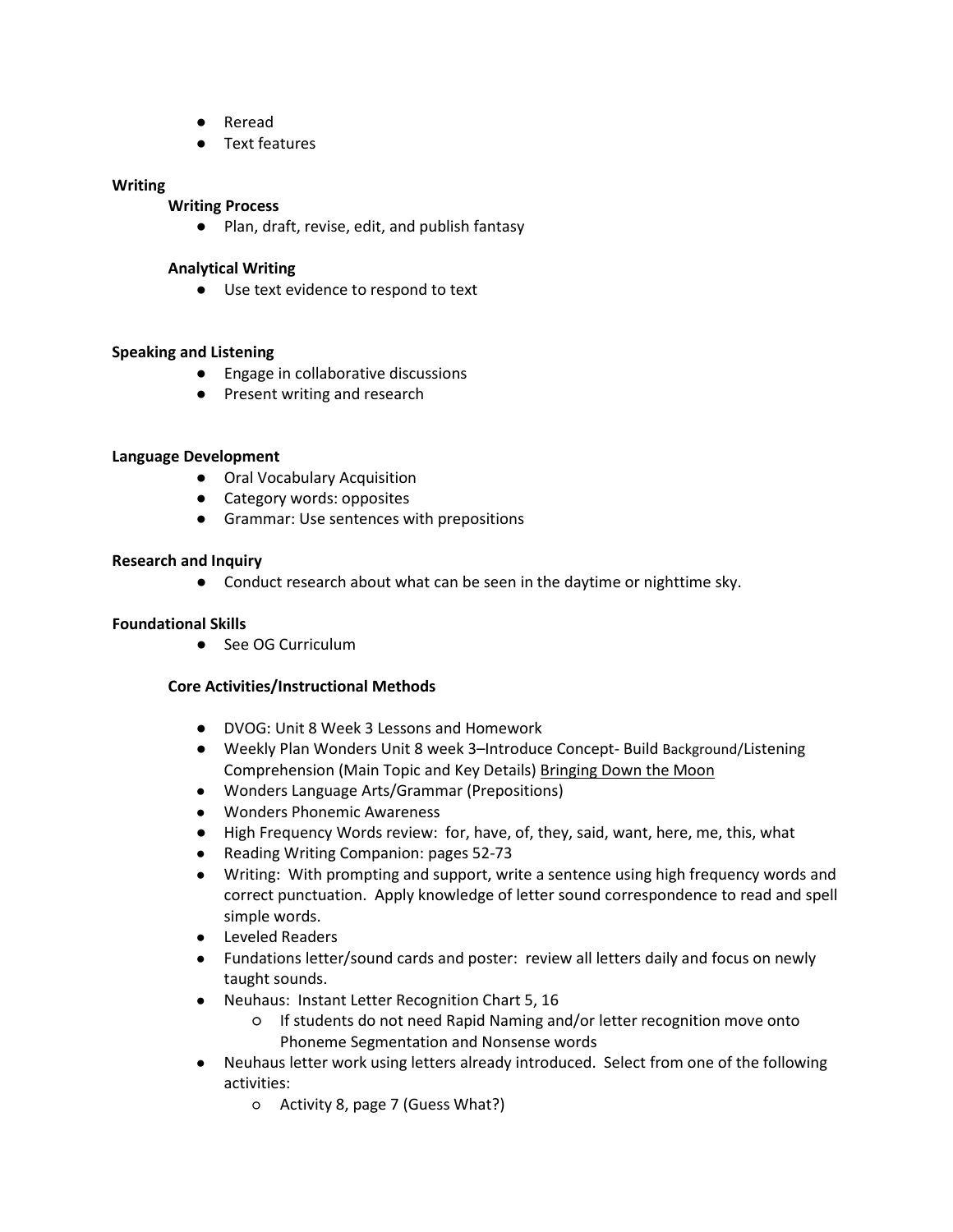- Activity 10, page 8 (Before and After)
- Activity 11, page 9 (Closer to Z)
- **●** No Glamour Cards Two weekly, start at the beginning of the box and move forward.
- **●** Chipper Chat: Page 73 (Addition of Phonemes)
- **●** Interactive Reader
- **●** *Fundations* program and tools
- **●** Student Learning Centers
- **●** Components of Social and Emotional Learning

- Approaching or On Level Practice Book
- Differentiated Workstation Activity Cards

#### **Assessments:**

- Diagnostic: Observation, discussion
- Formative: Observation, discussion, classwork, writing, DVOG Spell Check
- Summative: Observation, discussion, classwork, story retell, daily writing
	- Assessments as per District Assessment Plan

**Unit 9 Week 1 Key Concept:** Growing Up **Essential Question:** How can you help out at home? **Genre Focus:** Realistic Fiction

#### **Student Outcomes**

## **Comprehension/Genre/Author's Craft**

- Cite relevant evidence from text
- Make inferences to support understanding
- Ask and answer questions to deepen understanding
- Describe plot development
- Understand the aspects of realistic fiction
- Reread
- Literary elements

#### **Writing**

## **Analytical Writing**

● Use text evidence to respond to text

## **Speaking and Listening**

- Engage in collaborative discussions
- Present writing and research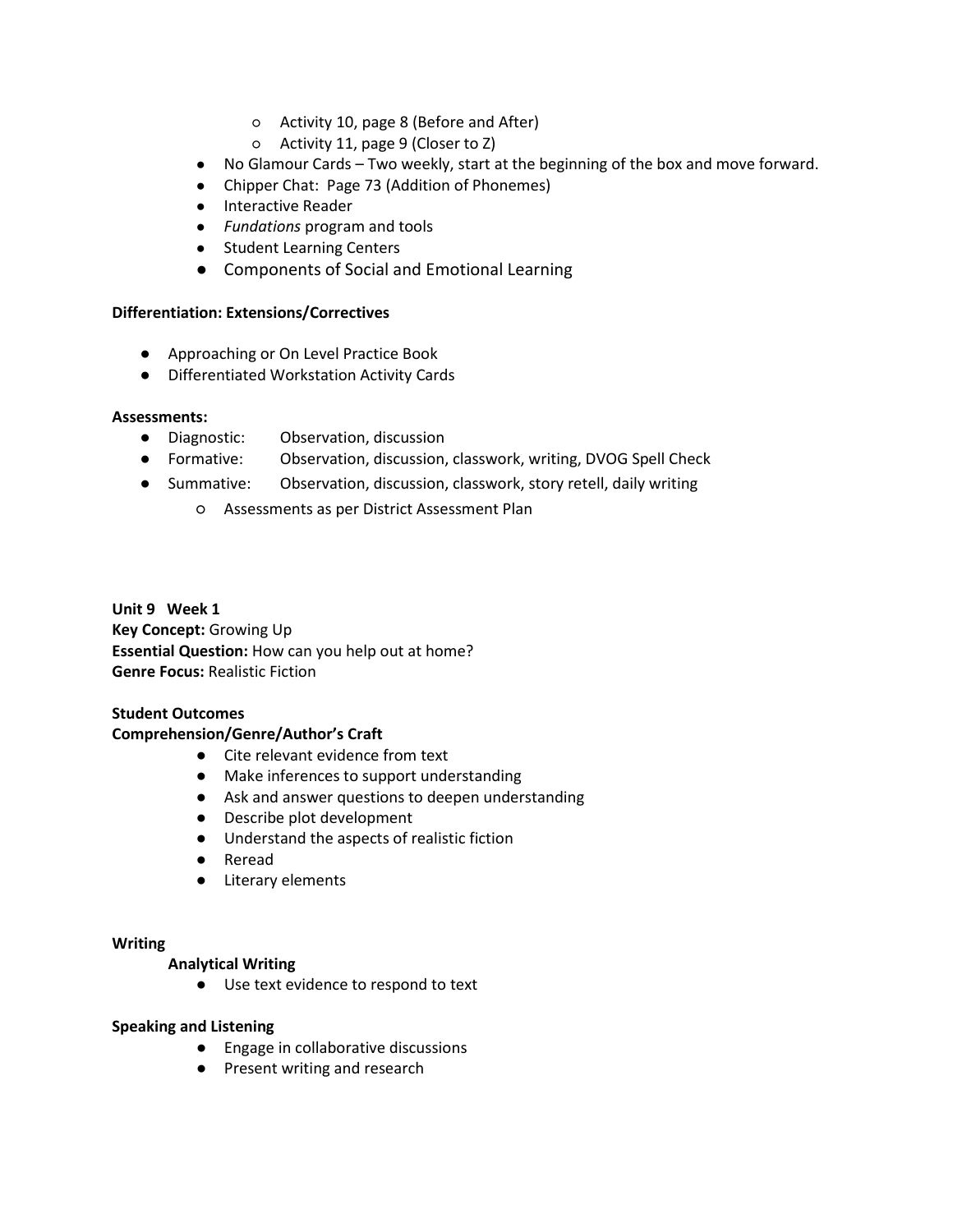## **Language Development**

- Oral Vocabulary Acquisition
- Category words: household furniture
- Grammar: adjectives

## **Research and Inquiry**

● Conduct research about different ways children can help out at home

## **Foundational Skills**

● See OG Curriculum

## **Core Activities/Instructional Methods**

- **●** DVOG: Unit 9 Week 1: Lessons and Homework
- **●** Weekly Plan Wonders Unit 9 week 1–Unit Opener: How do things change? Introduce Concept- Build Background/ Listening Comprehension (Plot and Sequence) Peter's Chair
- **●** Wonders Language Arts/Grammar (Adjectives)
- **●** Wonders Phonemic Awareness
- **●** High Frequency Words: help, too
- **●** Reading Writing Companion: pages 6-29
- **●** Writing: With prompting and support, write a sentence using high frequency words and correct punctuation. Apply knowledge of letter sound correspondence to read and spell simple words.
- **●** Leveled Readers
- **●** Fundations letter/sound cards and poster: review all letters daily and focus on newly taught sounds.
- **●** Neuhaus: Instant Letter Recognition Chart 7, 13
	- If students do not need Rapid Naming and/or letter recognition move onto Phoneme Segmentation and Nonsense words
- **●** Neuhaus letter work using letters already introduced. Select from one of the following activities:
	- Activity 8, page 7 (Guess What?)
	- Activity 10, page 8 (Before and After)
	- Activity 11, page 9 (Closer to Z)
- **●** No Glamour Cards Two weekly, start at the beginning of the box and move forward.
- **●** Chipper Chat: Page 74 (Manipulation of Phonemes)
- **●** Interactive Reader
- **●** *Fundations* program and tools
- **●** Student Learning Centers
- **●** Components of Social and Emotional Learning

## **Differentiation: Extensions/Correctives**

- Approaching or On Level Practice Book
- Differentiated Workstation Activity Cards

## **Assessments:**

- Diagnostic: Observation, discussion
- Formative: Observation, discussion, classwork, writing, DVOG Spell Check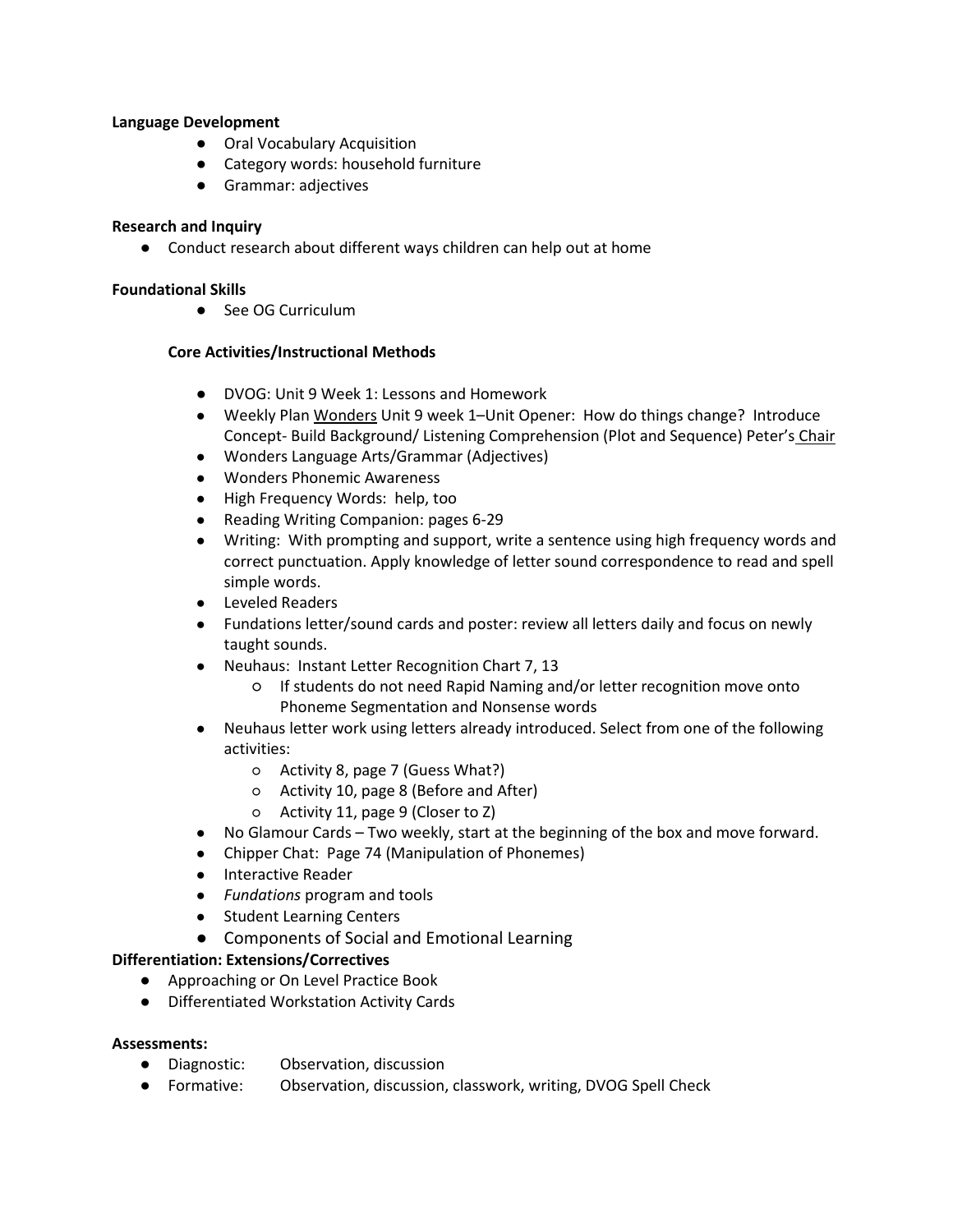- Summative: Observation, discussion, classwork, story retell, daily writing
	- Assessments as per District Assessment Plan

**Unit 9 Week 2 Key Concept:** Good Citizens **Essential Question:** What do good citizens do? **Genre Focus:** Fantasy

## **Student Outcomes**

## **Comprehension/Genre/Author's Craft**

- Cite relevant evidence from text
- Make inferences to support understanding
- Reread to monitor comprehension
- Determine cause and effect in plot development
- Understand the aspects of fantasy
- Text features

#### **Writing**

#### **Analytical Writing**

● Use text evidence to respond to text

## **Speaking and Listening**

- Engage in collaborative discussions
- Present writing and research

## **Language Development**

- Oral Vocabulary Acquisition
- Category words: farm animals
- Grammar: use adjectives including articles

## **Foundational Skills**

● See OG Curriculum

- **●** DVOG: Unit 9 Week 2 Lessons and Homework
- **●** Weekly Plan Wonders Unit 9 week 2–Introduce Concept- Build Background/ Listening Comprehension (Plot, Cause and Effect) Hen Hears Gossip
- **●** Wonders Language Arts/Grammar (Adjectives)
- **●** Wonders Phonemic Awareness
- **●** High Frequency Words: has, play
- **●** Reading Writing Companion: pages 30-51
- **●** Writing: With prompting and support, write a sentence using high frequency words and correct punctuation. Apply knowledge of letter sound correspondence to read and spell simple words.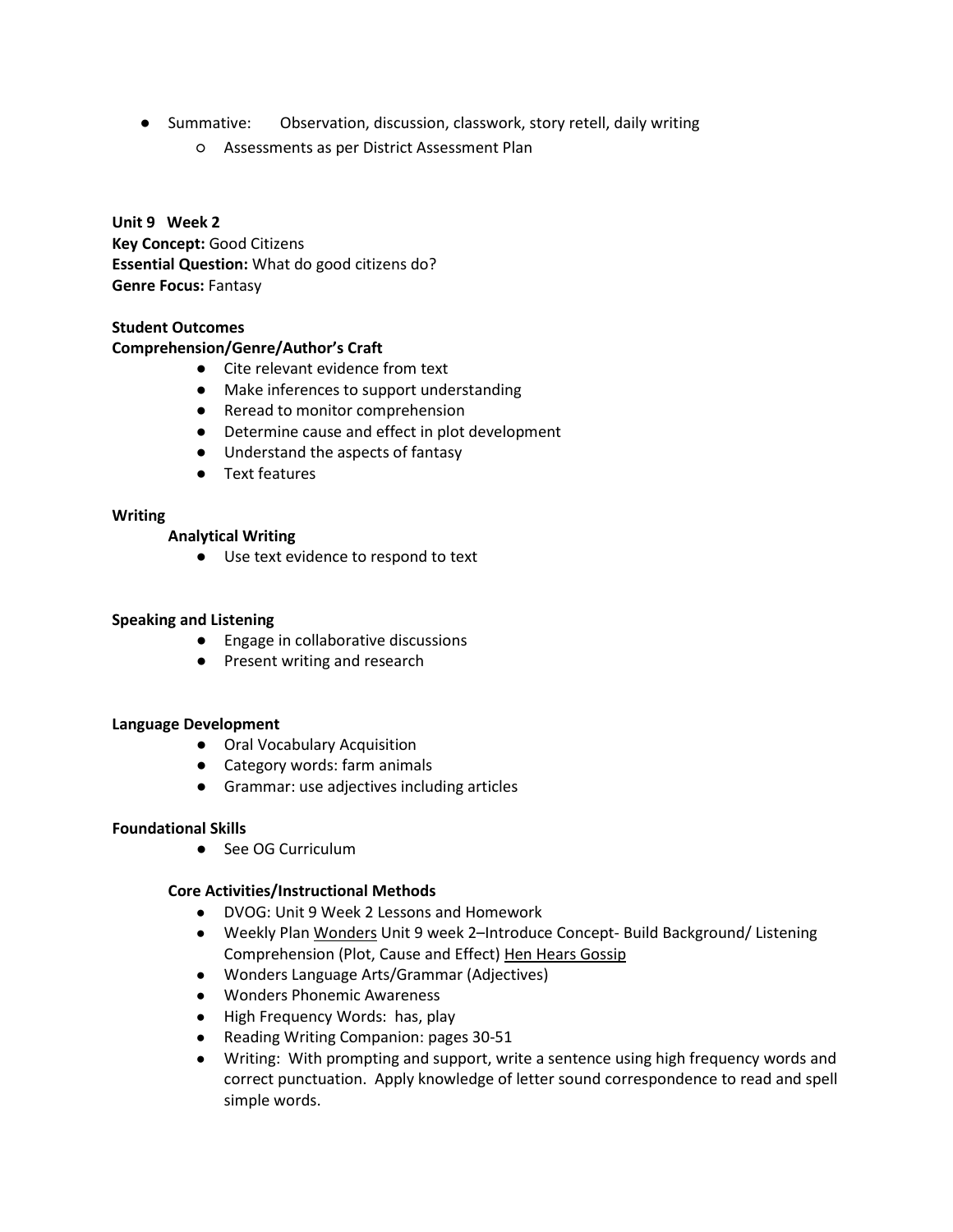- **●** Leveled Readers
- **●** Fundations letter/sound cards and poster: review all letters daily and focus on newly taught sounds.
- **●** Neuhaus: Instant Letter Recognition Chart 5, 14
	- If students do not need Rapid Naming and/or letter recognition move onto Phoneme Segmentation and Nonsense words
- **●** Neuhaus letter work using letters already introduced. Select from one of the following activities:
	- Activity 8, page 7 (Guess What?)
	- Activity 10, page 8 (Before and After)
	- Activity 11, page 9 (Closer to Z)
- **●** No Glamour Cards Two weekly, start at the beginning of the box and move forward.
- **●** Chipper Chat: Page 4 (Discrimination of Rhyming Words)
- **●** Interactive Reader
- **●** *Fundations* program and tools
- **●** Student Learning Centers
- **●** Components of Social and Emotional Learning

- Approaching or On Level Practice Book
- Differentiated Workstation Activity Cards

#### **Assessments:**

- Diagnostic: Observation, discussion
- Formative: Observation, discussion, classwork, writing, DVOG Spell Check
- Summative: Observation, discussion, classwork, story retell, daily writing
	- Assessments as per District Assessment Plan

## **Unit 9 Week 3**

**Key Concept:** Our Natural Resources

**Essential Question:** How Can Things in Nature Be Used to Make New Things? **Genre Focus:** Nonfiction

## **Student Outcomes**

## **Comprehension/Genre/Author's Craft**

- Cite relevant evidence from text
- Make inferences to support understanding
- Reread to monitor comprehension
- Recognize sequence in text structure
- Understand the aspects of nonfiction text
- Reread
- Text features

#### **Writing**

## **Analytical Writing**

● Use text evidence to respond to text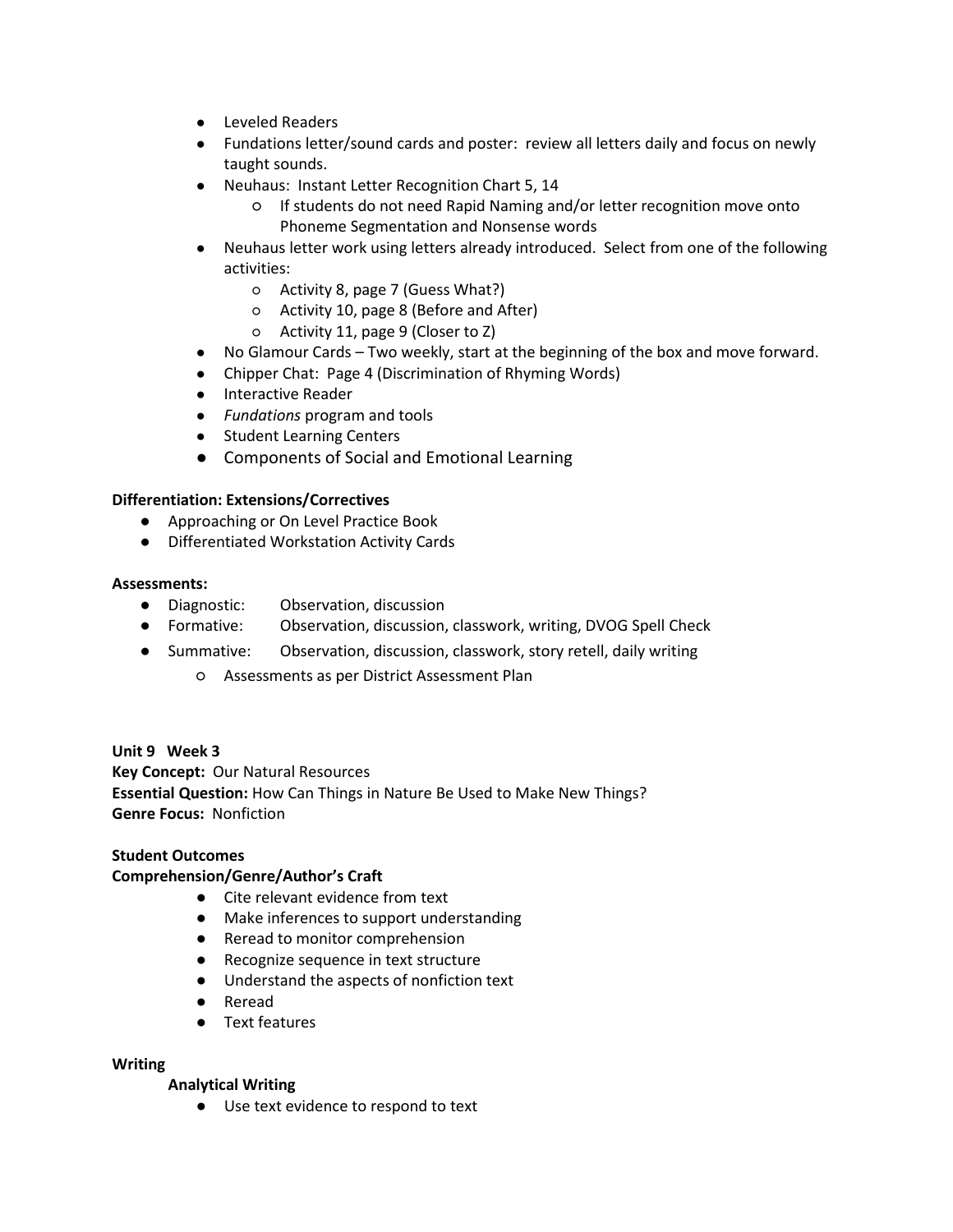#### **Speaking and Listening**

- Engage in collaborative discussions
- Present writing and research

#### **Language Development**

- Oral Vocabulary Acquisition
- Category words: Foods Made from Grain
- Grammar: Use adjectives

#### **Research and Inquiry**

● Conduct research about what products can be made from one kind of tree

## **Foundational Skills**

● See OG Curriculum

- **●** DV-OG: Unit 9 Week 3 Lessons and homework
- **●** Weekly Plan Wonders Unit 9 week 3–Introduce Concept- Build Background/ Listening Comprehension (Sequence) Bread Comes To Life
- **●** Wonders Language Arts/Grammar (Adjectives)
- **●** Wonders Phonemic Awareness
- **●** High Frequency Words: where, look
- **●** Reading Writing Companion: pages 52-73
- **●** Writing: With prompting and support, write a sentence using high frequency words and correct punctuation. Apply knowledge of letter sound correspondence to read and spell simple words.
- **●** Leveled Readers
- **●** Fundations letter/sound cards and poster: review all letters daily and focus on newly taught sounds.
- **●** Neuhaus: Instant Letter Recognition Chart 6, 15
	- If students do not need Rapid Naming and/or letter recognition move onto Phoneme Segmentation and Nonsense words
- **●** Neuhaus letter work using letters already introduced. Select from one of the following activities:
	- Activity 8, page 7 (Guess What?)
	- Activity 10, page 8 (Before and After)
	- Activity 11, page 9 (Closer to Z)
- **●** No Glamour Cards Two weekly, start at the beginning of the box and move forward.
- **●** Chipper Chat: Page 11 (Production of Rhyming Words)
- **●** Interactive Reader
- **●** *Fundations* program and tools
- **●** Student Learning Centers
- **●** Components of Social and Emotional Learning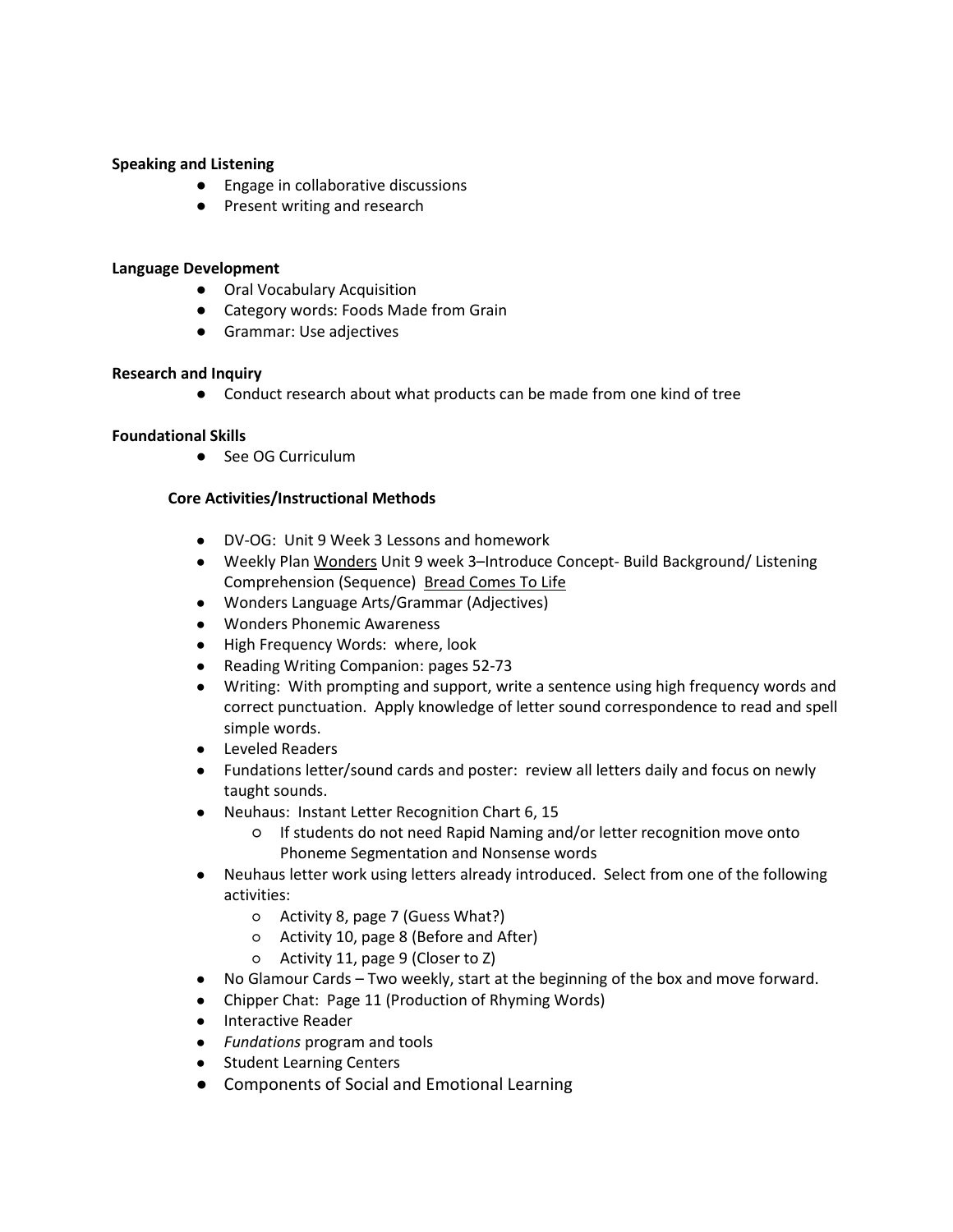- Approaching or On Level Practice Book
- Differentiated Workstation Activity Cards

#### **Assessments:**

- Diagnostic: Observation, discussion
- Formative: Observation, discussion, classwork, writing, DVOG Spell Check
- Summative: Observation, discussion, classwork, story retell, daily writing
	- Assessments as per District Assessment Plan

**Unit 10 Week 1 Key Concept:** Problem Solvers **Essential Question:** What can happen when we work together? **Genre Focus:** Fantasy

## **Student Outcomes**

#### **Comprehension/Genre/Author's Craft**

- Cite relevant evidence from text
- Make inferences to support understanding
- Make and confirm predictions to deepen understanding
- Describe plot development
- Understand the aspects of fantasy
- Reread
- Text features

#### **Writing**

## **Analytical Writing**

● Use text evidence to respond to text

#### **Speaking and Listening**

- Engage in collaborative discussions
- Present writing and research

#### **Language Development**

- Oral Vocabulary Acquisition
- Category words: direction words
- Grammar: use subjective pronouns

#### **Foundational Skills**

● See OG Curriculum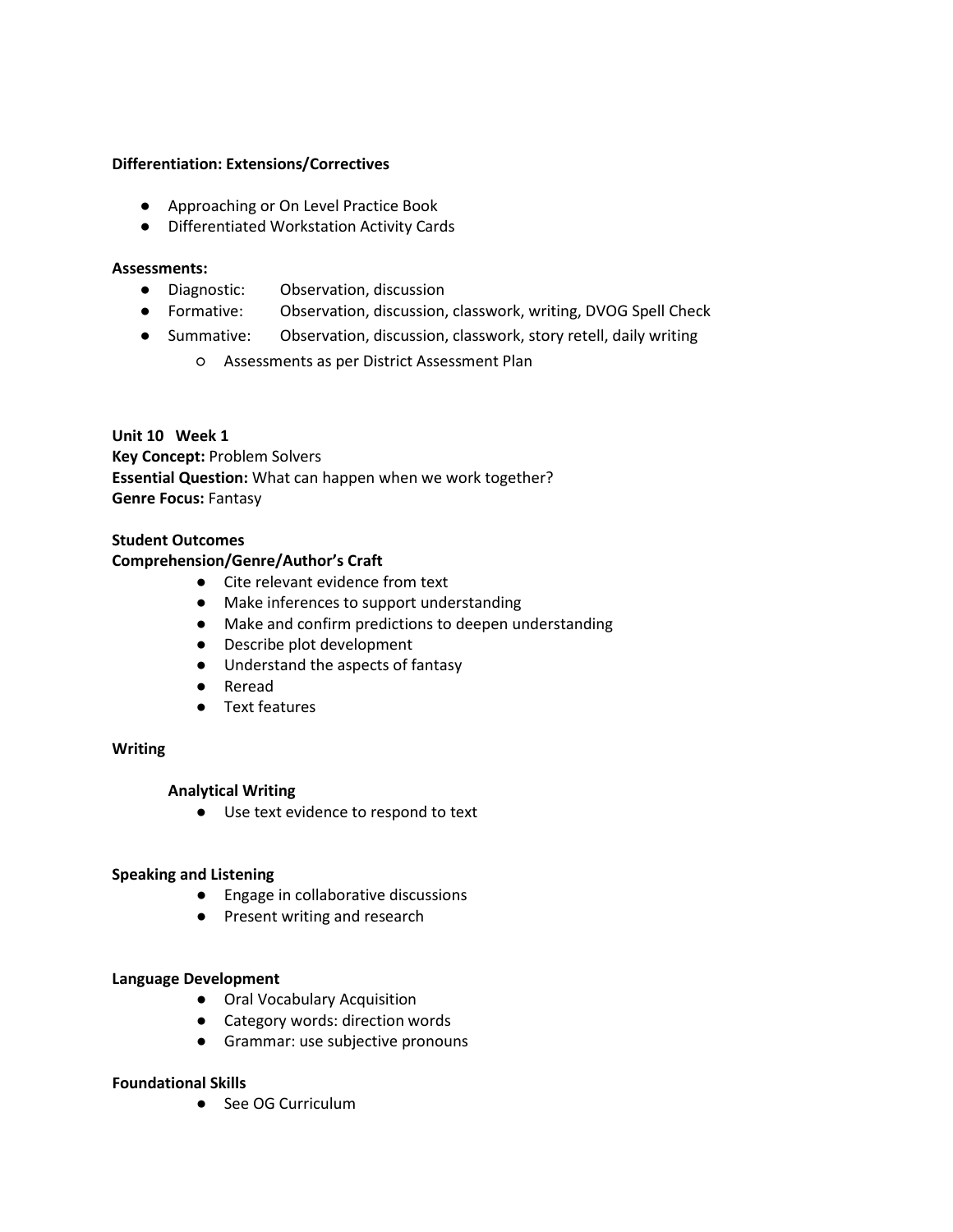## **Core Activities/Instructional Methods**

- **●** DVOG: Unit 10 Week 1 Lessons and Homework
- **●** Weekly Plan Wonders Unit 9 week 2–Introduce Concept- Build Background/ Listening Comprehension (Plot, Cause and Effect) Hen Hears Gossip
- **●** Wonders Language Arts/Grammar (Adjectives)
- **●** Wonders Phonemic Awareness
- **●** High Frequency Words: has, play
- **●** Reading Writing Companion: pages 8-29
- **●** Writing: With prompting and support, write a sentence using high frequency words and correct punctuation. Apply knowledge of letter sound correspondence to read and spell simple words.
- **●** Leveled Readers
- **●** Fundations letter/sound cards and poster: review all letters daily and focus on newly taught sounds.
- **●** Neuhaus: Instant Letter Recognition Chart 5, 14
	- If students do not need Rapid Naming and/or letter recognition move onto Phoneme Segmentation and Nonsense words
- **●** Neuhaus letter work using letters already introduced. Select from one of the following activities:
	- Activity 8, page 7 (Guess What?)
	- Activity 10, page 8 (Before and After)
	- Activity 11, page 9 (Closer to Z)
- **●** No Glamour Cards Two weekly, start at the beginning of the box and move forward.
- **●** Chipper Chat: Page 19 (Segmentation of Words in Sentences)
- **●** Interactive Reader
- **●** *Fundations* program and tools
- **●** Student Learning Centers
- **●** Components of Social and Emotional Learning

## **Differentiation: Extensions/Correctives**

- Approaching or On Level Practice Book
- Differentiated Workstation Activity Cards

## **Assessments:**

- Diagnostic: Observation, discussion
- Formative: Observation, discussion, classwork, writing, DVOG Spell Check
- Summative: Observation, discussion, classwork, story retell, daily writing
	- Assessments as per District Assessment Plan

**Unit 10 Week 2 Key Concept:** Sort it out **Essential Question:** In what ways are things alike? How are they different? **Genre Focus:** Poetry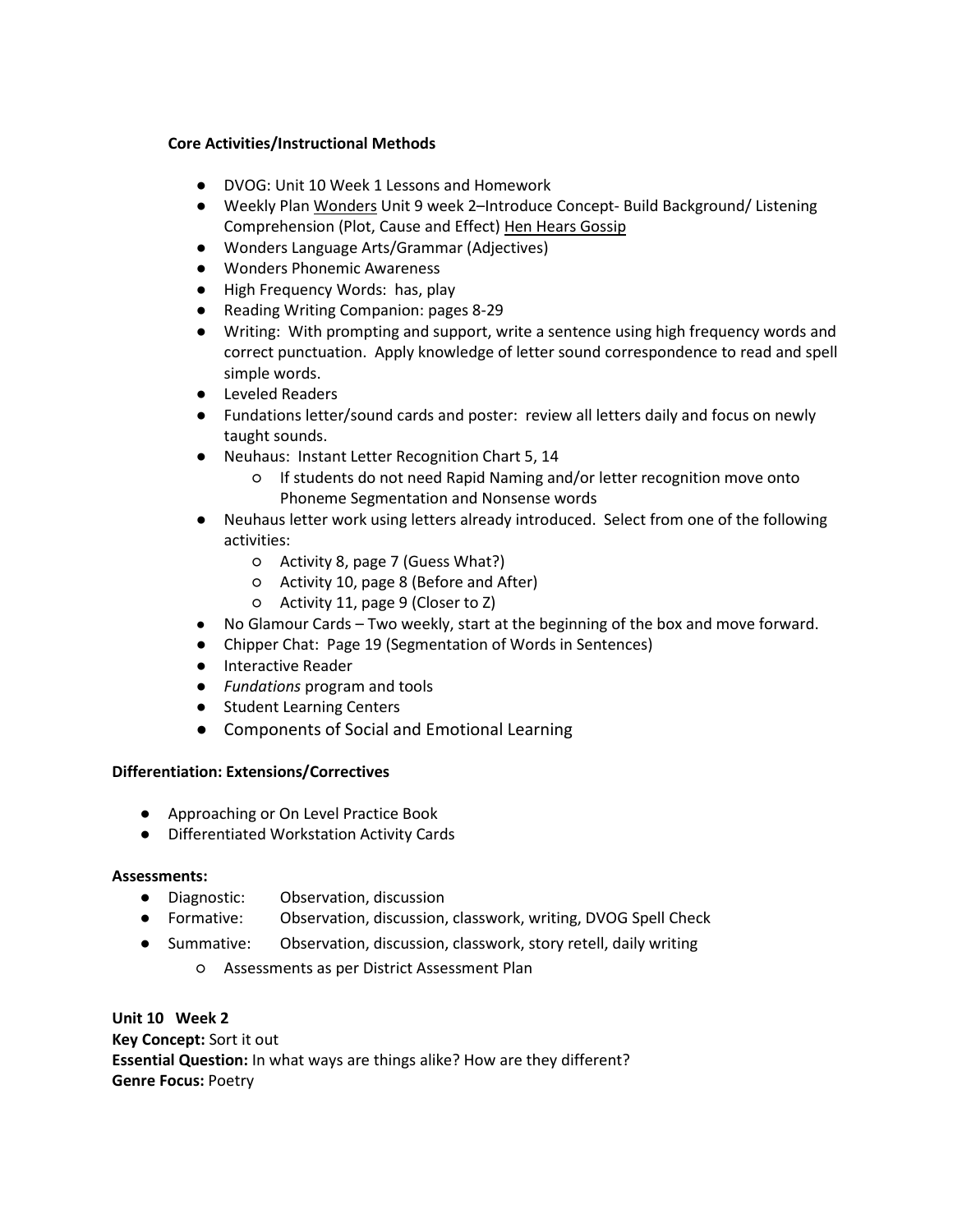## **Student Outcomes**

## **Comprehension/Genre/Author's Craft**

- Cite relevant evidence from text
- Make inferences to support understanding
- Ask and answer questions to monitor comprehension
- Identify key details
- Understand the aspects of nonfiction text
- Reread
- Text features

## **Writing**

## **Analytical Writing**

● Use text evidence to respond to text

## **Speaking and Listening**

- Engage in collaborative discussions
- Present writing and research

#### **Language Development**

- Oral Vocabulary Acquisition
- Category words: opposites
- Grammar: objective pronouns

## **Research and Inquiry**

● Conduct research to observe and classify objects

## **Foundational Skills**

● See OG Curriculum

- **●** DVOG: Unit 10 Week 2 Lessons and Homework
- **●** Weekly Plan Wonders Unit 10 week 2–Introduce Concept- Build Background/ Listening Comprehension (Key Details) All Kinds of Families
- **●** Wonders Language Arts/Grammar (Pronouns)
- **●** Wonders Phonemic Awareness
- **●** High Frequency Words: come, does
- **●** Reading Writing Companion: pages 30-51
- **●** Writing: With prompting and support, write a sentence using high frequency words and correct punctuation. Apply knowledge of letter sound correspondence to read and spell simple words.
- **●** Leveled Readers
- **●** Fundations letter/sound cards and poster: review all letters daily and focus on newly taught sounds.
- **●** Neuhaus: Instant Letter Recognition Chart 5, 12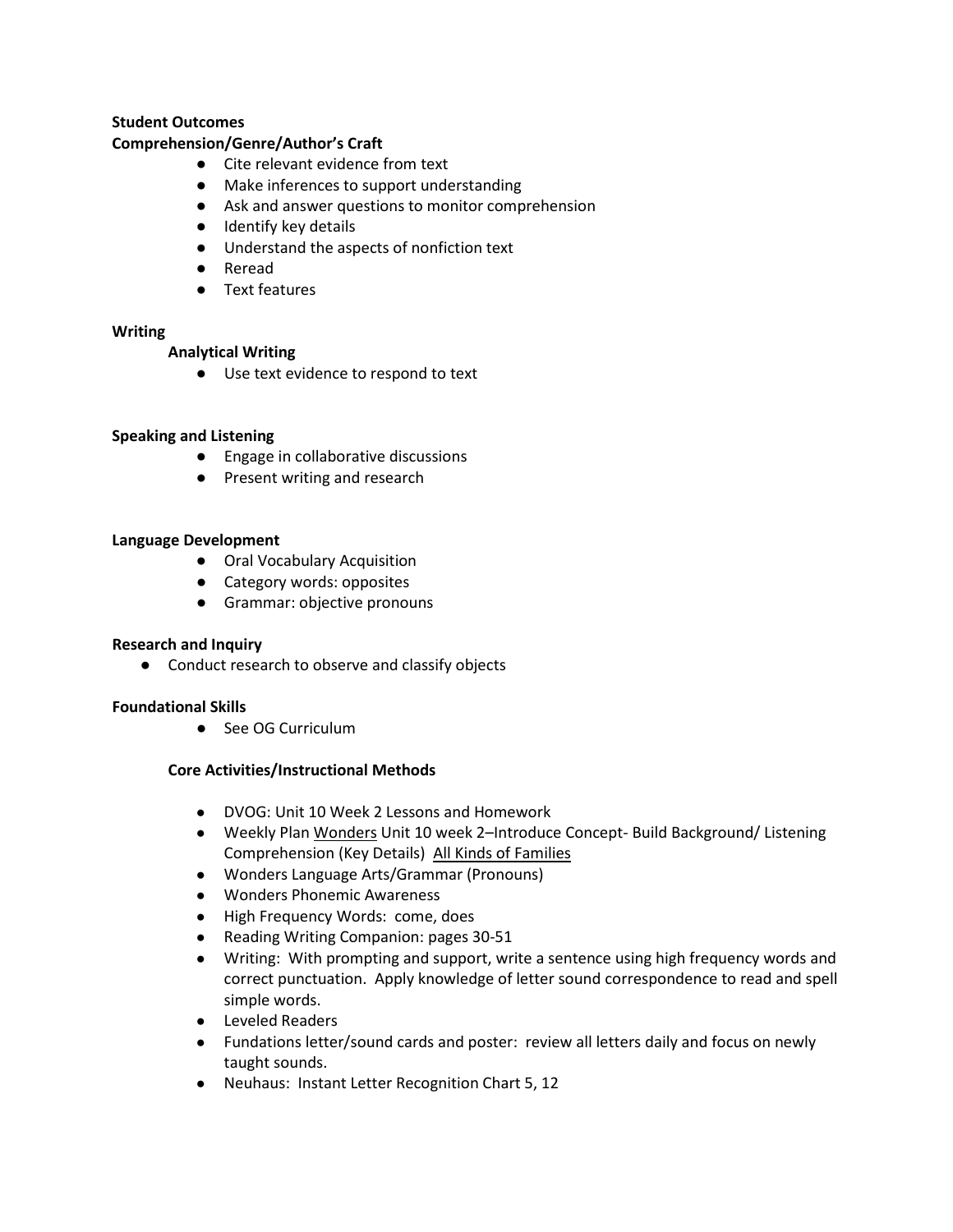- If students do not need Rapid Naming and/or letter recognition move onto Phoneme Segmentation and Nonsense words
- **●** Neuhaus letter work using letters already introduced. Select from one of the following activities:
	- Activity 8, page 7 (Guess What?)
	- Activity 10, page 8 (Before and After)
	- Activity 11, page 9 (Closer to Z)
- **●** No Glamour Cards Two weekly, start at the beginning of the box and move forward.
- **●** Chipper Chat: Page 26 (Blending Syllables)
- **●** Interactive Reader
- **●** *Fundations* program and tools
- **●** Student Learning Centers
- **●** Components of Social and Emotional Learning

- Approaching or On Level Practice Book
- Differentiated Workstation Activity Cards

## **Assessments:**

- Diagnostic: Observation, discussion
- Formative: Observation, discussion, classwork, writing, DVOG Spell Check
- Summative: Observation, discussion, classwork, story retell, daily writing
	- Assessments as per District Assessment Plan

## **Unit 10 Week 3**

## **Key Concept:** Protect Our Earth

**Essential Question:** What ideas can you suggest to protect the environment? **Genre Focus:** Nonfiction

## **Student Outcomes**

## **Comprehension/Genre/Author's Craft**

- Cite relevant evidence from text
- Make inferences to support understanding
- Reread to monitor comprehension
- Describe main idea and key details
- Understand the aspects of nonfiction text
- Text features

## **Writing**

## **Writing Process**

● Plan, draft, revise, edit and publish poetry.

## **Analytical Writing**

● Use text evidence to respond to text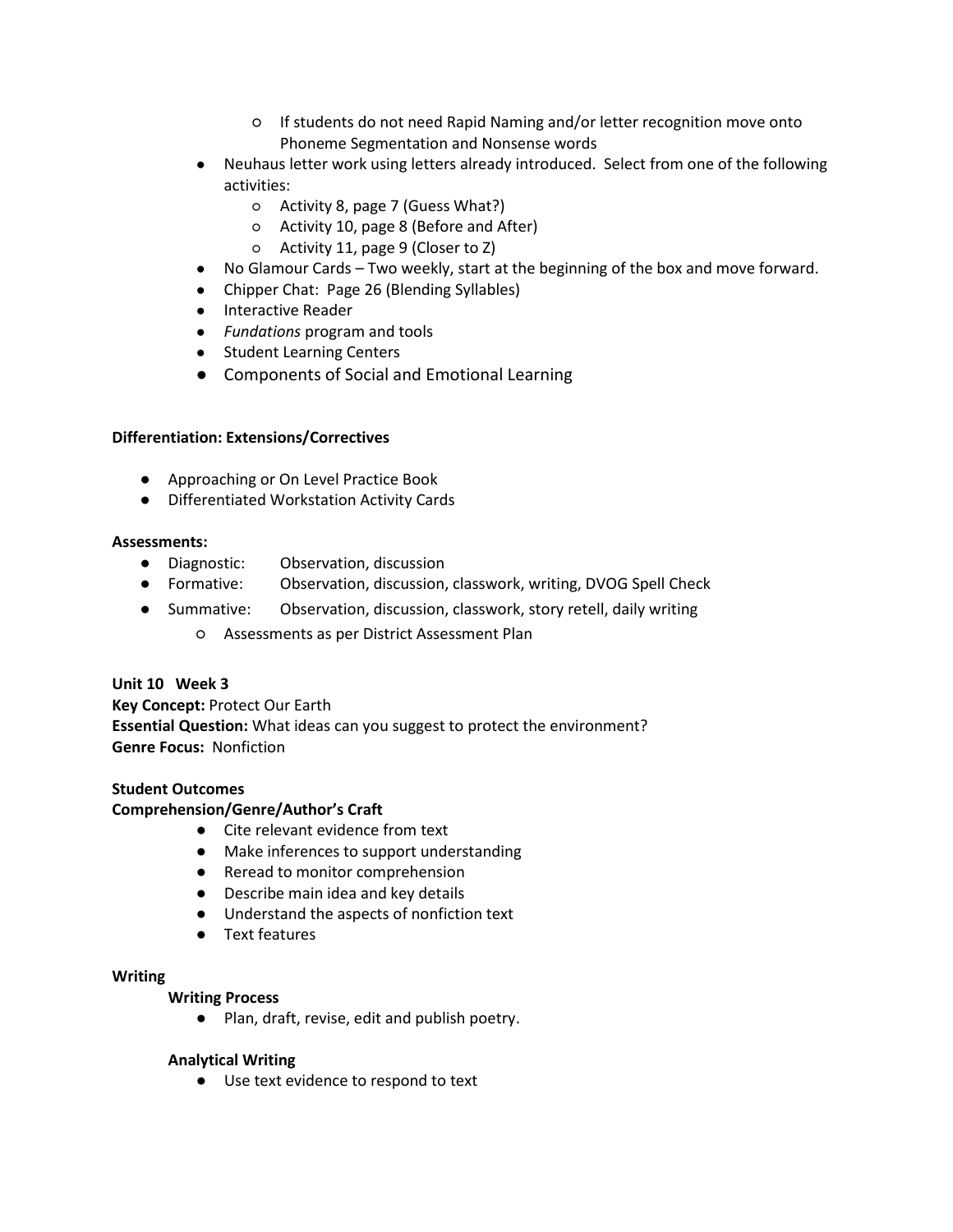## **Speaking and Listening**

- Engage in collaborative discussions
- Present writing and research

## **Language Development**

- Oral Vocabulary Acquisition
- Category words: baby animals
- Grammar: use possessive pronouns

## **Foundational Skills**

● See OG Curriculum

## **Core Activities/Instructional Methods**

- **●** DV-OG: Unit 10 Week 3 Lessons and Homework
- **●** Weekly Plan Wonders Unit 10 week 3–Introduce Concept- Build Background/ Listening Comprehension (Main Topic and Key Details) Panda Kindergarten
- **●** Wonders Language Arts/Grammar (Pronouns)
- **●** Wonders Phonemic Awareness
- **●** High Frequency Words: review
- **●** Reading Writing Companion: p52-73
- **●** Writing: With prompting and support, write a sentence using high frequency words and correct punctuation. Apply knowledge of letter sound correspondence to read and spell simple words.
- **●** Leveled Readers
- **●** Fundations letter/sound cards and poster: review all letters daily and focus on newly taught sounds.
- **●** Neuhaus: Instant Letter Recognition Chart 6, 13
	- If students do not need Rapid Naming and/or letter recognition move onto Phoneme Segmentation and Nonsense words
- **●** Neuhaus letter work using letters already introduced. Select from one of the following activities:
	- Activity 8, page 7 (Guess What?)
	- Activity 10, page 8 (Before and After)
	- Activity 11, page 9 (Closer to Z)
- **●** No Glamour Cards Two weekly, start at the beginning of the box and move forward.
- **●** Chipper Chat: Page 31 (Segmentation of Syllables)
- **●** Interactive Reader
- **●** Fundations program and tools
- **●** Student Learning Centers
- **●** Components of Social and Emotional Learning

## **Differentiation: Extensions/Correctives**

- Approaching or On Level Practice Book
- Differentiated Workstation Activity Cards

## **Assessments:**

- Diagnostic: Observation, discussion
- Formative: Observation, discussion, classwork, writing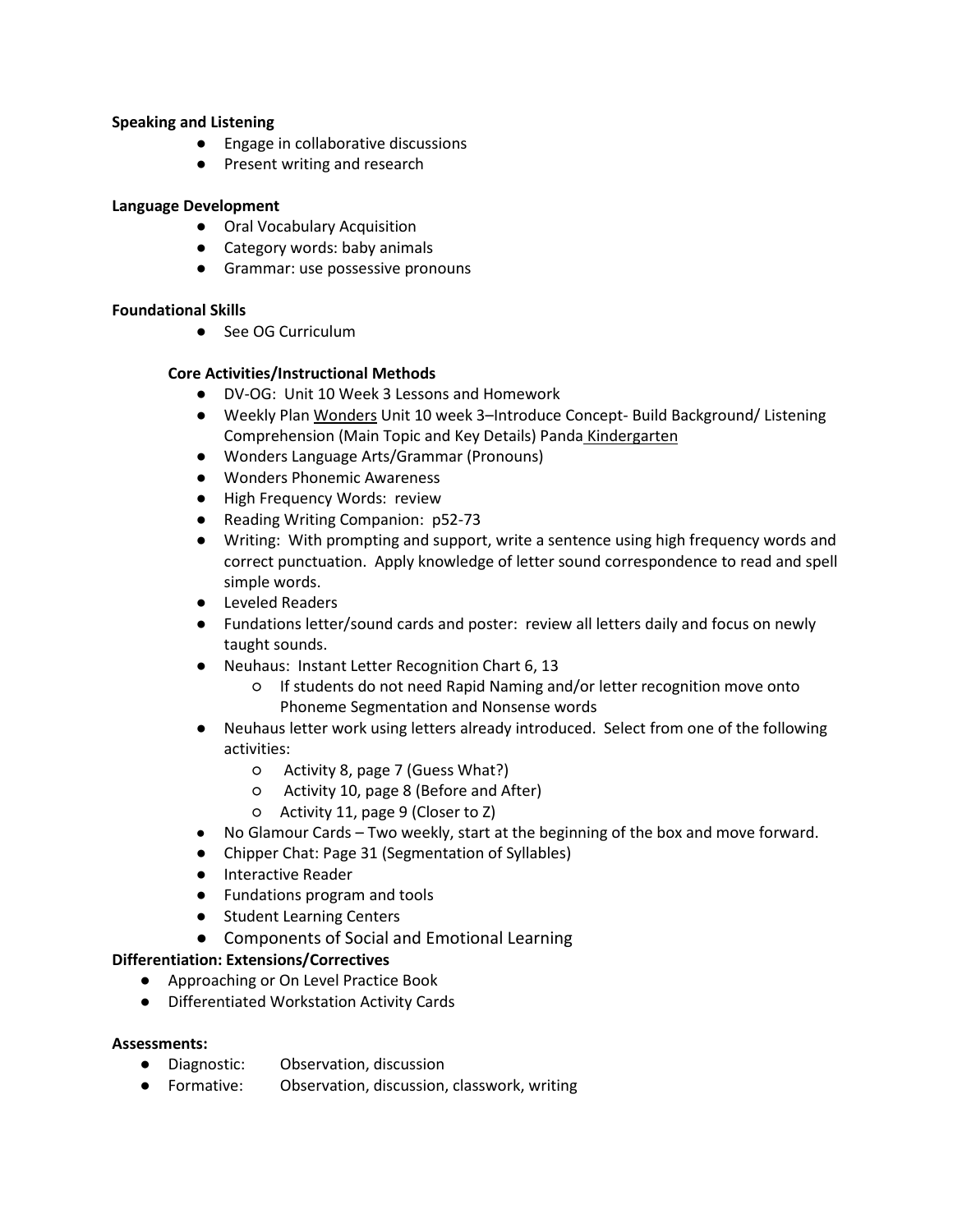- Summative: Observation, discussion, classwork, story retell, daily writing, DVOG Final Spelling Test
	- Assessments as per District Assessment Plan

## **Checklist to Complete and Submit: (Scan and email)**

**\_\_\_\_\_ Copy of the curriculum using the template entitled "Planned Instruction," available on the district website.**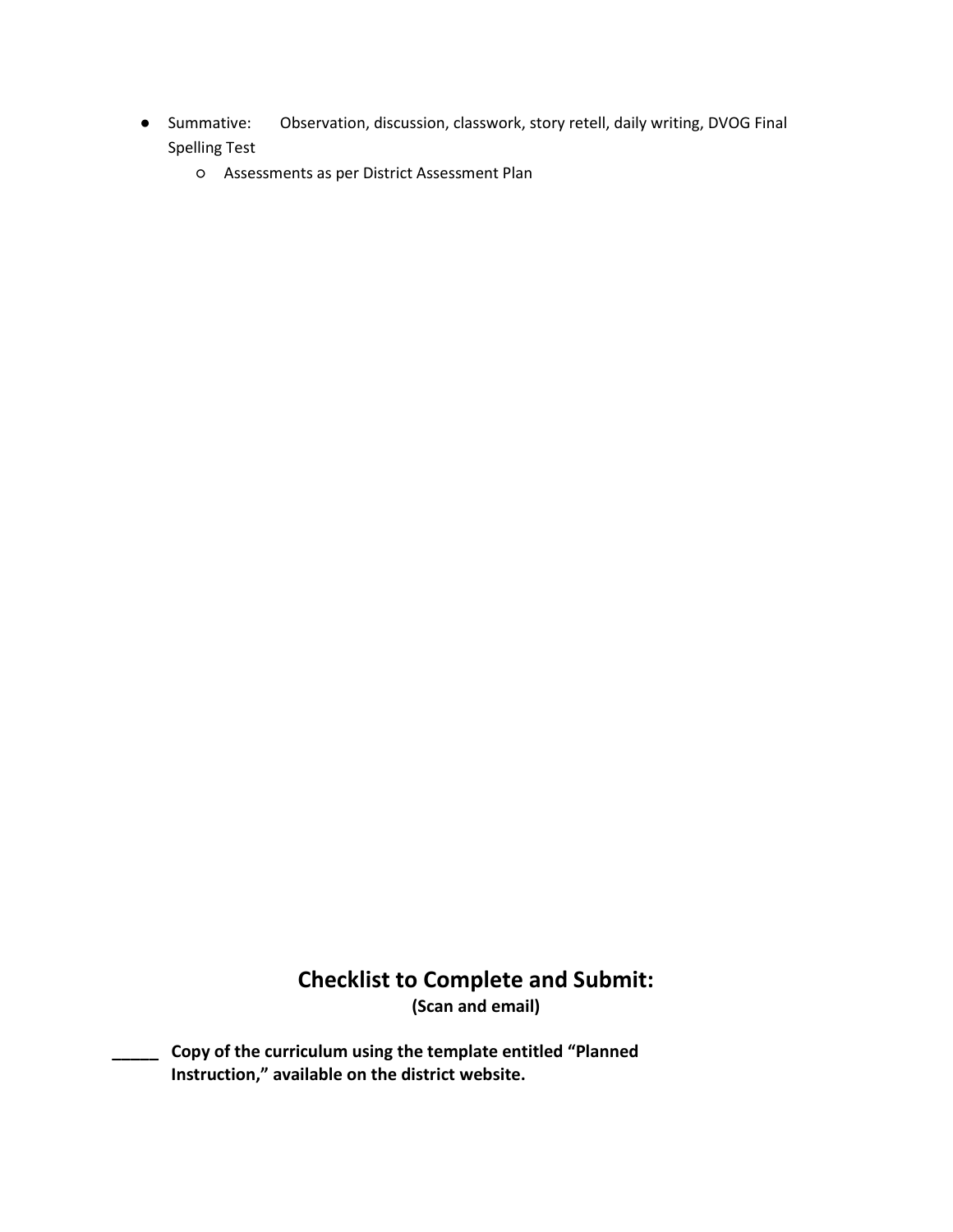**\_\_\_\_\_ The primary textbook form(s).** 

**\_\_\_\_\_ The appropriate payment form, in compliance with the maximum curriculum writing hours noted on the first page of this document.**

**Each principal and/or department chair has a schedule of First and Second Readers/Reviewers. Each Reader/Reviewer must sign & date below.**

| <b>First Reader/Reviewer Printed Name</b>  |      |
|--------------------------------------------|------|
| <b>First Reader/Reviewer Signature</b>     | Date |
| <b>Second Reader/Reviewer Printed Name</b> |      |

| Second Reader/Reviewer Signature | Date |
|----------------------------------|------|
|                                  |      |

**Please Go to Human Resources page on the Delaware Valley School District website for updated Payment form to be submitted.**